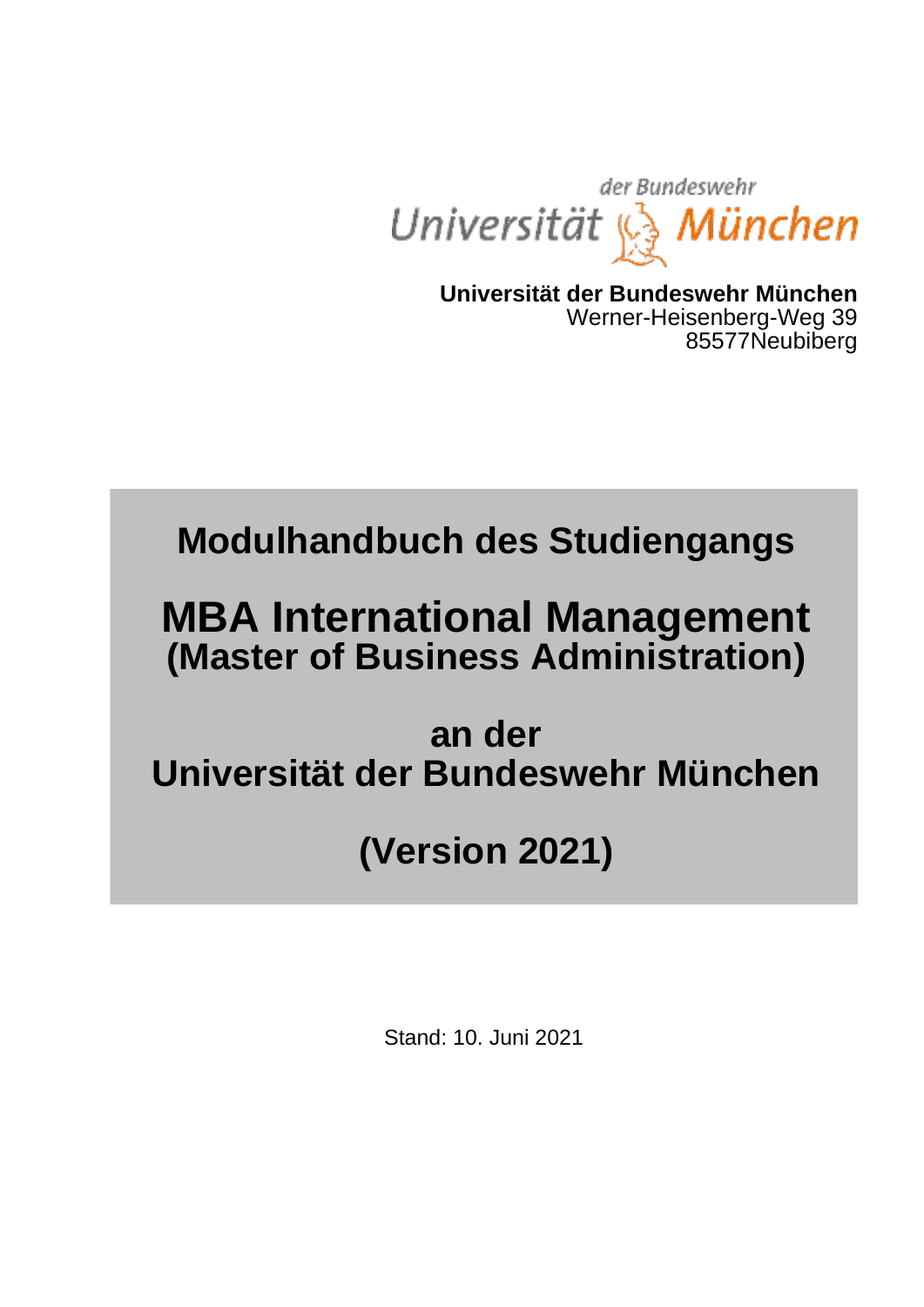## **Prolog**

#### <span id="page-1-0"></span>**Qualification Profile**

#### Aims of the programme

The study programme MBA International Management is designed to qualify graduates for management positions in an international business context. The programme builds upon at least two years of professional or military experience and aims to open up or to widen career perspectives and to allow for international employability.

It aims to develop generalist, international and practice-oriented professional competencies including

- generalist management knowledge for solving complex business problems,
- applied research competencies and methods of evidence-based management allowing application of appropriate research tools, methods and evidence to develop concrete, innovative findings in managerial practice,
- leadership, teamwork and communicative competencies and an awareness for social and corporate social responsibility and intercultural sensitivity,
- core competencies such as structured problem-solving, focus on achievement and selforganization and autonomy.

The professional contents of the MBA study programme, especially in the distance-learning phase, are of a generalist nature, in order to enable extensive treatment of the most important aspects of business studies. In the practice-oriented on-campus phase, in-depth study of special areas, functions, or industries is possible in order to prepare for a specific professional preference, which may already have been formed at this stage. In addition, the professors in the MBA programme have many years of professional experience, and maintain close contacts to industry. Guest lecturers from the world of business, projects, case studies, and the opportunity to carry out work for the master's thesis in collaboration with companies, are a further component of the training for the real world provided by the MBA programme (practice-oriented).

The MBA programme works closely with globally-active companies. This is supported by both the ESB Business School and its related institutions (V.I.M.A. e.v., Alumni e.v., corporate partners and the ESB Career Center with different events and offerings) and the Universität der Bundeswehr München (organization for alumni and career conventions). These possibilities are used intensively by the MBA programme in order to keep in touch with corporate requirements with regard to international and practical content and focus.

In addition to academically well-founded professional competencies, graduates of the MBA programme should also have acquired a wide range of soft skills required for successful operation in international management or expert positions in all branches of industry. These include written and spoken communication skills in German and English. This is supported by the bilingual model: while the distance-learning phase is carried out in German, the courses in the on-campus phase are taught in English. Graduates should also be able to present themselves and behave in a manner appropriate to the situation. These presentation skills are promoted by practice on many occasions during their studies and the obligatory work-experience period of at least two years.

The field of structured problem-solving comprises the identification and definition of complex problems; breaking problems down and working through them systematically. Specific classroom units are dedicated to imparting this skill. Good analytical skills and sound numeracy are also required to be successful in many business professions. The MBA programme offers core and elective modules to provide a range of support for the acquisition of these skills.

The desired student focus on achievement requires, in addition to a high level of willingness to learn, a clear dedication to achievement and the ability to work under pressure. Graduates should also be able to meet deadlines and achieve set targets. This requires the development of active skills in self-management and management of others as well as situational adaptability. The demanding curriculum and the combination of work and study support the development of these skills.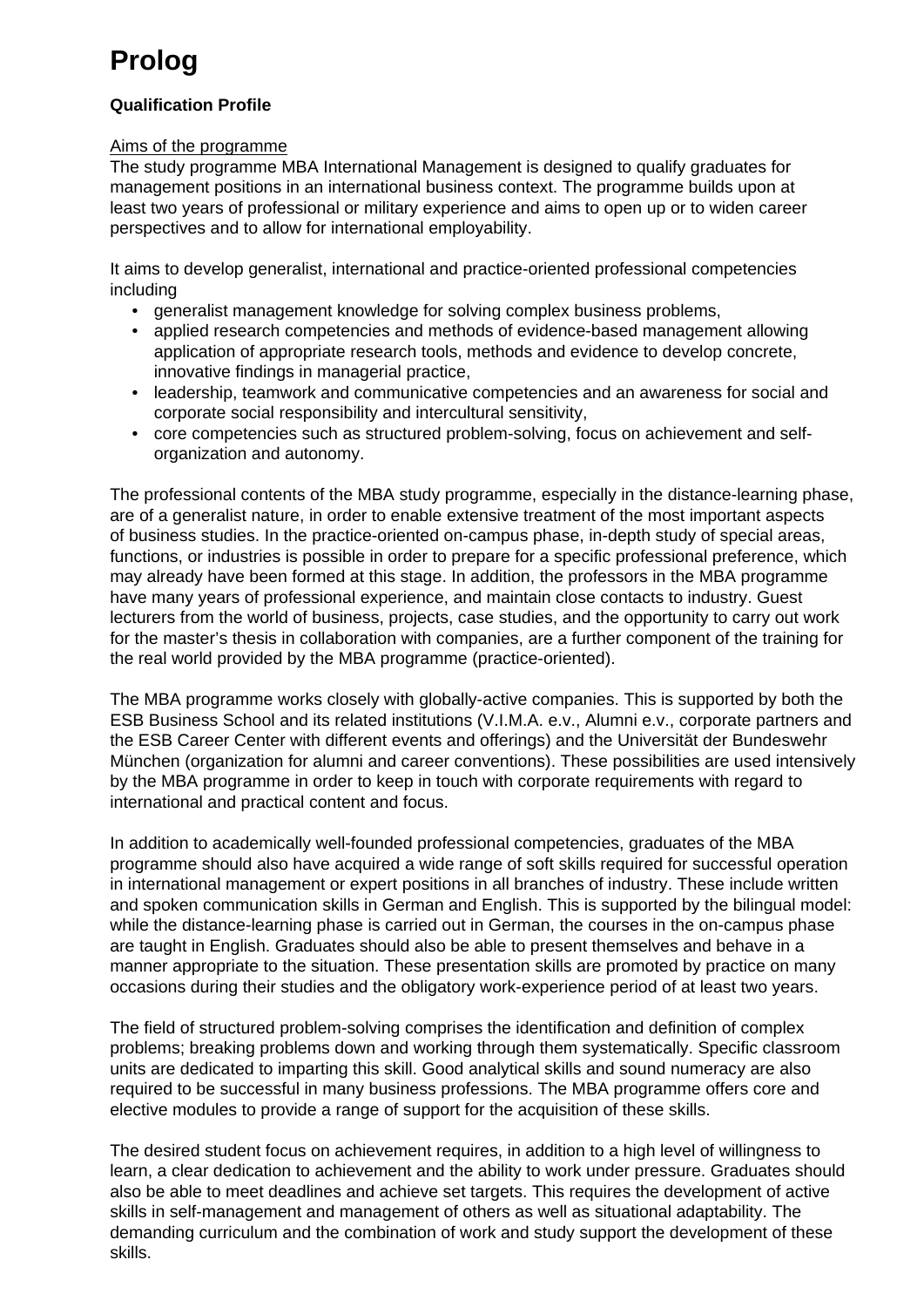To perform successfully in a team requires appropriate behaviour with regard to criticism and conflict, but also willingness to assume responsibility and leadership skills: teamwork is an integral component of most of the teaching modules. In their extra-curricular activities in various student organisations, students also work on the development of their leadership skills. Responsible ethical conduct is required of all those involved in the MBA programme – students, staff, and teachers.

These objectives described above are also reflected in the 'Learning outcomes' section of the current Curriculum & Syllabus Handbook (CSH) for the four areas of competence: professional, methodical, social, and personal.

Degree awarded Master of Business Administration (MBA) from Universität der Bundeswehr Munich und Hochschule Reutlingen

Duration of studies

Distance-learning phase: 18-9 months: on-campus phase = 6 months, master's thesis = 5 months

Duration and frequency of modules

All modules of the programme are offered once a year.

#### **Competency goals (CGs) and objectives according to AACSB**

The overall competency goals and objectives of ESB degree programmes have evolved from the ESB Business School mission and are subject to continuous quality assurance processes.

'Within an educational environment that is truly international, we develop leaders who shape global business practice and society responsibly.'

Derived from this target, ESB Business School is committed to achieving distinct learning outcomes in individual programmes. The quality of teaching and learning is measured along these outcomes. The programme goals are rendered in English and follow the international quality standards of AACSB (Association to Advance Collegiate Schools of Business). On the basis of assessment results, curricular improvements may be deemed necessary and thus implemented to help improve learning and teaching within the degree programme and in line with the educational mission of ESB Business School.

The defined competency goals (and objectives) for all ESB programmes include:

- Language proficiency
- Intercultural competence
- Ethical behaviour
- Problem-solving competence
- Digital skills in functional and/ or methodological context
- Functional and methodological competence

#### **Table 1: Competency goals and objectives MBA International Management**

| <b>LANGUAGE</b><br><b>PROFICIENCY</b>                             | <b>INTER-</b><br><b>CULTURAL</b><br><b>COMPETENCE</b> | <b>ETHICAL</b><br><b>BEHAVIOUR</b> | <b>PROBLEM-</b><br><b>SOLVING</b><br><b>COMPETENCE</b> | <b>FUNCTIONAL</b><br><b>COMPETENCE</b> | <b>METHODO-</b><br><b>LOGICAL</b><br><b>COMPETENCE</b> |
|-------------------------------------------------------------------|-------------------------------------------------------|------------------------------------|--------------------------------------------------------|----------------------------------------|--------------------------------------------------------|
| COMPETENCY COMPETENCY COMPETENCY COMPETENCY COMPETENCY COMPETENCY |                                                       |                                    |                                                        |                                        |                                                        |
| GOAL <sub>1</sub>                                                 | <b>GOAL 2</b>                                         | GOAL <sub>3</sub>                  | <b>GOAL 4</b>                                          | GOAL 5                                 | GOAL 6                                                 |
|                                                                   |                                                       |                                    |                                                        | <b>DIGITAL</b>                         | <b>CAREER</b>                                          |
|                                                                   |                                                       |                                    |                                                        | <b>SKILLS</b>                          | <b>STRATEGIES</b>                                      |
| <b>MBA</b>                                                        | $\dots$ are                                           | are able                           | are experts                                            | are able                               | are able to                                            |
| graduates                                                         | interculturally                                       | to manage                          | at integrating                                         | to develop                             | understand                                             |
| are proficient                                                    | competent.                                            | complex,                           | leadership                                             | strategies                             | and reflect                                            |
| in the                                                            |                                                       | ethical and                        | skills with                                            | in digital                             | upon sound                                             |
| English                                                           |                                                       | legal issues                       | general                                                | environments.                          | judgement                                              |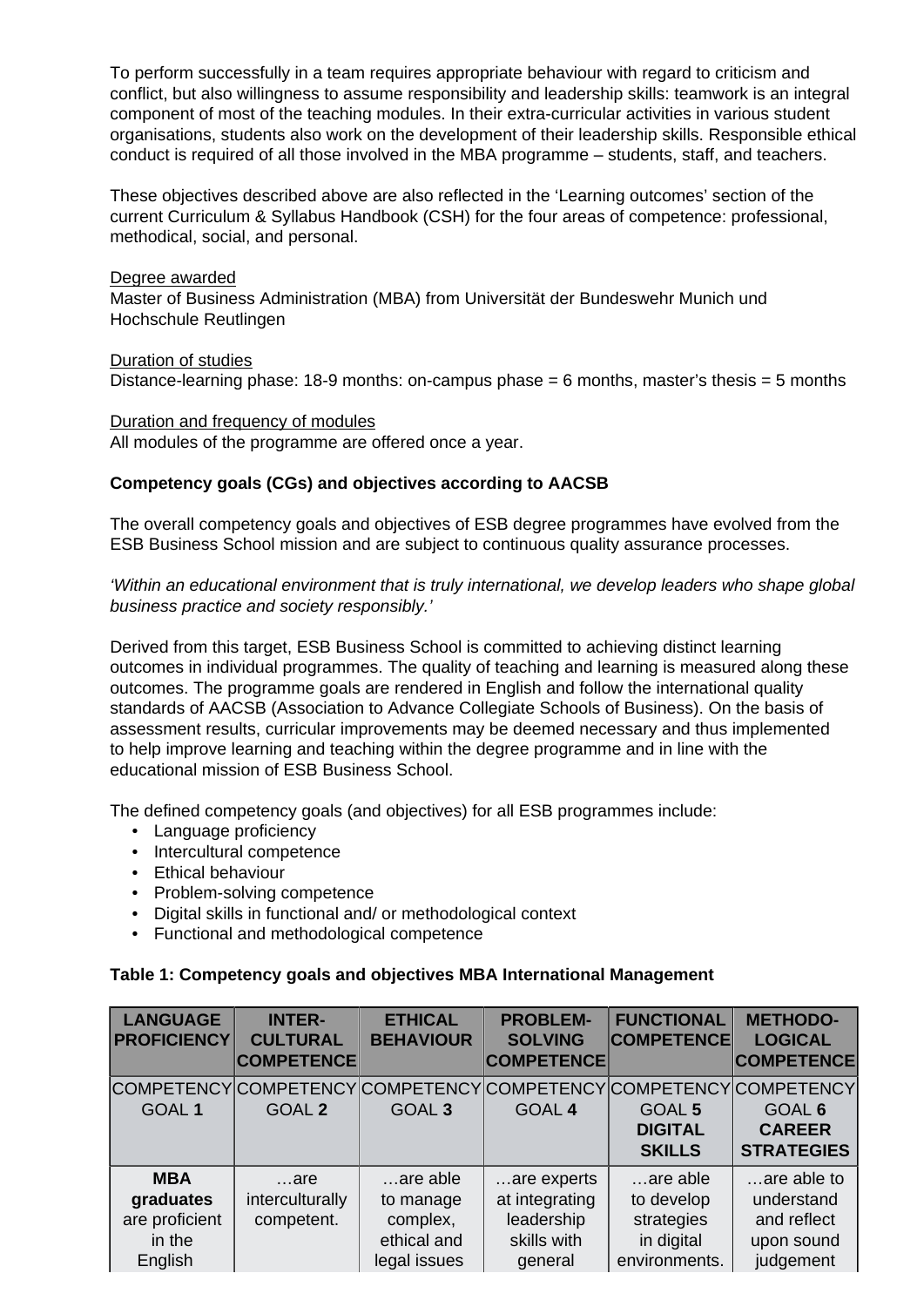| language and<br>communicate<br>in spoken and<br>written word<br>at proficiency<br>level. |                                                                                                                                        | expertly<br>in their<br>professional<br>field and<br>in wider<br>environmental<br>contexts.                                                                                                                                 | management<br>concepts.                                                                                                                            |                                                                                                                                                                           | and rational<br>for making<br>career<br>decisions in<br>their chosen<br>business<br>environment.                                                                                                                                                |
|------------------------------------------------------------------------------------------|----------------------------------------------------------------------------------------------------------------------------------------|-----------------------------------------------------------------------------------------------------------------------------------------------------------------------------------------------------------------------------|----------------------------------------------------------------------------------------------------------------------------------------------------|---------------------------------------------------------------------------------------------------------------------------------------------------------------------------|-------------------------------------------------------------------------------------------------------------------------------------------------------------------------------------------------------------------------------------------------|
|                                                                                          | reflect upon<br>the cultural<br>context and its<br>complexities<br>when making<br>decisions<br>in a global<br>business<br>environment. | $$ are<br>reflexively<br>aware of<br>ethical and<br>legal issues<br>in their<br>professional<br>field. They<br>are able<br>to critically<br>analyse these<br>issues on<br>the basis of<br>normative<br>theory or<br>models. | develop<br>proper<br>management<br>solutions<br>and manage<br>teams to<br>transfer these<br>solutions into<br>appropriate<br>business<br>contexts. | develop<br>proper<br>strategies<br>in digital<br>business<br>environments<br>and manage<br>to transfer<br>these<br>solutions into<br>appropriate<br>business<br>contexts. | develop<br>their own<br>career<br>strategies<br>(career<br>planning,<br>developing<br>and<br>promotion)<br>based on<br>profound<br>understanding<br>of career<br>progression<br>and logic<br>within their<br>chosen<br>business<br>environment. |
| Measure<br>embedded<br>in admission<br>requirements                                      | Measure<br>embedded in<br>modules 3676<br>'Managerial<br>Skills and<br>Methods' by<br>way an IES<br>online test                        | Measure<br>embedded in<br>module 3676<br>'Managerial<br>Skills and<br>Methods'<br>by way of<br>reflective<br>essay                                                                                                          | Measure<br>embedded<br>in module<br>'Master<br>Thesis' and<br>assessed by<br>respective<br><b>MBA</b><br>professors                                | Measure<br>embedded in<br>module 3672<br>'Strategic<br>Management<br>in<br>International<br>Corporations'<br>by way<br>of case<br>study and<br>presentation               | Measure<br>embedded in<br>module 3676<br>'Managerial<br>Skills and<br>Methods'<br>by way of<br>reflective<br>essay                                                                                                                              |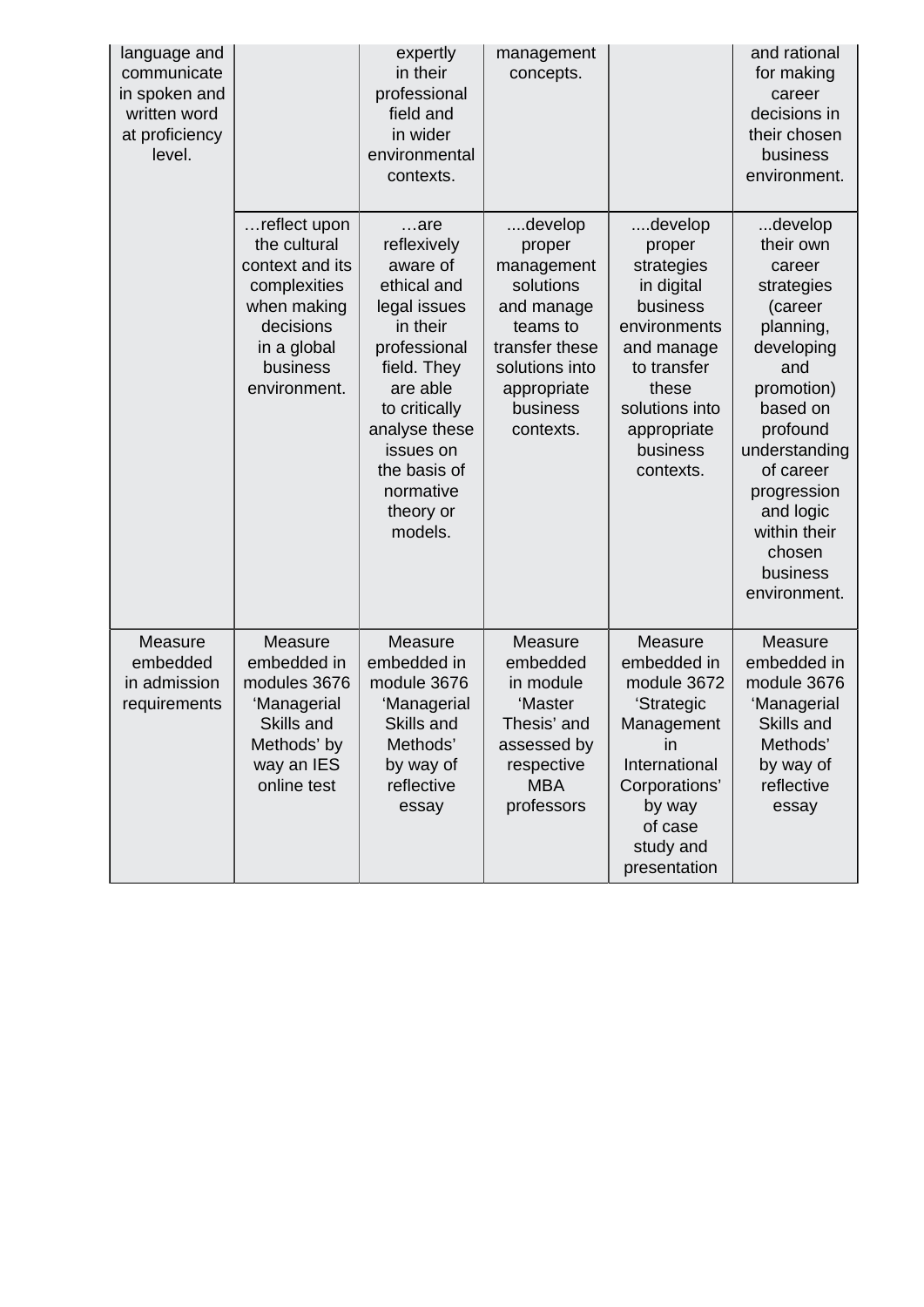|                                           | Studienverlaufsplan für den Masterstudiengang International Management (MBA) |                               |                       |                                |           |             |           |                         |
|-------------------------------------------|------------------------------------------------------------------------------|-------------------------------|-----------------------|--------------------------------|-----------|-------------|-----------|-------------------------|
| Studien-                                  | Trimester (bzw.                                                              |                               | Leistungs-            |                                | h Selbst- | h Präsenz-  | Workload  |                         |
| jahr                                      | Zeitraum)                                                                    | Modultitel                    | nachweis              | Lehrformen                     | studium   | lehre       | pro Modul | <b>ECTS</b>             |
|                                           |                                                                              |                               |                       | Fernstudium / Blended Learning |           |             |           |                         |
|                                           | trimeste<br>Winter-<br>r (Jan.<br>April)<br>$\ddot{ }$                       | Introduction to Management*   | sP-120                | (Workshops + Online-Tutorials) | 109       | 16          | 125       | 5                       |
|                                           |                                                                              |                               | Summe 1. WT:          |                                | 109       | 16          | 125       | 5                       |
|                                           |                                                                              |                               |                       | Fernstudium / Blended Learning |           |             |           |                         |
|                                           | trimester (April<br>2. Frühjahrs-                                            | Managing Finances and Costs*  | sP-120                | (Workshops + Online-Tutorials) | 109       | 16          | 125       | 5                       |
| $\mathbf{1}$                              | Okt.)                                                                        | Managing Information and      |                       | Fernstudium / Blended Learning |           |             |           |                         |
|                                           |                                                                              | Projects*                     | sP-120                | (Workshops + Online-Tutorials) | 109       | 16          | 125       | 5                       |
|                                           |                                                                              |                               | Summe 2. FT:          |                                | 218       | 32          | 250       | 10                      |
|                                           | trimeste                                                                     | Managing Institutional        |                       | Fernstudium / Blended Learning |           |             |           |                         |
|                                           | Herbst-<br>r (Okt.-<br>Jan.)<br>ന്                                           | Environments                  | sP-120                | (Workshops + Online-Tutorials) | 109       | 16          | 125       | 5                       |
|                                           |                                                                              |                               | Summe 3. HT:          |                                | 109       | 16          | 125       | $\overline{\mathbf{5}}$ |
|                                           |                                                                              |                               | Summe 1. Studienjahr: |                                | 436       | 64          | 500       | $\overline{20}$         |
|                                           |                                                                              |                               |                       | Fernstudium / Blended Learning |           |             |           |                         |
|                                           | trimeste<br>Winter-<br>r (Jan.-<br>April)<br>4                               | <b>Managing Markets</b>       | sP-120                | (Workshops + Online-Tutorials) | 109       | 16          | 125       | 5                       |
|                                           |                                                                              |                               | Summe 4. WT:          |                                | 109       | 16          | 125       | 5                       |
|                                           |                                                                              |                               |                       | Fernstudium / Blended Learning |           |             |           |                         |
|                                           |                                                                              | <b>Managing Values</b>        | PF                    | (Workshops + Online-Tutorials) | 109       | 16          | 125       | 5                       |
|                                           |                                                                              | Strategic Management in       |                       | Präsenzstudium (Workshops,     |           |             |           |                         |
|                                           |                                                                              | International Corporations    | PF                    | Case Studies und Übungen)      | 61        | 64          | 125       | 5                       |
|                                           |                                                                              | Managerial Functions in       |                       | Präsenzstudium (Workshops,     |           |             |           |                         |
|                                           | trimester (April - Sept.)<br>5. Frührjahrs-                                  | Corporations                  | PF                    | Case Studies und Übungen)      | 122       | 128         | 250       | 10                      |
| $\overline{2}$                            |                                                                              | Managerial Skills and Methods |                       | Präsenzstudium (Workshops,     |           |             |           |                         |
|                                           |                                                                              | (Teil 1)                      | PF                    | Case Studies und Übungen)      | 26        | 24          | 50        | 2                       |
|                                           |                                                                              |                               | Summe 5. FT:          |                                | 318       | 232         | 550       | 22                      |
|                                           |                                                                              | International Finance and     |                       | Präsenzstudium (Workshops,     |           |             |           |                         |
|                                           | trimester (Okt.-Dez.)                                                        | Accounting                    | PF                    | Case Studies und Übungen)      | 61        | 64          | 125       | 5                       |
|                                           |                                                                              | <b>Business Analytics and</b> |                       | Präsenzstudium (Workshops,     |           |             |           |                         |
|                                           |                                                                              | <b>Information Management</b> | PF                    | Case Studies und Übungen)      | 61        | 64          | 125       | 5                       |
|                                           | 6. Herbst-                                                                   |                               |                       | Präsenzstudium (Workshops,     |           |             |           |                         |
|                                           |                                                                              | Electives                     | PF                    | Case Studies und Übungen)      | 75        | 50          | 125       | 5                       |
|                                           |                                                                              |                               | Summe 6. HT:          |                                | 197       | 178         | 375       | 15                      |
|                                           |                                                                              |                               | Summe 2. Studienjahr: |                                | 624       | 426         | 1050      | 42                      |
|                                           |                                                                              | Managerial Skills and Methods |                       | Präsenzstudium (Workshops      |           |             |           |                         |
|                                           |                                                                              | (Teil 2)                      | PF                    | und Übungen)                   | 35        | 40          | 75        | 3                       |
|                                           | trimester (Jan.-<br>7. Winter-<br>März)                                      |                               |                       |                                |           |             |           |                         |
|                                           |                                                                              | Master Thesis (Teil 1)        | Masterarbeit          |                                | 400       | 0           | 400       | 16                      |
|                                           |                                                                              |                               | Summe 7. WT:          |                                | 435       | 40          | 475       | 19                      |
| 3                                         |                                                                              |                               |                       |                                |           |             |           |                         |
|                                           | Frührjahrs-<br>April - Mai)<br>trimester                                     | Master Thesis (Teil 2)        | Masterarbeit          |                                | 225       | $\mathbf 0$ | 225       | 9                       |
|                                           | ∞                                                                            |                               |                       |                                |           |             |           |                         |
|                                           |                                                                              |                               | Summe 8. FT:          |                                | 225       | 0           | 225       | 9                       |
|                                           |                                                                              |                               | Summe 3. Studienjahr: |                                | 660       | 40          | 700       | 28                      |
|                                           |                                                                              |                               |                       |                                |           |             |           |                         |
| 1720<br>530<br><b>Summe Gesamtstudium</b> |                                                                              |                               |                       |                                |           |             | 2250      | 90                      |

#### **Legende Abkürzungen**

sP-120 schriftliche Prüfung, 120 Minuten<br>PF Portfolio (z.B. Case-Bearbeitung)

Portfolio (z.B. Case-Bearbeitung)

h Zeitstunden<br>ECTS European Cr

European Credit Transfer System (Credit Points)

\* Diese Module werden nochmal im sog. Fasttrack von September (Jahr 1) bis Juni (Jahr 2) angeboten (s. Terminplan Fernstudienphase).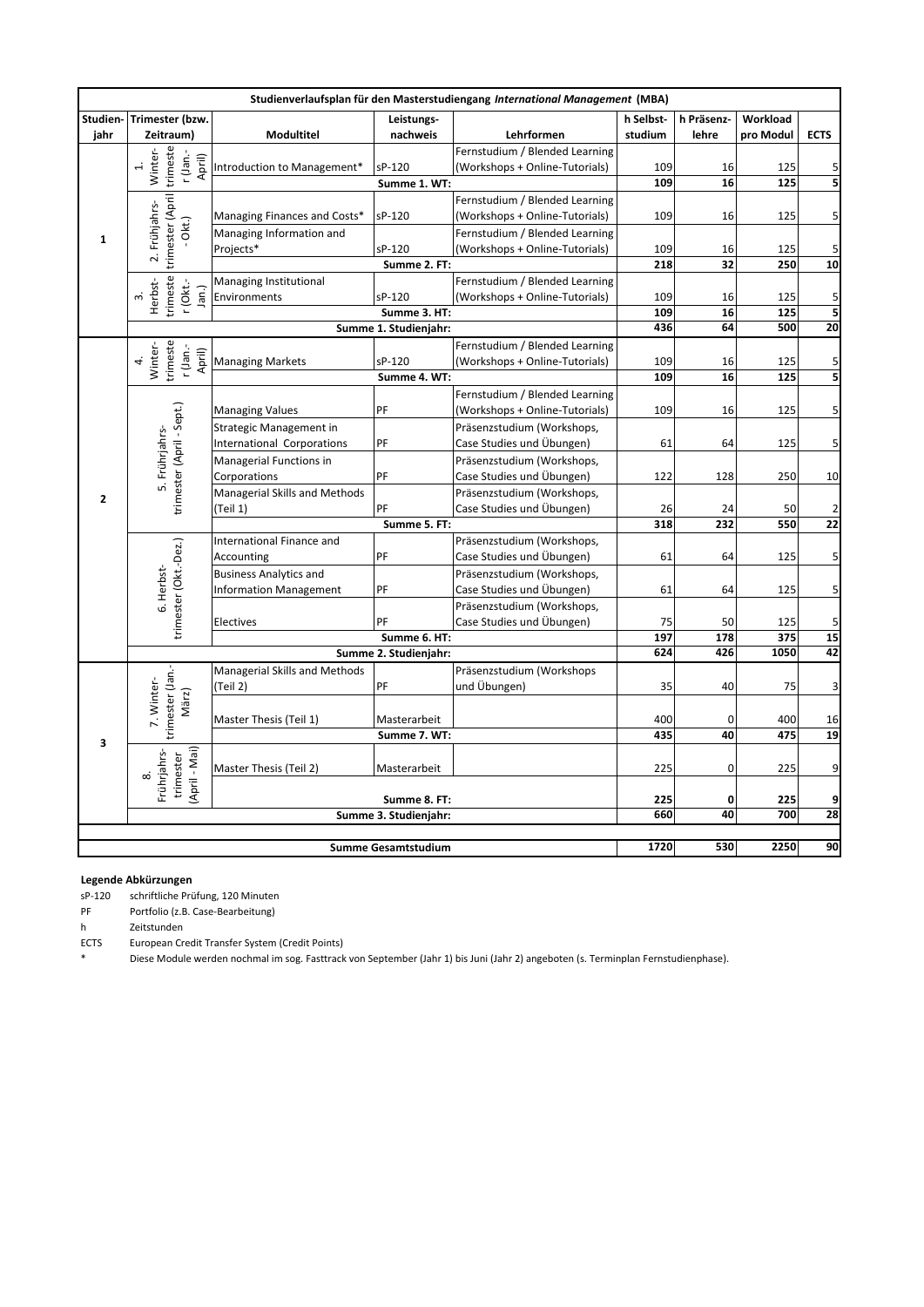# Inhaltsverzeichnis

|      | Pflichtmodule Fernstudienphase - MBA 2021                       |  |  |
|------|-----------------------------------------------------------------|--|--|
| 3666 |                                                                 |  |  |
| 3667 |                                                                 |  |  |
| 3668 |                                                                 |  |  |
| 3669 |                                                                 |  |  |
| 3670 |                                                                 |  |  |
| 3671 |                                                                 |  |  |
|      | Pflichtmodule Präsenzstudienphase - MBA 2021                    |  |  |
|      |                                                                 |  |  |
| 3673 |                                                                 |  |  |
| 3674 |                                                                 |  |  |
| 3675 |                                                                 |  |  |
| 3676 |                                                                 |  |  |
| 3677 |                                                                 |  |  |
|      | Wahlpflichtmodule zur Studienvertiefung - MBA 2021              |  |  |
|      | 3688 Advanced Topics in International Management (Electives) 51 |  |  |
|      |                                                                 |  |  |
|      |                                                                 |  |  |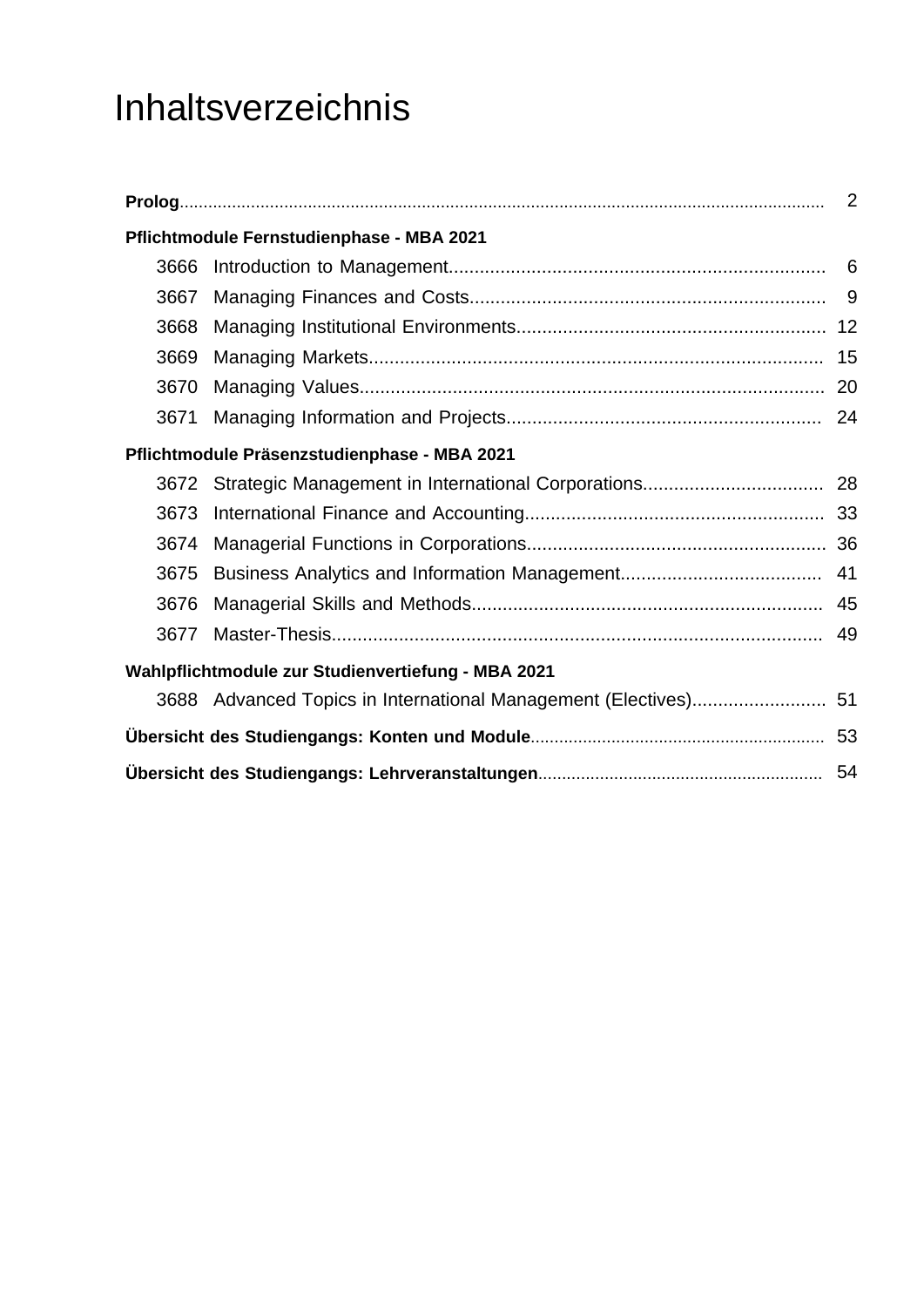<span id="page-6-0"></span>

| Modulname                         | Modulnummer |
|-----------------------------------|-------------|
| <b>Introduction to Management</b> | 3666        |

Konto | Pflichtmodule Fernstudienphase - MBA 2021

| Modulverantwortliche/r           | Modultyp | Empf. Trimester |
|----------------------------------|----------|-----------------|
| Prof. Dr. rer. pol. Arjan Kozica | Pflicht  |                 |

| Workload in (h)                                           | Präsenzzeit in (h) | Selbststudium in (h) | <b>ECTS-Punkte</b> |
|-----------------------------------------------------------|--------------------|----------------------|--------------------|
| Workload (h) 125<br>Lectures (h) 16<br>Self Study (h) 109 | 16                 | 109                  |                    |

Zugehörige Lehrveranstaltungen:

| Nr.                                                                           | Art | Veranstaltungsname       | Teilnahme | <b>TWS</b> |  |
|-------------------------------------------------------------------------------|-----|--------------------------|-----------|------------|--|
| $3666-V1$                                                                     | VL  | International Management | Pflicht   |            |  |
| 3666-V2<br>VL<br><b>Fundamentals of Financial Reporting</b><br><b>Pflicht</b> |     |                          |           |            |  |
| <b>Summe (Pflicht und Wahlpflicht)</b>                                        |     |                          |           |            |  |

| Empfohlene Voraussetzungen |
|----------------------------|
| none                       |
| Qualifikationsziele        |
|                            |

Subject-specific competencies

In the first module students are introduced to basic managerial concepts and frameworks. They understand the characteristics of the different functional areas within a firm and understand their interrelations of primary and support processes to add value. They become accustomed to the main challenges of management and understand the influence of systemic thinking and the external environment (especially digitalization and internationalization) on management. Students get a general idea of the structure of companies (legal forms, organization, corporate governance) and its influence on the management process. Furthermore, they understand the relevance of theory in good managerial practice.

Given that companies are financially driven, the module also focusses also on fundamentals of financial reporting. Students understand and are able to use fundamental terms and instruments of accounting, like bookkeeping, balance sheets, income statements and cash flow statements. They improve their understanding of fundamental terms like revenues, expenses, costs and sales, as well as important financial ratios.

Overall, the participants learn the fundamental terminology and language of management science in order to be able to analyse and solve practical managerial problems based on familiarity with main theoretical frameworks. After successfully passing the module, students are able to engage more deeply with the following modules of the study.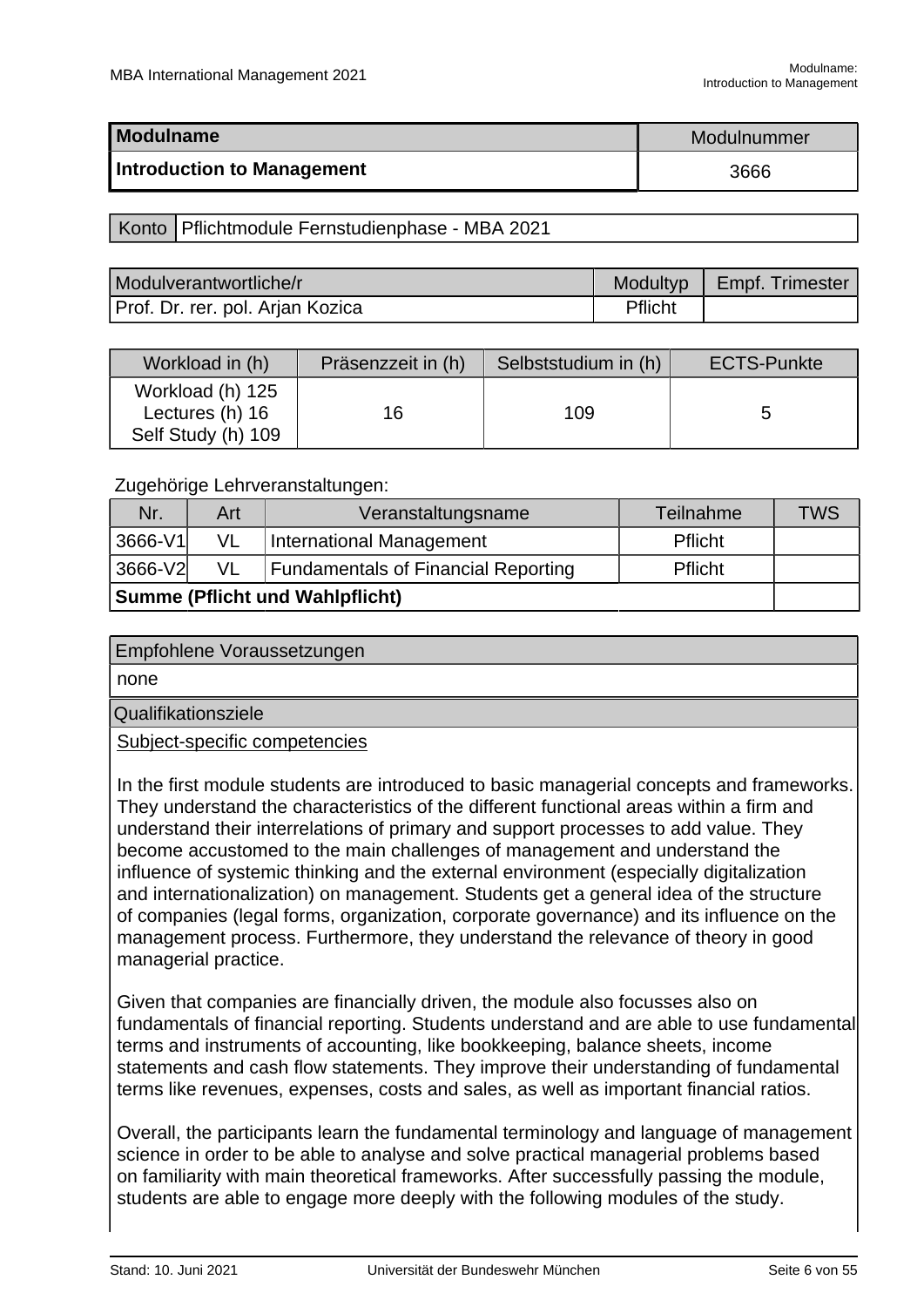Professional and interdisciplinary competencies

Students learn to use the digital learning platform and the technological tools used during the distance study phase. Furthermore, they learn to apply managerial knowledge to business practice by using the framework of evidence-based management.

#### Social skills/ key competencies

Learnings groups will be established in which students are asked to integrate themselves. They learn to establish a learning community and to engage in teambuilding efforts as preparation for the further phase of distance study.

#### Personal competencies

Students learn to cope with stress caused by the requirements of studying course content alongside their professional roles in their organizations as part-time students. They reflect on the challenge of balancing their professional duties, the learning requirements of their MBA classes and their private life.

#### Lernziele

#### **International Management**

CG2 (introduced): Students are made aware of cultural context of management and understand the influence of intercultural parameters (norms, values, legal frameworks) on business activities.

CG3 (introduced): Students are made aware of the relevance of CSR and ethics in the context of management.

CG4 (introduced): Students learn how to frame and structure a practical problem as a managerial problem and enhance their abilities to solve managerial problems by using appropriate managerial language.

CG5 (introduced): Students initially discuss the societal and technological trend of digitization.

CG 6 (introduced): Students initially reflect on leadership and leadership development. By providing a framework of leadership development, they learn to identify competencies of their learning journey and are enabled to have an integrative view on their MBA study in connection to their career aspirations.

#### **Fundamentals of financial reporting**

CG4 (introduced): Students become acquainted with the institutional framework of financial accounting and selected accounting concepts relating to German GAAP accounting.

#### Inhalt

The students acquire comprehensive knowledge about structures and processes of international management and the fundamentals of financial reporting.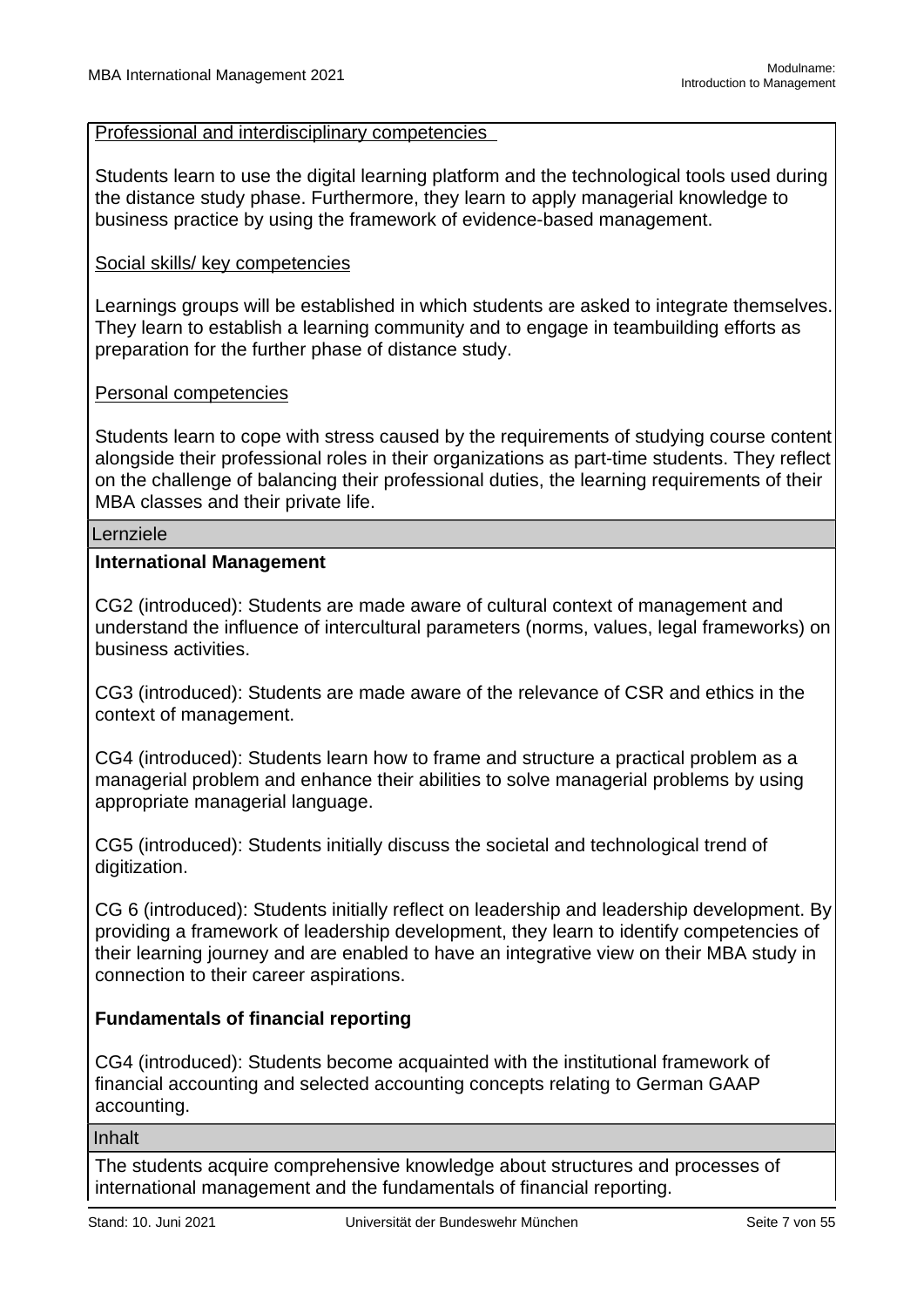They receive a basic introduction to the following concepts and theories of international management

- General concepts and frameworks of management (e.g. value chain; other literature based frameworks), including ethical dimensions of management
- External environment and its influence on management (digitalization, internationalization)
- Basic legal structure of corporations and corporate governance
- Theory-practical gaps and the approach of evidence-based management

They receive a basic introduction to the following fundamentals of financial reporting

- General concepts of financial accounting
- Financial statements
- German Accounting Standards (HGB)
- Statement Analysis

#### Lehrmethoden

Lectures, case studies, group discussions

**Literatur** 

Clegg, Steward, Kornberger, Martin, and Pitsis, Tyrone (2016). Managing & Organisations. An Introduction to Theory and Practice, 4th edition, Sage Publications: London.

Cunliffe, Ann (2014). A Very Short, Fairly interesting and Reasonably Cheap Book about Management, 2th edition, Sage Publications: London.

Barends, Eric, Rousseau, Denise M., Briner, Rob (2018). Evidence-Based Management: How to Use Evidence to Make Better Organizational Decisions, Kogan Page: London.

Dyson, John R., Franklin, Ellie (2017). Accounting for Non-Accounting students, 9th ed., Prentice Hall: Harlow.

Weber, Jürgen, Weißenberger, Barbara (2015). Einführung in das Rechnungswesen, 9. Auflage, Schäffer-Poeschel: Stuttgart.

**Leistungsnachweis** 

sP 120 – 60 min International Management / 60 min Fundamentals of Financial Reporting

Verwendbarkeit

Module 3673 International Finance and Accounting

Sonstige Bemerkungen

Sprache: deutsch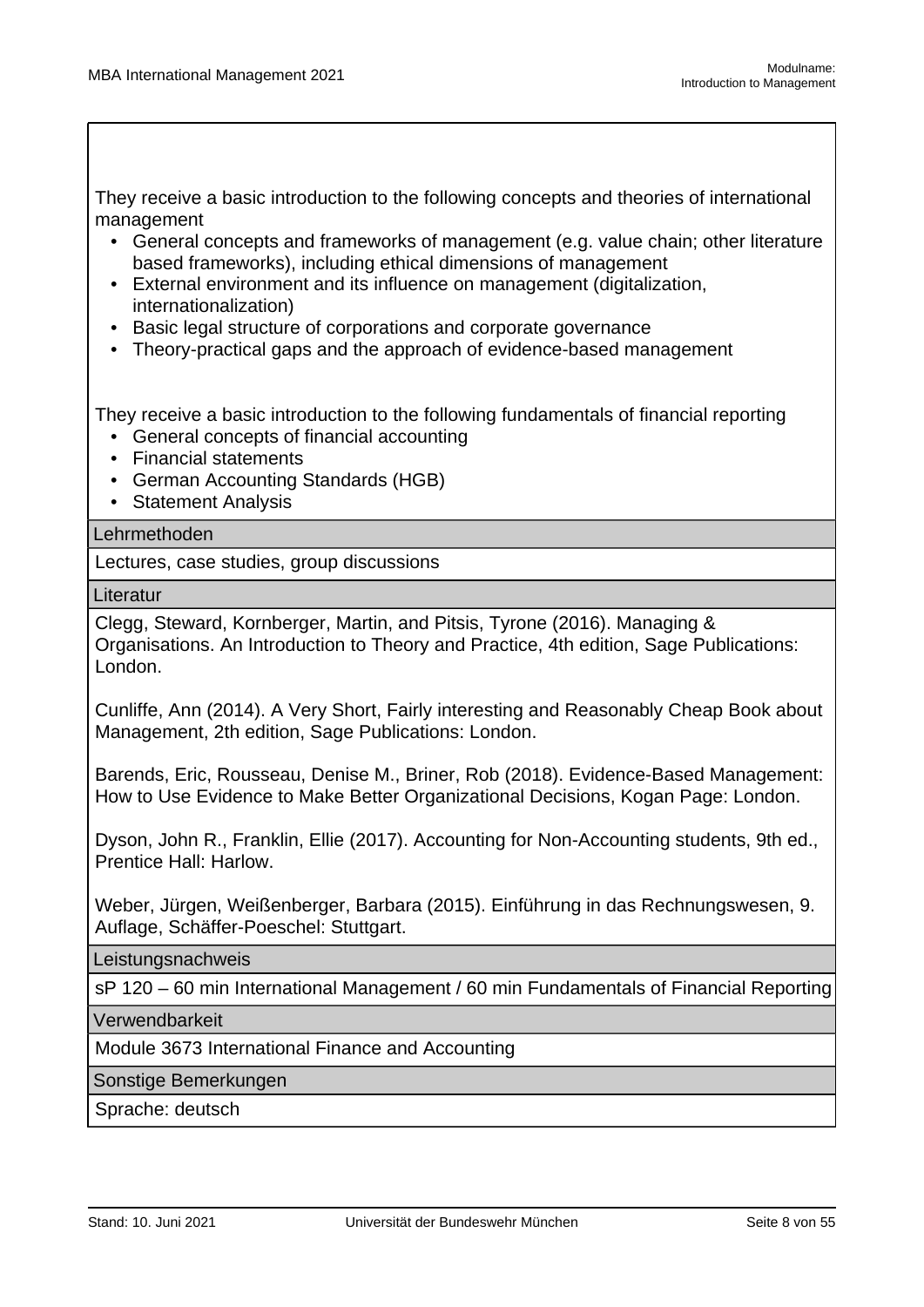<span id="page-9-0"></span>

| Modulname                          | Modulnummer |
|------------------------------------|-------------|
| <b>Managing Finances and Costs</b> | 3667        |

Konto | Pflichtmodule Fernstudienphase - MBA 2021

| Modulverantwortliche/r   | Modultyp | Empf. Trimester |
|--------------------------|----------|-----------------|
| Prof. Dr. Rolf Daxhammer | Pflicht  |                 |

| Workload in (h)                                           | Präsenzzeit in (h) | Selbststudium in (h) | <b>ECTS-Punkte</b> |
|-----------------------------------------------------------|--------------------|----------------------|--------------------|
| Workload (h) 125<br>Lectures (h) 16<br>Self Study (h) 109 | 16                 | 109                  |                    |

Zugehörige Lehrveranstaltungen:

| Nr.                                    | Art | Veranstaltungsname                    | Teilnahme | <b>TWS</b> |
|----------------------------------------|-----|---------------------------------------|-----------|------------|
| 3667-V1                                | VL  | <b>Financial Management</b>           | Pflicht   |            |
| 3667-V2                                | VL  | <b>Management and Cost Accounting</b> | Pflicht   |            |
| <b>Summe (Pflicht und Wahlpflicht)</b> |     |                                       |           |            |

| Empfohlene Voraussetzungen    |  |
|-------------------------------|--|
| none                          |  |
| Qualifikationsziele           |  |
| Subject-specific competencies |  |

The module introduces and elaborates on the financial dimension of steering companies. The module integrates a specifically financial perspective that focusses on finance instruments and concepts and an accountancy perspective which focusses on management systems.

In the course "Financial Management" students will learn the use of the terminology for key finance instruments, ratios and concepts. They evaluate the access to different financing instruments for different types of companies. They calculate a company's cost of capital and critically reflect on its limitations. They apply different valuation methods and understand their real-life limitations. Students should gain a clear understanding of how neoclassical models use assumptions, which may not mirror real life investors' attitudes to ethics, risk or personal gain.

The course "Management and Cost Accounting" gives an overview of important performance management and measurement tools, especially the cost accounting system.

Professional and interdisciplinary competencies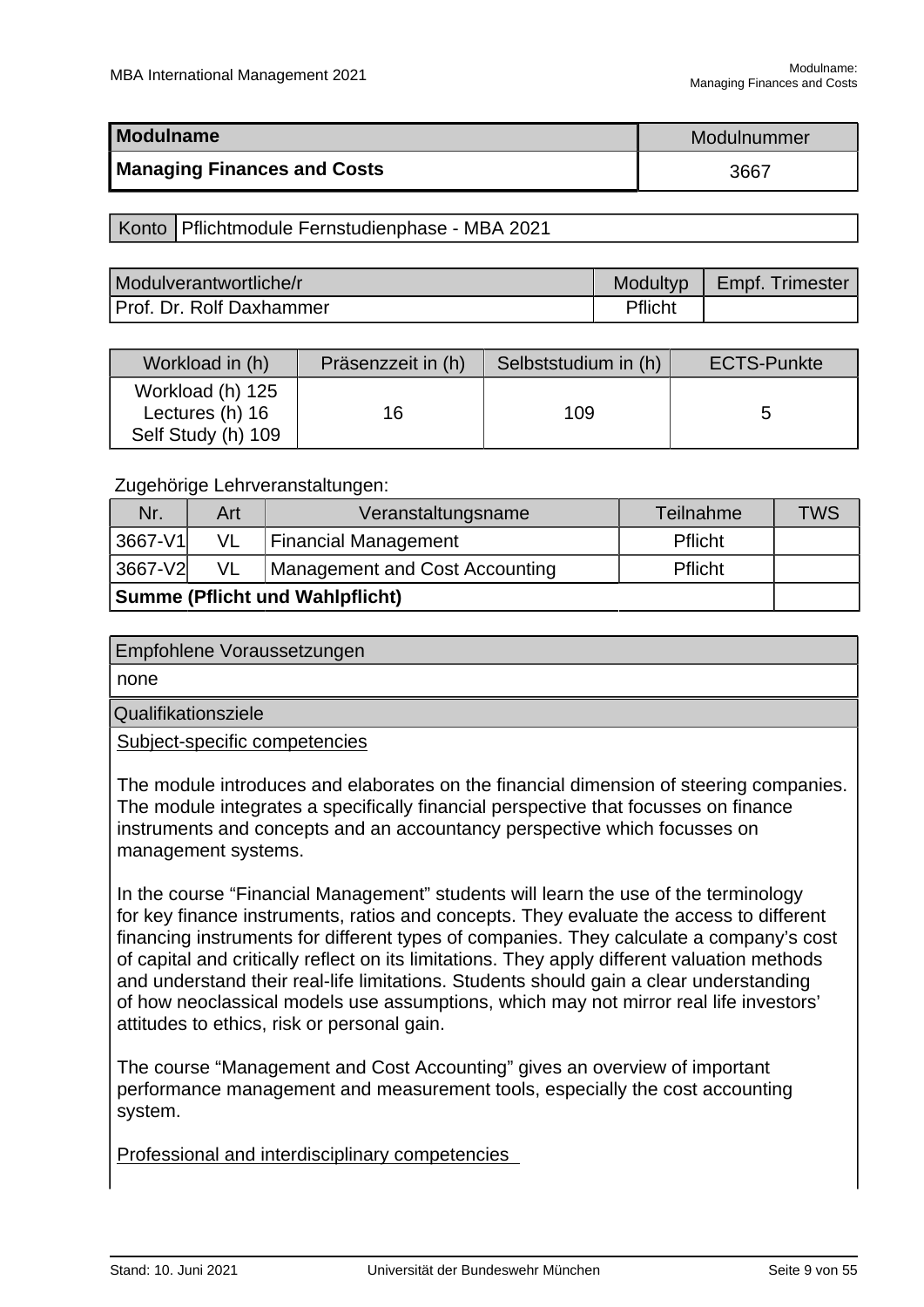Students transfer basic principles of mathematics to the field of corporate finance and will learn how managerial decision are reflected in cash-flow requirements and how a company's financial flexibility is limited by macroeconomic conditions.

The course provides an understanding of the management accountant´s contribution to steer a company, especially its role in providing decision-relevant performance information.

#### Social skills/ key competencies

Learnings groups will be established in which students are asked to integrate themselves. They continue to learn inside a learning community and to strengthen teambuilding efforts. Homework assignments are worked on in learning groups and will be discussed based on the groups' suggested solutions.

#### Personal competencies

Students learn to cope with stress caused by the requirements of studying course content alongside their professional roles in their organizations as part-time students. They reflect on the challenge of balancing their professional duties, the learning requirements of their MBA classes and their private life.

#### Lernziele

#### **International Management**

#### **Financial Management**

CG4 (introduced): Students learn the fundamentals of investment decisions and financial planning and are able to discuss pros and cons of different approaches and instruments from a company's perspective.

#### **Management and Cost Accounting**

CG 2 (introduced): The students learn about differences in management accounting practice in German speaking countries vs. USA.

CG3 (introduced): Students are able to reflect the relevance of providing "objective" information as a basis for managers' decision-making.

CG 4 (introduced): Students learn to apply management accounting tools to support decision-making.

Inhalt

In the "Financial Management" part of the course students will gain a basic understanding of the importance of cashflows for a company's economic success. They are introduced to the internal and external sources of finance and learn to distinguish between basic concepts like Equity, Debt or Derivatives.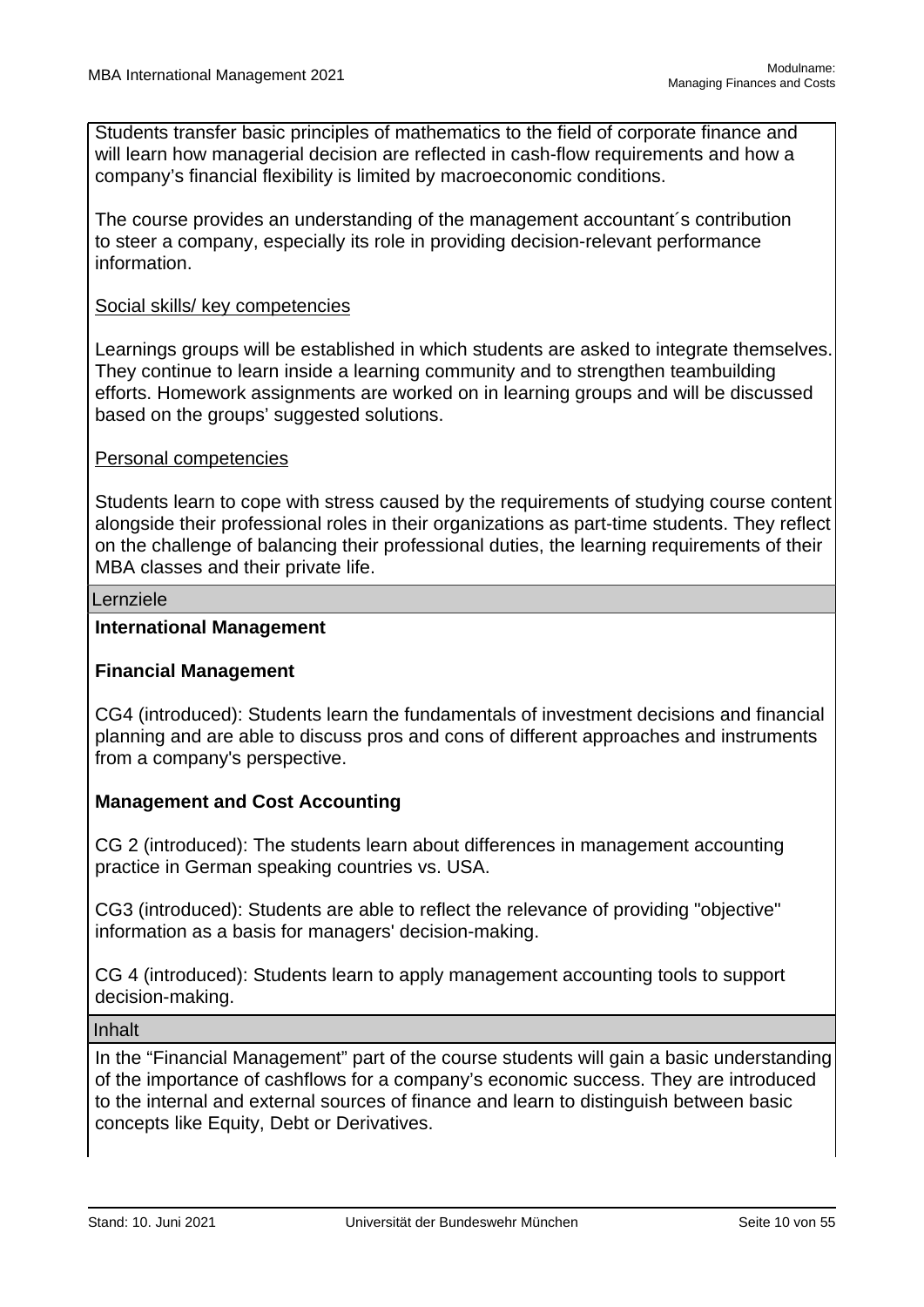Students' methodological competencies are addressed through different Capital Budgeting exercises. In these they apply the Net Present Value approach to different real-life business cases.

And at last, students will glimpse into the challenges posed in an international financial market environment (as a preparation for module 3673 International Finance and Accounting).

In the "Management and Cost Accounting" part of the course students acquire comprehensive knowledge about the principles of management accounting. They are introduced to the basics oof cost accounting as an important information basis for managerial decision making. They get to know by means of exemplary examples how company's performance can be measured and management with Key performance indicators. They are informed about planning and control tasks of management accountants.

#### Lehrmethoden

Lectures, case studies, group discussions

#### **Literatur**

#### **Financial Management**

Basic:

- Zutter, C.J./Smart, S.B (2018): Principles of Managerial Finance; Reading, MA
- Gräfer, H./Schiller, B./Rösner, S. (2014): Finanzierung, Berlin

Further reading:

- Brealey, R., Myers, S., Allen, F., (2017): Principles of Corporate Finance, Columbus
- Perridon, L./Steiner, M./Rathgeber, A.W. (2017): Finanzwirtschaft der Unternehmung; München

#### **Management and Cost Accounting**

Weber, J./Schäffer, U. (2020): Einführung in das Controlling, 16. Aufl., Stuttgart.

Weber, J./Weißenberger, B. (2015): Einführung in das Rechnungswesen, 9. Aufl., Stuttgart.

**Leistungsnachweis** 

sP 120 – 60 min Financial Management / 60 min Management and Cost Accounting

Verwendbarkeit

Module 3673 International Finance and Accounting

Sonstige Bemerkungen

Sprache: deutsch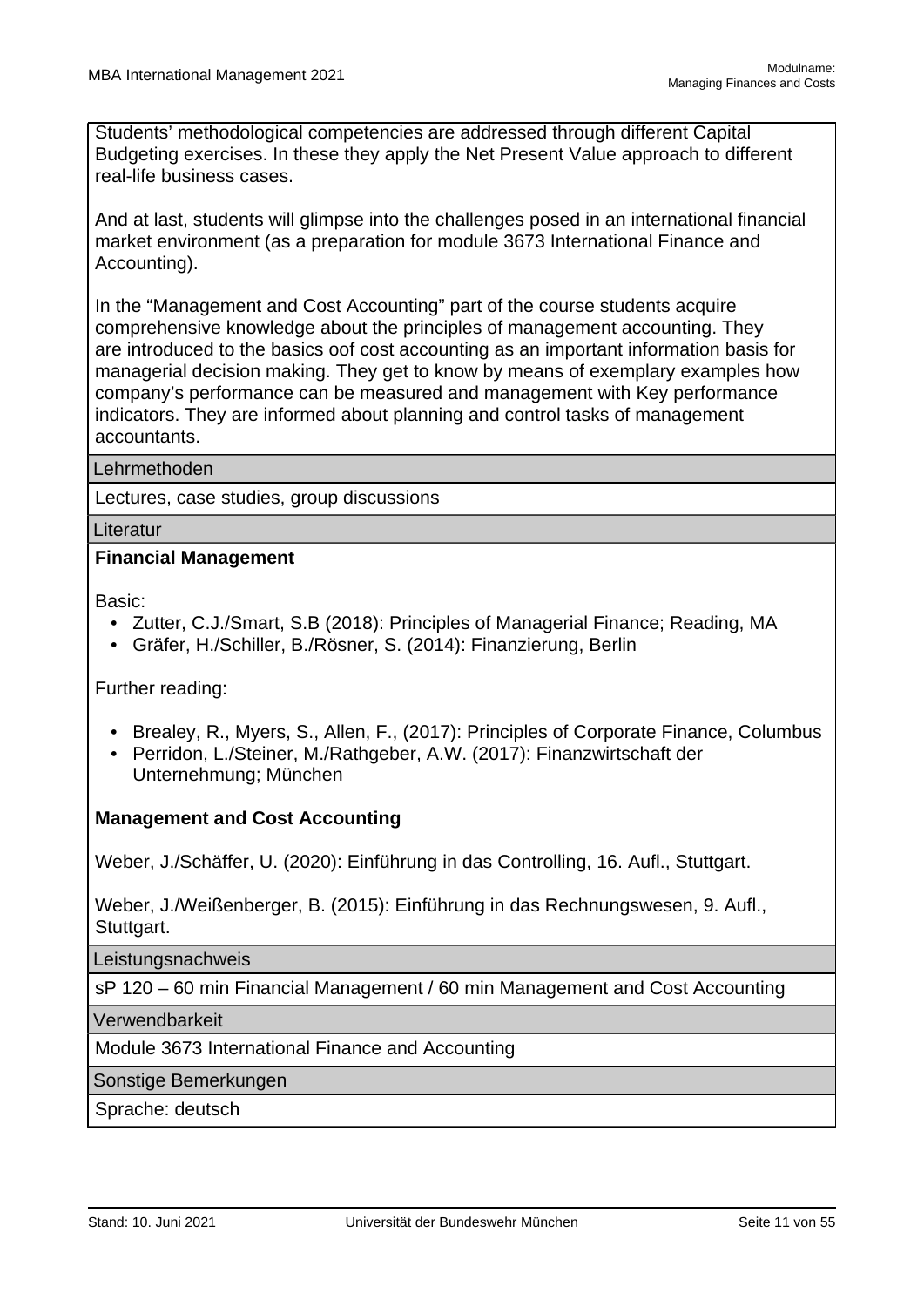<span id="page-12-0"></span>

| <b>Modulname</b>                           | Modulnummer |  |
|--------------------------------------------|-------------|--|
| <b>Managing Institutional Environments</b> | 3668        |  |

Konto | Pflichtmodule Fernstudienphase - MBA 2021

| Modulverantwortliche/r          | <b>Modultyp</b> | Empf. Trimester |
|---------------------------------|-----------------|-----------------|
| Prof. Dr. Philipp von Carlowitz | Pflicht         |                 |

| Workload in (h)                                           | Präsenzzeit in (h) | Selbststudium in (h) | <b>ECTS-Punkte</b> |
|-----------------------------------------------------------|--------------------|----------------------|--------------------|
| Workload (h) 125<br>Lectures (h) 16<br>Self Study (h) 109 | 16                 | 109                  |                    |

Zugehörige Lehrveranstaltungen:

| Nr.                                    | Art | Veranstaltungsname  | Teilnahme      | <b>TWS</b> |
|----------------------------------------|-----|---------------------|----------------|------------|
| 3668-V1                                |     | Economics           | Pflicht        |            |
| 3668-V2                                | VL  | <b>Business Law</b> | <b>Pflicht</b> |            |
| <b>Summe (Pflicht und Wahlpflicht)</b> |     |                     |                |            |

| Empfohlene Voraussetzungen |
|----------------------------|
| none                       |
| Qualifikationsziele        |

Subject-specific competencies

The students will be qualified to understand basic economic and business law concepts and their relevance for management situations. The course "Economics" will focus on the key concepts in economic theory. The course "Business Law" gives an overview of national and international business law, focussing on sales law.

#### Professional and interdisciplinary competencies

The course enables students to grasp the relevant economic and legal dimensions of real business topics and to take this knowledge into account when making decisions. The course lays the foundation for students to turn into managers that have a solid understanding on economic and legal interdependencies enabling them to draw more substantiated conclusions and improve their decision making.

Social skills/ key competencies

Team work and work organization, especially in study teams, is practiced.

Personal competencies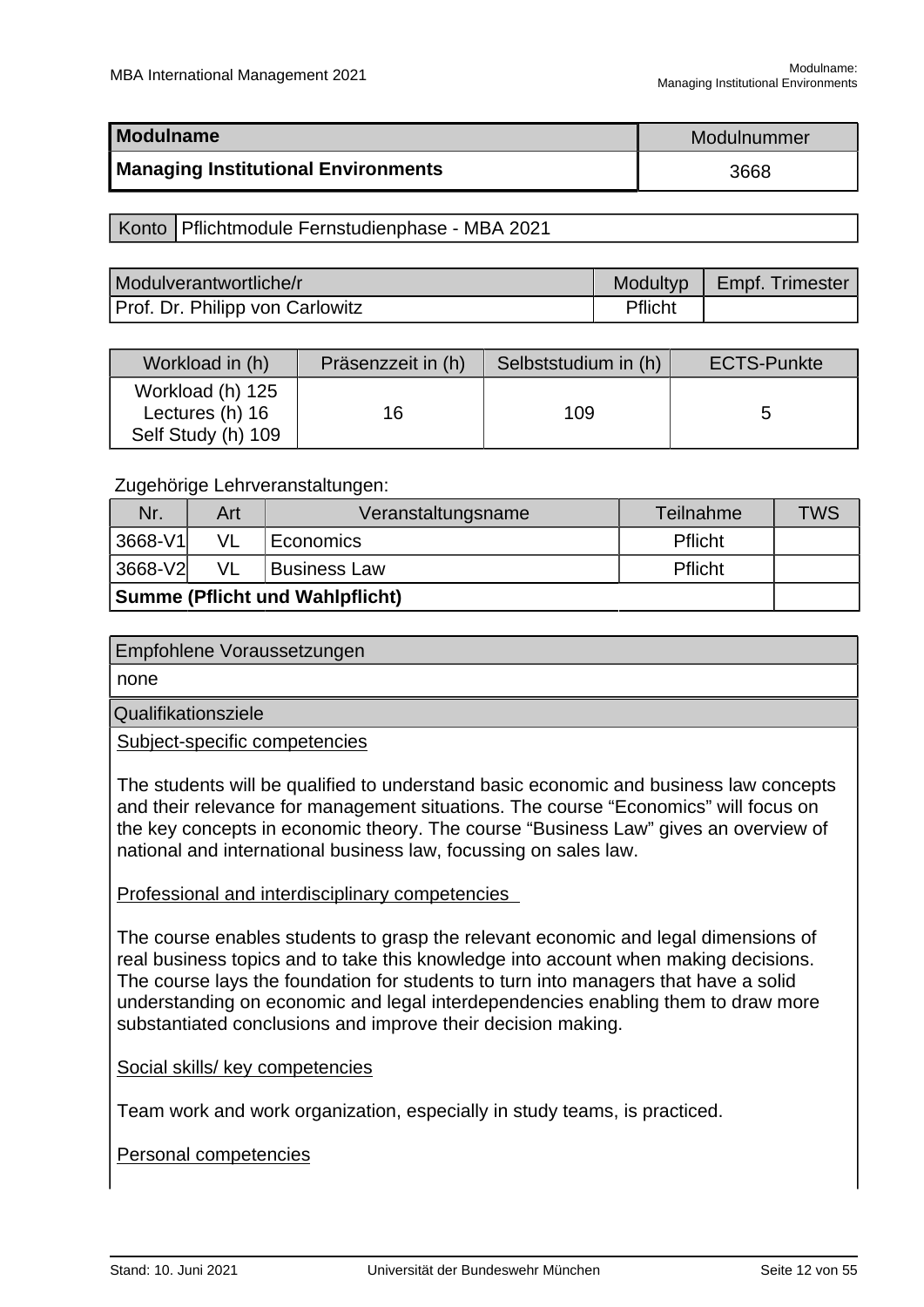The two subjects foster analytical and abstract thinking improving comprehensive opinion building. In the context of project groups delivering presentation under time constraints stress coping is fostered.

#### Lernziele

#### **Economics**:

CG 4 (introduced): Students study economic theories and learn economic analytics as well as how to apply them to countries' situations.

#### **Business Law:**

CG 3 (introduced): Students are introduced to legal aspects that have their basis in ethics (good faith, breach of contract must not count, general questions arising in the field of compensation law) and learn to interpret legal regulations in relation to ethical principles.

#### Inhalt

The students acquire comprehensive knowledge about economics and business law. They receive a basic introduction to the following theoretical models and theories:

#### **Economics**

**Microeconomics** 

- Household theory
- Theory of the Firm
- Price Theory

#### Macroeconomics

- Market for goods
- Money Market
- IS-LM Model
- Growth theory
- Labor market

#### **Business Law**

#### German Civil Law

- German Law of Obligations
- Formation of Contract
- Breach of Contract
- Sales Law: Consumer Protection and Commercial Sales

#### CISG

- United Nations Convention for the International Sale of Goods (CISG) as source of international unified law
- Comparison German Sales Law and CISG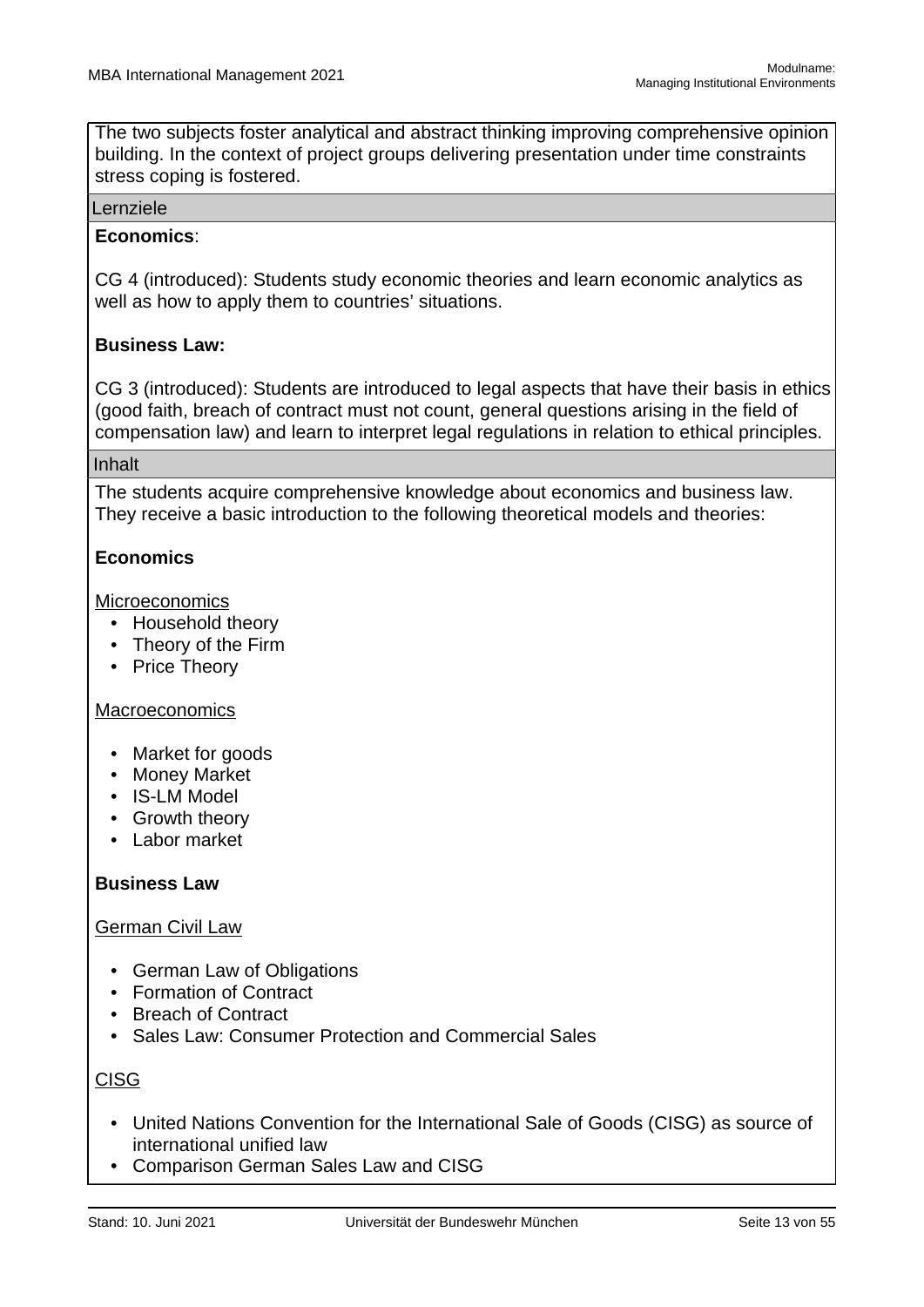#### Lehrmethoden

Lectures, case studies, group discussions

#### Literatur

#### **Economics**

Blanchard, O.; Illing, G. (2017). Makroökonomie (7. Auflage). Pearson, München.

Cezanne, W., & Franke, J. (2018). Volkswirtschaftslehre: Einführung. Walter de Gruyter GmbH & Co KG

Pindyck, Robert S. und Daniel L. Rubinfeld (2018): Mikroökonomie, 9. Aufl., Pearson Studium, München

#### **Business** Law

Conrads, Markus (2017), Internationales Kaufrecht, De Gruyter Verlag Berlin/Boston.

Conrads, Markus (2012), Internationales Wirtschaftsprivatrecht, 2. Aufl. Oldenbourg Verlag München.

Leistungsnachweis

sP 120 – 60 min Economics / 60 min Business Law

Verwendbarkeit

Module 3672 Strategic Management in International Corporations

Sonstige Bemerkungen

Sprache: deutsch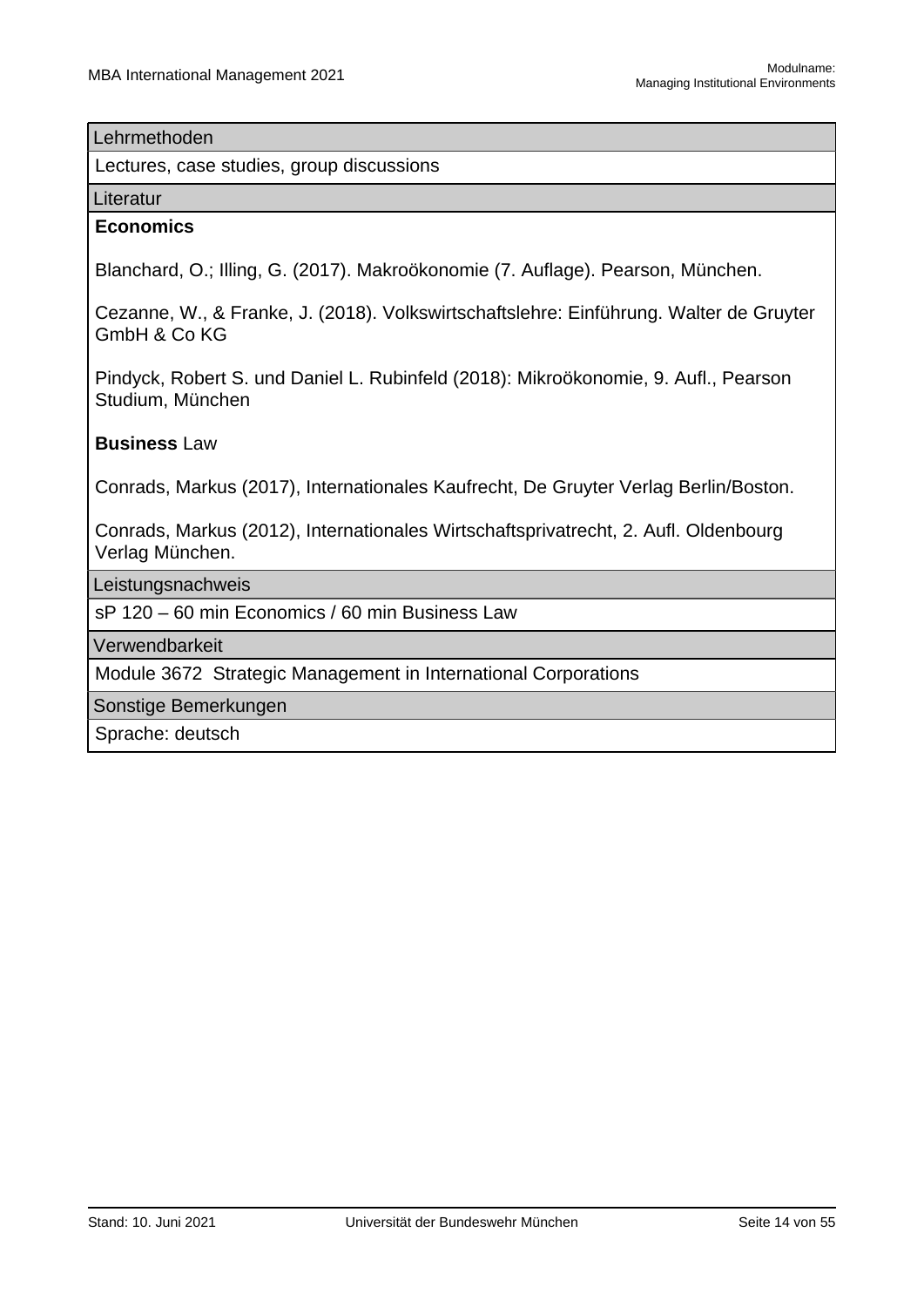<span id="page-15-0"></span>

| <b>Modulname</b>        | Modulnummer |  |
|-------------------------|-------------|--|
| <b>Managing Markets</b> | 3669        |  |

Konto | Pflichtmodule Fernstudienphase - MBA 2021

| Modulverantwortliche/r      | <b>Modultyp</b> | <b>Empf. Trimester</b> |
|-----------------------------|-----------------|------------------------|
| Prof. Dr. Christian Gärtner | Pflicht         |                        |

| Workload in (h)                                           | Präsenzzeit in (h) | Selbststudium in (h) | <b>ECTS-Punkte</b> |
|-----------------------------------------------------------|--------------------|----------------------|--------------------|
| Workload (h) 125<br>Lectures (h) 16<br>Self Study (h) 109 | 16                 | 109                  |                    |

Zugehörige Lehrveranstaltungen:

| Nr.                                    | Art | Veranstaltungsname       | Teilnahme | <b>TWS</b> |
|----------------------------------------|-----|--------------------------|-----------|------------|
| 3669-V1                                | VL  | <b>Business Strategy</b> | Pflicht   |            |
| 3669-V2                                | VL  | Marketing Management     | Pflicht   |            |
| <b>Summe (Pflicht und Wahlpflicht)</b> |     |                          |           |            |

| <b>Empfohlene Voraussetzungen</b> |
|-----------------------------------|
| I none                            |
| .<br>$\sim$                       |

Qualifikationsziele

The environment of today's business corporations is highly dynamic, competitive but also characterized by cooperation both within and between organizations. This course enables students to analyze the environment and the situational contingencies of specific organizations, in order to develop strategies, based on sound vision/mission statements and values, that enable corporations to successfully compete and cooperate in nowadays business environments.

The course "Business Strategy" introduces into theoretical accounts of strategic management, mainly the resource based/dynamic capability perspective and the marketbased view of strategic management. Thereby, strategic frameworks and tools like industry analysis, value nets, business modelling or Balances Scorecards are discussed and put into practice in order to enable students to conduct strategic analyses, develop and implement strategies. Further, the course introduces into current trends in strategic management (disruptive strategies and strategies based on ecosystems in the wake of digitization; internationalization strategies).

The course "Marketing Management" provides the students with the strategic and operative marketing management tools to manage products and enter new markets. The students are introduced in contemporary thinking on marketing management and marketing philosophy. They learn about consumer/customer behaviour, how different types of marketing strategies can be applied in order to reach market shares and how organizations can systematically design and manage customer experiences. Students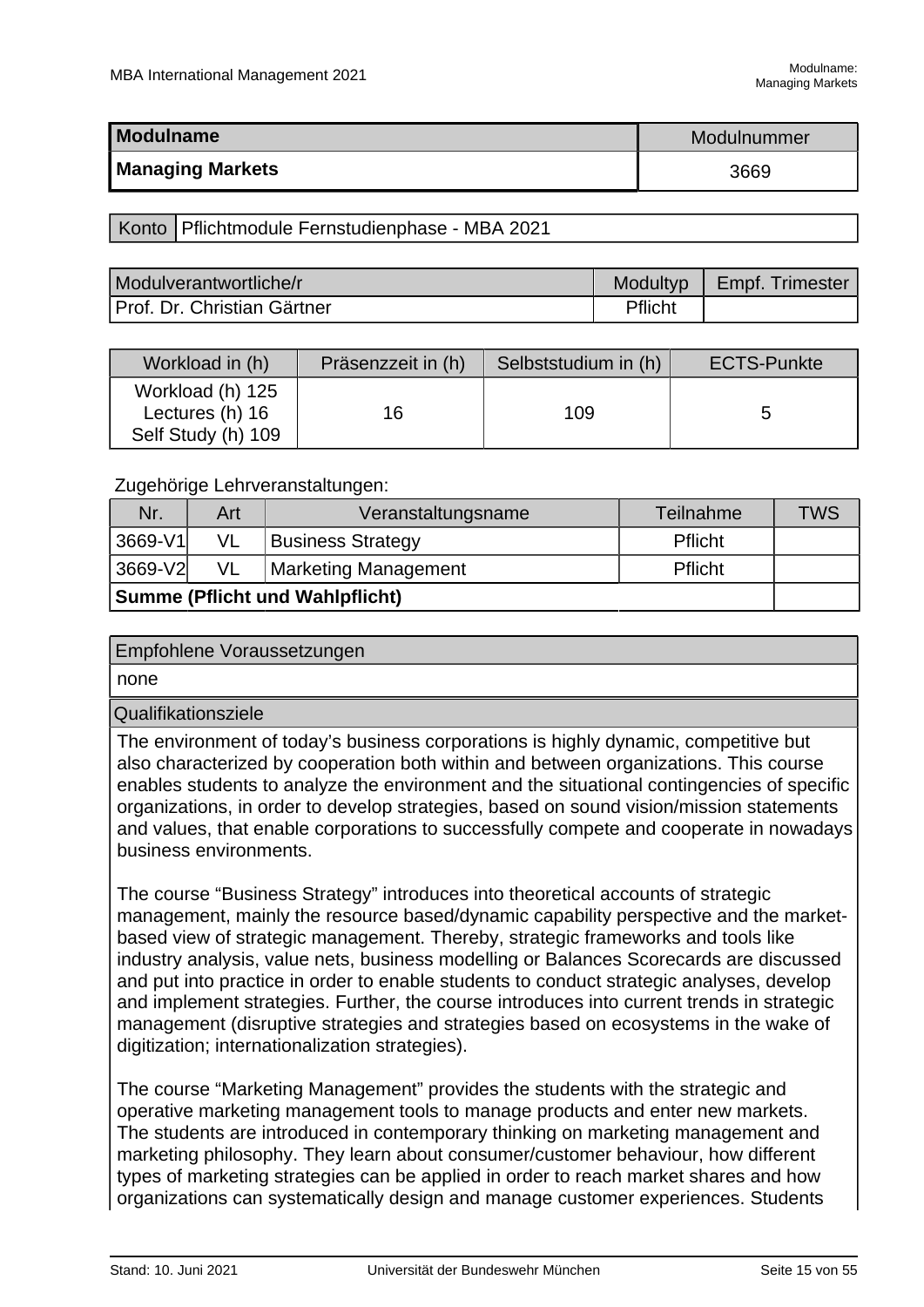further develop an operative approach in marketing in order to transfer strategy into market relevant practical measures.

Subject-specific competencies

In this module, the students…

- … get to know crucial frameworks and tools that are used in strategic and marketing management
- … receive a basic introduction to the market-based and resource-based view
- … acquire an in-depth understanding of basic strategy & marketing-related concepts

Professional and interdisciplinary competencies

In this module, the students…

- … acquire actionable knowledge for carrying out strategic analysis and developing strategies based on proven methods to reflect changes in the business environment
- …learn to place the psychological and sociological foundations of human behaviour in the context of marketing activities
- … apply theoretical knowledge and practical experience to brief case studies

#### Social skills/ key competencies

In this module, the students…

- … develop their ability to work in interdisciplinary teams under time constraints
- … strengthen their ability to reflect on, discuss and solve ambiguous issues

#### Personal competencies

In this module, the students…

- … acquire the ability to structure complex (strategic) problems and the basic skills to design a strategic presentation, also in a virtual working environment
- … develop a strategic mindset and creativity competencies by means of generating (new) solutions to complex problems

#### Lernziele

#### **Strategic Management**

CG2 (reinforced): Students discuss the environment and background of today's international manager´s tasks in global competitive environments

CG3 (reinforced): Students analyze processes and methods for developing strategies; to develop a perspective about business processes, to understand the ways in which a company can create and sustain competitive advantages based on sustainable strategies

CG4 (reinforced): Students learn to formulate and implement effective business strategies.

CG5 (reinforced): Introduced: Students discuss the impact of digitization on industry and company level (in particular for analyzing trends as well as competitive and collaborative patterns in industries)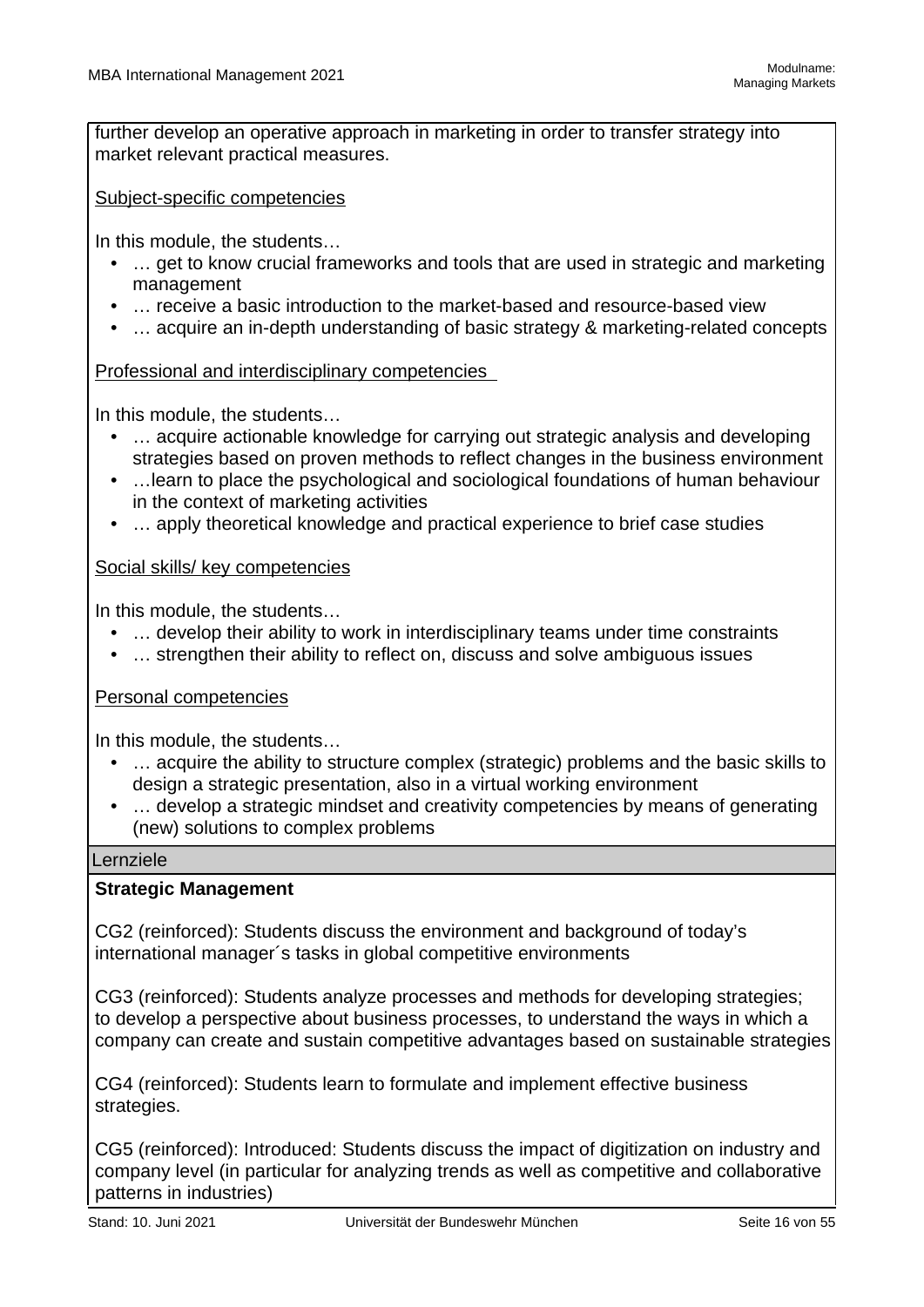CG6 (reinforced): Students reflect on the role of leadership in developing and implementing strategies.

#### **Marketing Management**

CG 2 (reinforced): Students reflect upon intercultural aspects when making decisions in a global business environment. They are reflecting the respective target markets conventions in consumption and business in general. They discuss and develop solutions using basic marketing instruments.

CG 3 (reinforced): Students reflect upon the potential ethical consequences of marketing and product decisions, in particular by solving case studies (e.g. on different environmental / social standards / sustainability between countries, ethical behavior of branded companies etc.).

CG 4 (reinforced): Students develop an understand about consumer/customer behavior and its relevance for market-based strategies.

CG5: Students discuss market related issues in strategic thinking in preparation for discussing strategies in the digital age.

Inhalt

The module increases the competencies in following areas of **strategic management**.

- Clarification of the strategy concept and process at different levels
- Definition and application of concepts of strategic management (e.g., vision, mission, co-opetition, business model)
- Resource based view of organisations and dynamic capability perspective
- Strategic tools and instruments (e.g., SWOT-analysis, business model canvas, value mapping)
- Generation and evaluation of strategic options
- Fundamentals of implementing business strategies
- Role of leadership in developing and implementing strategies and strategic change (incl. digital transformation)
- Trends in strategic management (e.g., role of Big Data and Machine Learning in strategic analyses and foresight)

Further, studens are introduced into following concepts of **marketing management**

- Basics concepts of marketing and marketing philosophy
- Theories on consumer/customer behaviour
- Different types marketing strategies
- Identify and handle competitive advantages in a highly competitive business environment
- Marketing instruments and the operative approach in marketing in order to transfer strategy into market relevant practical measures
- Instruments for systematically designing and managing customer experiences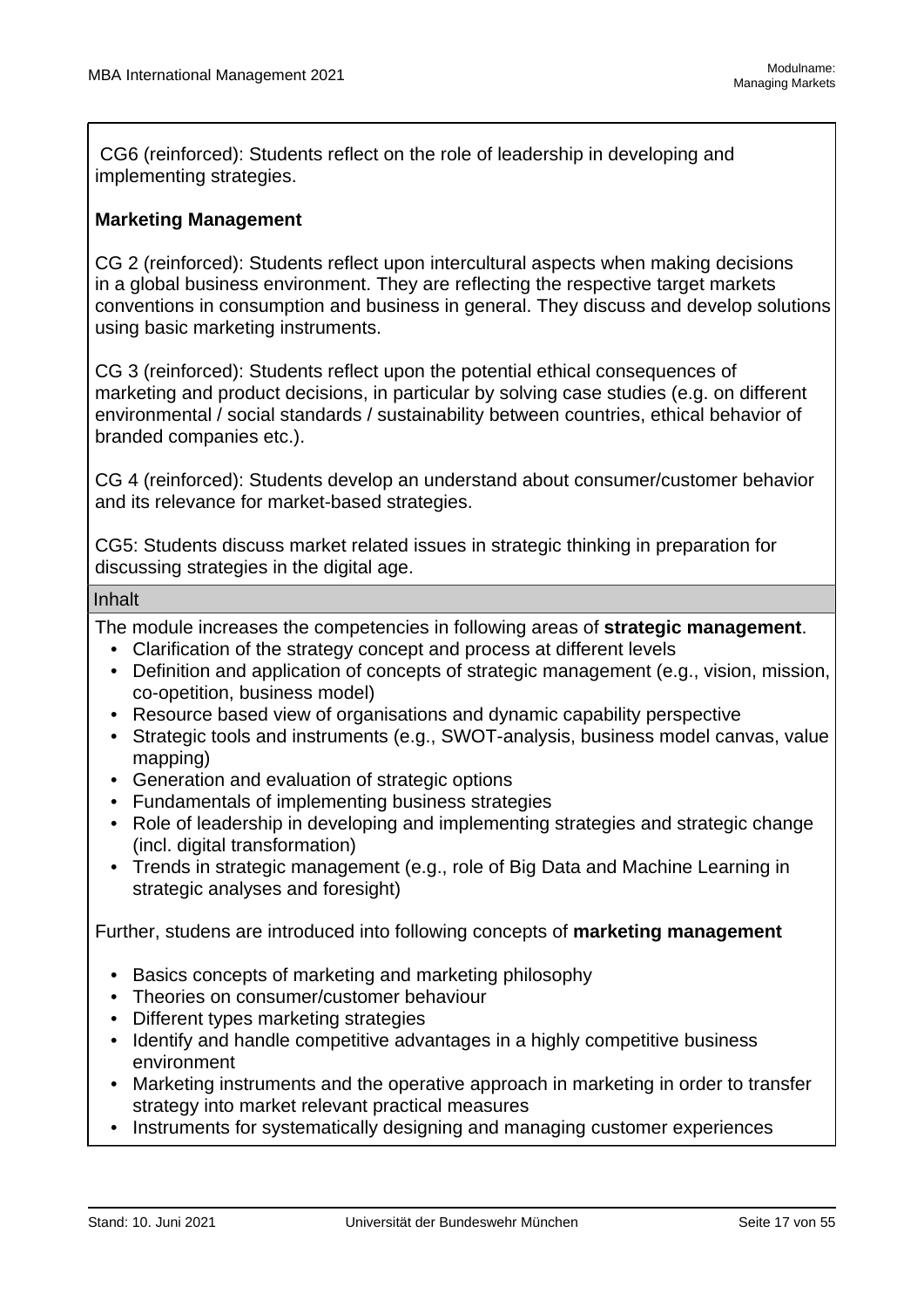#### Lehrmethoden

(Online) Lectures, case studies, group work & discussions

Literatur

Cialdini, R. (2001). Harnessing the Science of Persuasion, in: Harvard Business Review, October 2001, p. 72-79.

Edelmann, D.C., Singer, M. (2015). Competing on Customer Journeys, in: Harvard Business Review, Nov. 2015, p. 88-100.

Hagiu, A. (2014). Strategic Decisions for Multisided Platforms. MIT Sloan Management Review, 55(2), 4-13.

Hollensen, S. (2016). Global Marketing, 7th Edition, Prentice Hall.

Hungenberg, H. (2014). Strategisches Management in Unternehmen: Ziele-Prozesse-Verfahren. Springer.

Isabelle, D., Horak, K., McKinnon, S., & Palumbo, C. (2020). Is Porter's Five Forces Framework Still Relevant? A study of the capital/labour intensity continuum via mining and IT industries. Technology Innovation Management Review, 10(6), 28-41.

Kiron, D., & Schrage, M. (2019). Strategy for and with AI. MIT Sloan Management Review, 60(4), 30-35.

Kotler, P. e.a. Marketing Management, 3rd Edition, Prentice Hall 2016

Kotler, P. Kartajaya, H., Setiawan, I. (2017). Marketing 4.0 - Moving from Traditional to Digital, John Wiley & Sons, Inc., Hoboken, New Jersey.

Rawson, A., Duncan, E., Jones, C. (2013). The Truth About Customer Experience, in: Harvard Business Review, 11/2013, p. 1-10.

Reichheld, F. F. (2003). The One Number You Need to Grow, in: Harvard Business Review, Vol. 81, Issue 12, p. 46-54.

Sarstedt, M., Schütz, T. (2018). Customer Research – Time for Second Thoughts, in: The Marketing Review, 18(1), p. 97-111.

Watkinson, M. (2013). The Ten Principles Behind Great Customer Experiences, FT Publishing, Harlow.

**Leistungsnachweis** 

sP 120 – 60 min Business Strategy / 60 min Marketing Management

Verwendbarkeit

Module 3672 Strategic Management in International Corporations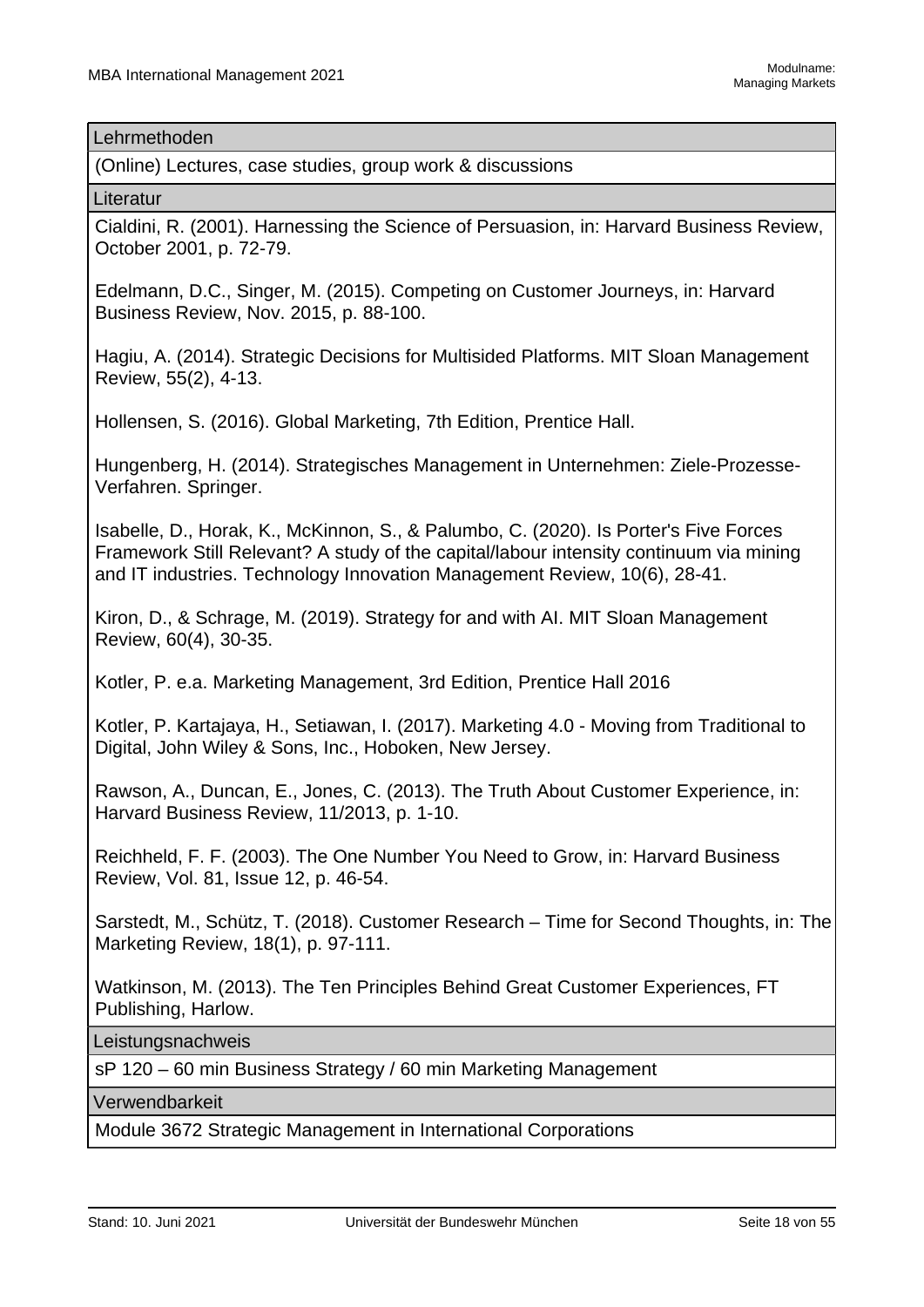### Sonstige Bemerkungen

Sprache: deutsch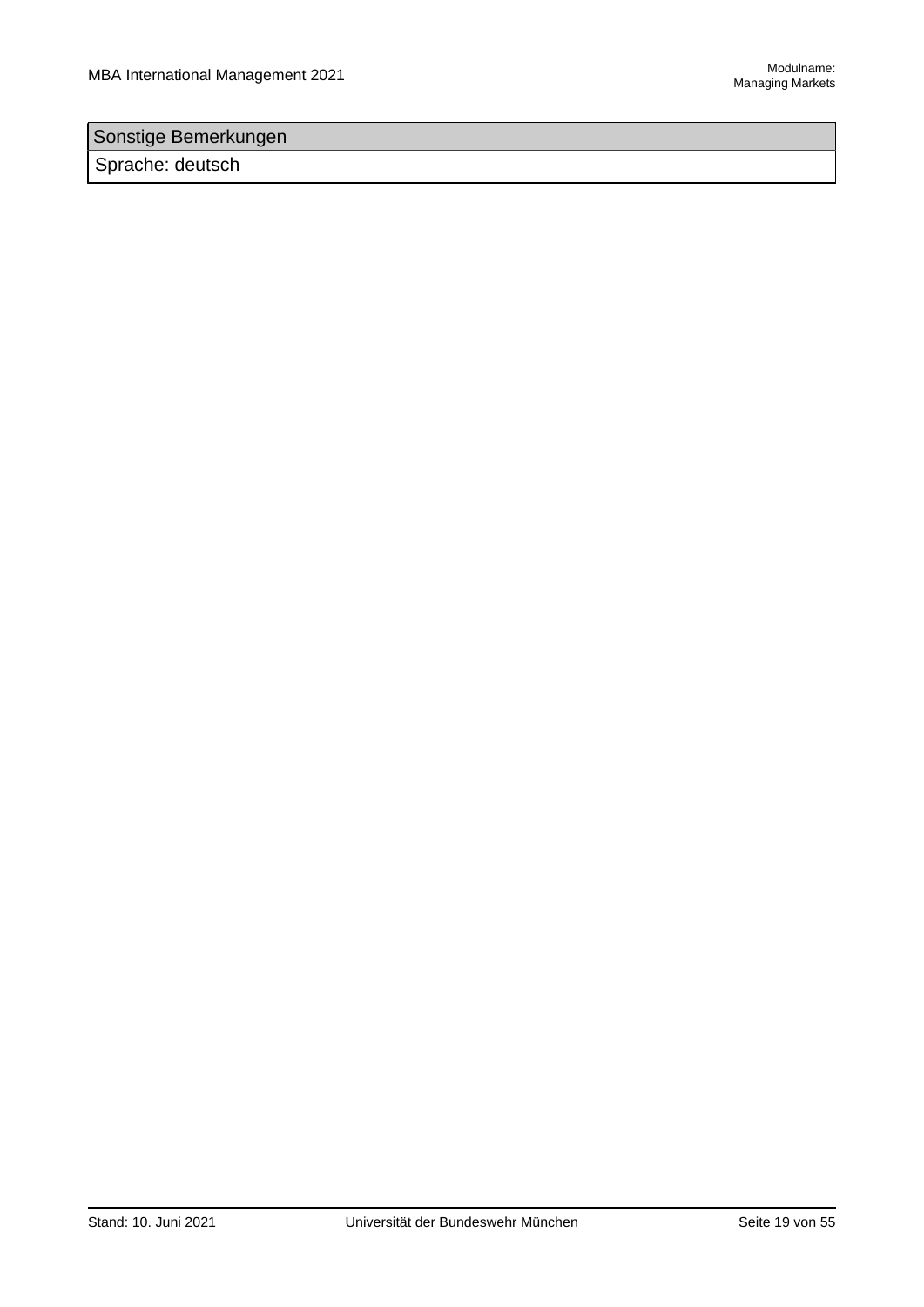<span id="page-20-0"></span>

| <b>Modulname</b>       | Modulnummer |
|------------------------|-------------|
| <b>Managing Values</b> | 3670        |

Konto | Pflichtmodule Fernstudienphase - MBA 2021

| Modulverantwortliche/r        | <b>Modultyp</b> | Empf. Trimester |
|-------------------------------|-----------------|-----------------|
| Prof. Dr. Maud Schmiedeknecht | Pflicht         |                 |

| Workload in (h)                                           | Präsenzzeit in (h) | Selbststudium in (h) | <b>ECTS-Punkte</b> |
|-----------------------------------------------------------|--------------------|----------------------|--------------------|
| Workload (h) 125<br>Lectures (h) 16<br>Self Study (h) 109 | 16                 | 109                  |                    |

Zugehörige Lehrveranstaltungen:

| Nr.                                    | Art | Veranstaltungsname             | <b>Teilnahme</b> | <b>TWS</b> |
|----------------------------------------|-----|--------------------------------|------------------|------------|
| '3670-V1                               | VL  | Intercultural Management       | Pflicht          |            |
| 3670-V2                                | VL  | <b>Business Ethics ans CSR</b> | Pflicht          |            |
| <b>Summe (Pflicht und Wahlpflicht)</b> |     |                                |                  |            |

none

Qualifikationsziele

The module "Managing values" consisting of the two courses "Intercultural Management" and "Business Ethics and CSR". It provides students with an understanding of the relevance, key concepts and issues of intercultural management, ethics and CSR in society and business life within the context of globalization (awareness).

After the successful completion of the module, the students have acquired an enhanced understanding of theoretical and practical aspects of intercultural management, business ethics and CSR (analysis). They are familiar with main methods, tools and instruments regarding these three topics and can apply them in various business situations (implementation). Furthermore, students are able to organize and constructively use a process of exchange and dialogue with relevant stakeholders and are able to understand their perspectives. Students have enhanced their analytical and critical thinking skills in addition to their problem-solving skills particularly in the field of intercultural management, business ethics and CSR management.

#### Subject-specific competencies

Students have acquired a framework for understanding inter- and multicultural management. They are familiar with critical issues in intercultural communication and know about strategies and methods that can be used to work and lead effectively in a multi-cultural environment.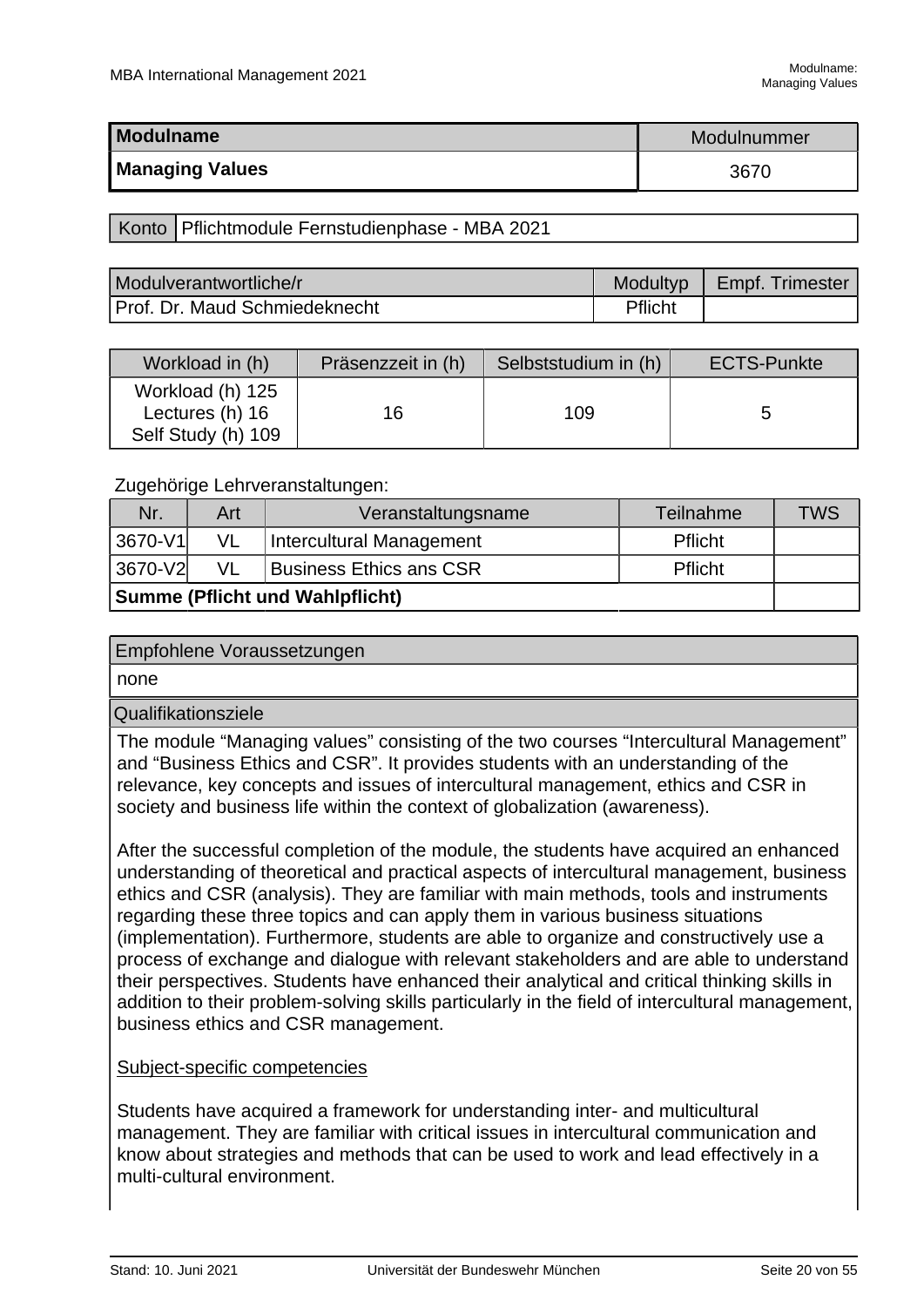Students will develop an enhanced understanding of theoretical and practical aspects of business ethics and CSR. They will be able to apply methods to identify and analyse challenges and perspectives. Furthermore, students will be able to organize and constructively use a process of exchange and confrontation with relevant stakeholders and their perspectives.

#### Professional and interdisciplinary competencies

Students know about the relevant dimensions that help understand cultural differences.

Students will enhance their analytical and critical thinking skills in addition to their problem-solving skills particularly in the field of CSR.

#### Social skills/ key competencies

The students have acquired skills that help them deal with critical issues in intercultural communication and interaction and what it takes to successfully work in multicultural settings.

Through the interactive nature of the course, students will apply their oral and written communication skills. Furthermore, they will apply their team skills by developing results in discussions in various team set-ups. Students will be able to analyse and critically reflect on their own learning process during the course.

#### Personal competencies

The students know about their own strengths and weaknesses in dealing with intercultural differences and working in a multicultural environment.

Students will gain knowledge and competencies in analysing and assessing business ethics and CSR issues and thereby grow into responsible decision makers.

#### Lernziele

#### **Intercultural Management**

CG 2 (embedded assessment): Short lectures provide students with a theoretical foundation of intercultural issue. A self-assessment instrument gives them feedback and the opportunity to reflect on their personal preferences and challenges in dealing with cultural differences including ways to enhance their intercultural skills. They learn how to deal with cultural differences more effectively in a simulation and have the opportunity to apply their learnings in various mini cases as well as a project report including feedback.

#### **Business Ethics and CSR**

CG 3 (reinforced): The lecture develops the awareness of students about ethical challenges in business practice by case analysis, enables students to analyze business situations from a moral point of view by discussing fundamental ethical theories and further enables students to solve ethical challenges in business practice by discussing approaches for implementing ethics/CSR in business operations with case studies.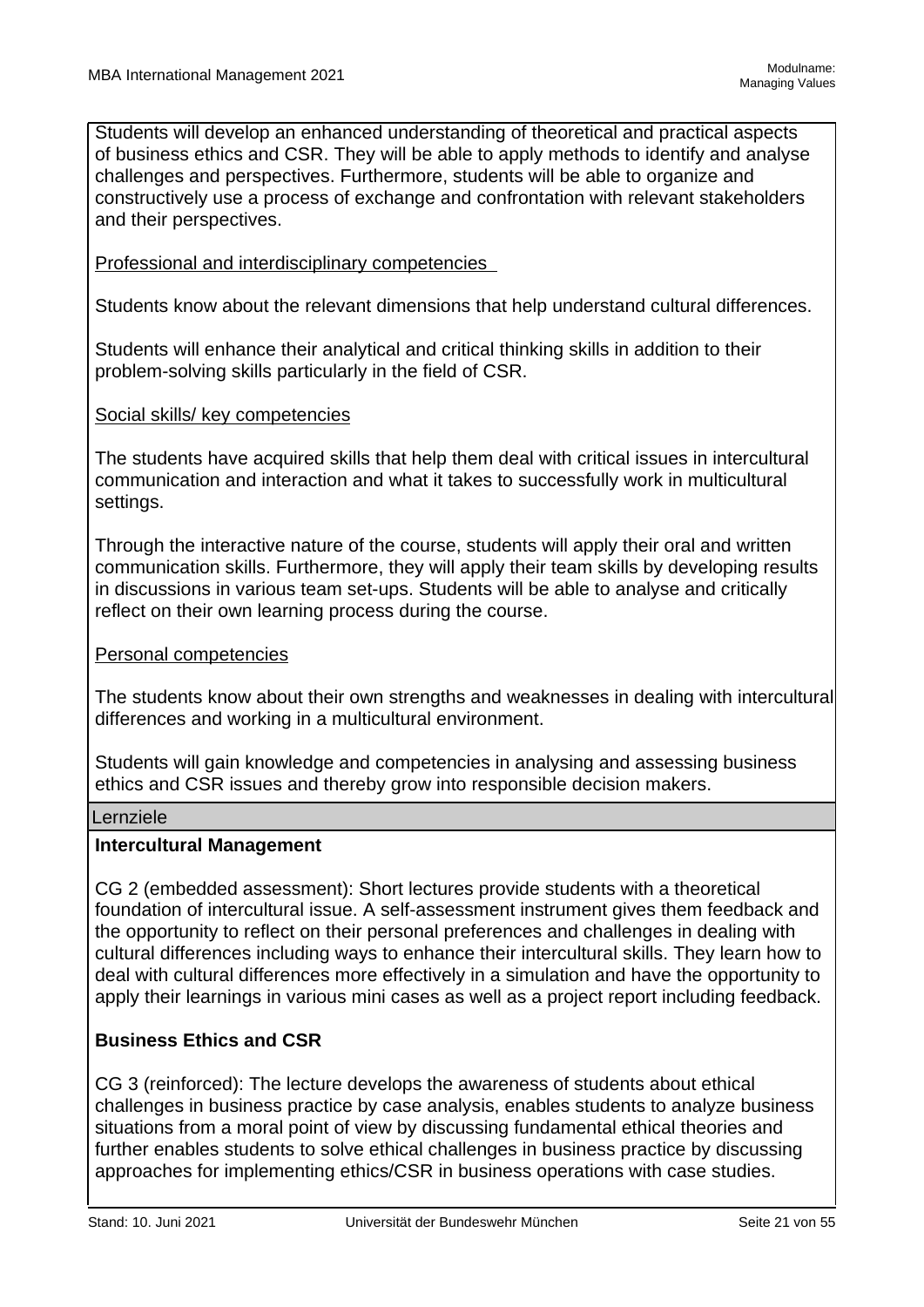CG 6 (reinforced): Students reflect on the importance of ethics for their further career. By discussing the "MBA oath" (Harvard and others) they discuss the moral foundations of their prospective career as an educated "MBA"-professional in their business environments.

#### Inhalt

#### **Intercultural Management**

The students

- Have acquired a general framework for understanding issues relevant to inter- and multi-cultural management;
- Know several dimensions for reading and understanding cultural differences;
- Have learnt about their personal strengths and areas for improvement in dealing with cultural differences;
- Know about the range of challenges in working in inter- and multi-cultural settings;
- Have learnt concepts and ways in dealing with different inter- and multicultural challenging situations;
- Know about issues of communication in inter- and multicultural work settings and how to handle them.

#### **Business Ethics and CSR**

The students acquire comprehensive knowledge about business ethics and CSR.

In this part the students

- are introduced to the basics of business ethics and CSR (concepts and theories),
- learn about key actors and their roles,
- receive an overview about CSR standards and guidelines,
- get to know how to analyze specific business operations based on stakeholder analysis (supply chain, risk management)
- learn about ways how to implement CSR management (strategies, processes and structures, instruments and tools) in a corporation.

The knowledge acquired in business ethics and CSR is deepened with case studies on sustainable business models.

#### Lehrmethoden

Lectures, case studies, group discussions

**Literatur** 

#### **Intercultural Management**

Barmeyer, C., Bausch, M. & Mayrhofer, U. (forthcoming). Constructive Intercultural Management: Integrating Cultural Differences Successfully. Edward Elgar.

Phillips, Margaret E. & Sackmann, Sonja A. (2015). Cross Cultural Management Rising. In N. Holden, S. Michailova & S. Tietze (Hrsg.) The Routledge Companion of Cross Cultural Management. Routledge: p. 8-18.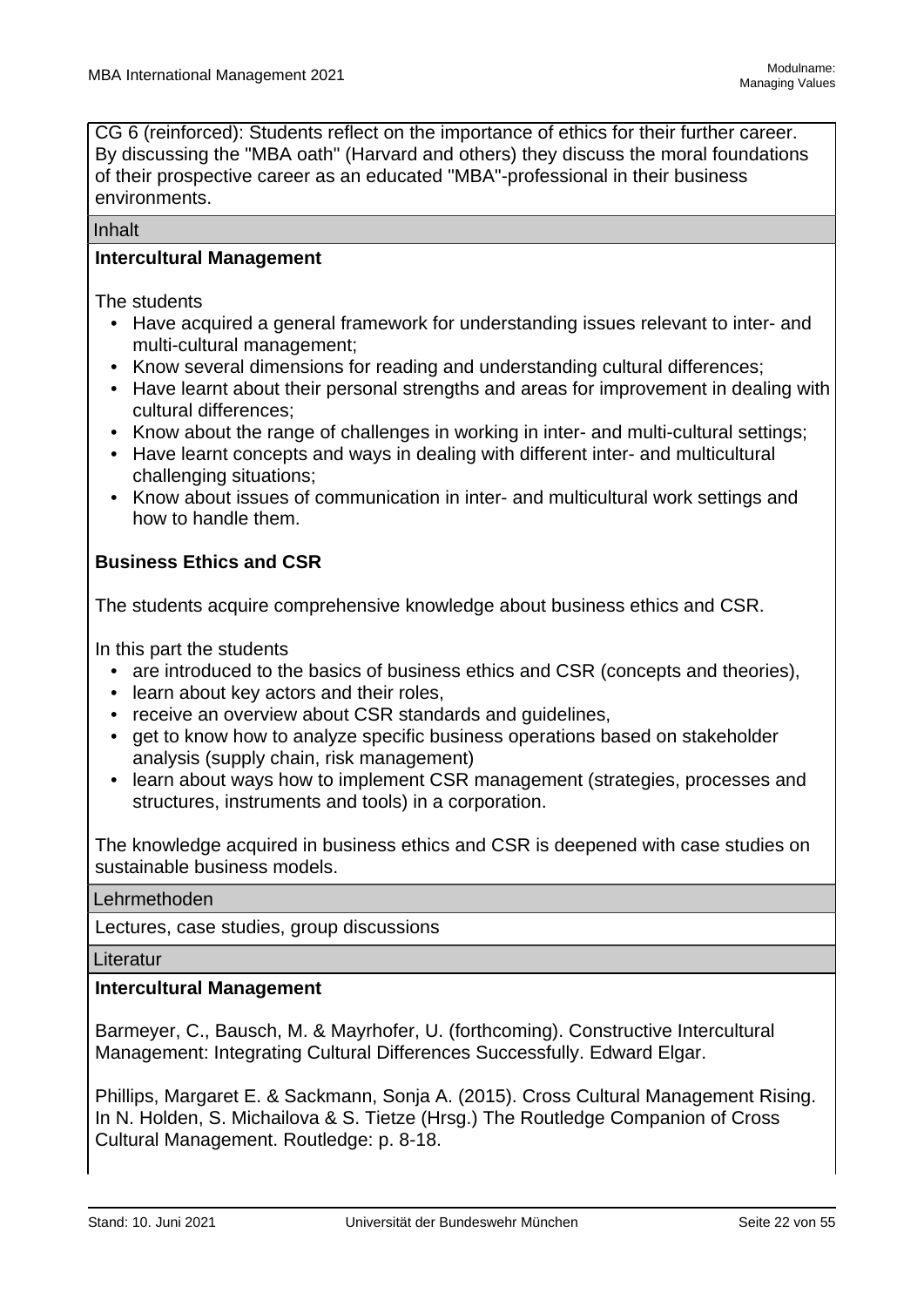Selected Readings from Primecz, H. , Romani, L. & Sackmann, S. (2011). Cross-Cultural Management in Practice. Edward Elgar, Cheltenham.

Phillips, M. E. & Sackmann, S. A. (2002). Managing in an Era of Multiple Cultures. The Graziadio Business Report, November 2002. http://gbr.pepperdine.edu/024/multicultural.html

Søndergaard, M. & Sackmann, S. A. (2015). Challenges in working across cultures – reflections of two executives. In N. Holden, S. Michailova & S. Tietze (Hrsg.) The Routledge Companion to Cross Cultural Management, Section 1: Review and Critique. Routledge: S. 68-76.

#### **Business Ethics and CSR**

Crane, A./Matten, D. (2016): Business Ethics: Managing Corporate Citizenship and Sustainability in the Age of Globalization, 4th edition, Oxford University Press, Oxford

Trevino, L./Nelson, K. (2017): Managing business ethics, 7th edition, Oxford University Press, Oxford

Crane, A./Matten, D./Spence, L.J. (2013): Corporate Social Responsibility: Readings and Cases in a Global Context, 2nd Edition. Routledge

Schaltegger, S., & Burritt, R. (2018). Business cases and corporate engagement with sustainability: Differentiating ethical motivations. Journal of Business Ethics, 147(2), 241-259.

Leistungsnachweis

#### **Intercultural Management**

- Individual Case study
- Group case study and presentation

Verwendbarkeit

Module 3672 Strategic Management in International Corporations

Module 3676 Managerial Skills and Methods

Sonstige Bemerkungen

Sprache: englisch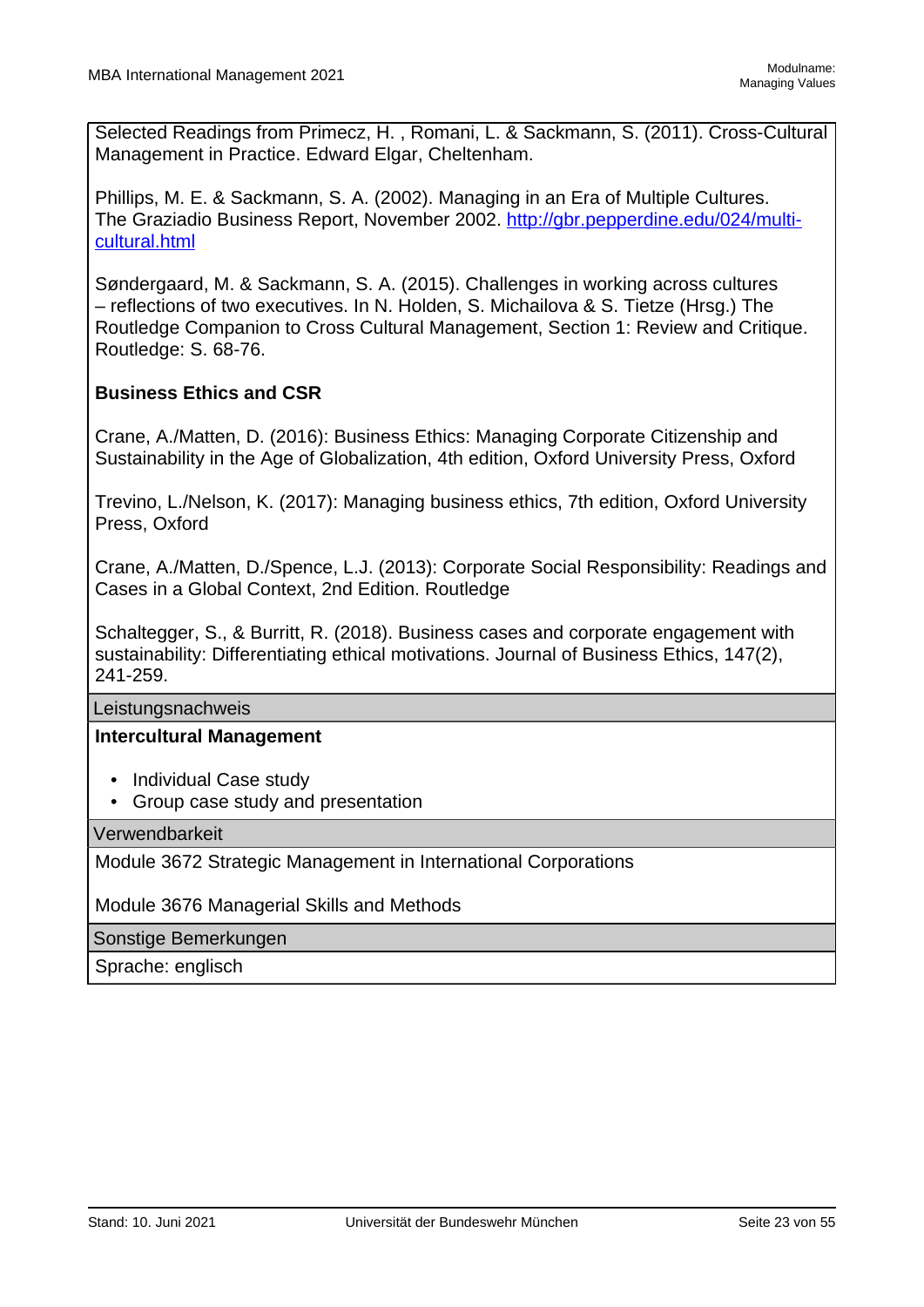<span id="page-24-0"></span>

| Modulname                                | Modulnummer |
|------------------------------------------|-------------|
| <b>Managing Information and Projects</b> | 3671        |

Konto | Pflichtmodule Fernstudienphase - MBA 2021

| Modulverantwortliche/r         | Modultyp | Empf. Trimester |
|--------------------------------|----------|-----------------|
| Prof. Dr. Volker Reichenberger | Pflicht  |                 |

| Workload in (h)                                           | Präsenzzeit in (h) | Selbststudium in (h) | <b>ECTS-Punkte</b> |
|-----------------------------------------------------------|--------------------|----------------------|--------------------|
| Workload (h) 125<br>Lectures (h) 16<br>Self Study (h) 109 | 16                 | 109                  |                    |

Zugehörige Lehrveranstaltungen:

| Nr.                                    | Art | Veranstaltungsname           | Teilnahme      | <b>TWS</b> |
|----------------------------------------|-----|------------------------------|----------------|------------|
| 3671-V1                                | VL  | <b>Managerial Statistics</b> | Pflicht        |            |
| 3671-V2                                | VL  | <b>Project Management</b>    | <b>Pflicht</b> |            |
| <b>Summe (Pflicht und Wahlpflicht)</b> |     |                              |                |            |

| Empfohlene Voraussetzungen |
|----------------------------|
| none                       |
| Qualifikationsziele        |

The module enhances the problem-solving capacities of students by learning the basic principles of quantitative decision making and by using methods of project management to solve complex problems in organization.

In the course "Managerial Statistics" students get acquainted with methods from statistics which enable them to identify quantitative problems in typical management situations. At the end of the course, they are capable to choose and set up quantitative models and to analyze and interpret the findings.

 In the course "Project Management" students are enabled to identify projects as a specific collaborative form to solve complex business problems. They are familiar with the basic methods of project management and are able to use them for normal business problems.

Subject-specific competencies

After successful completion of the course, the students understand and describe the fundamental principles and methods of statistical model building and project management.

Professional and interdisciplinary competencies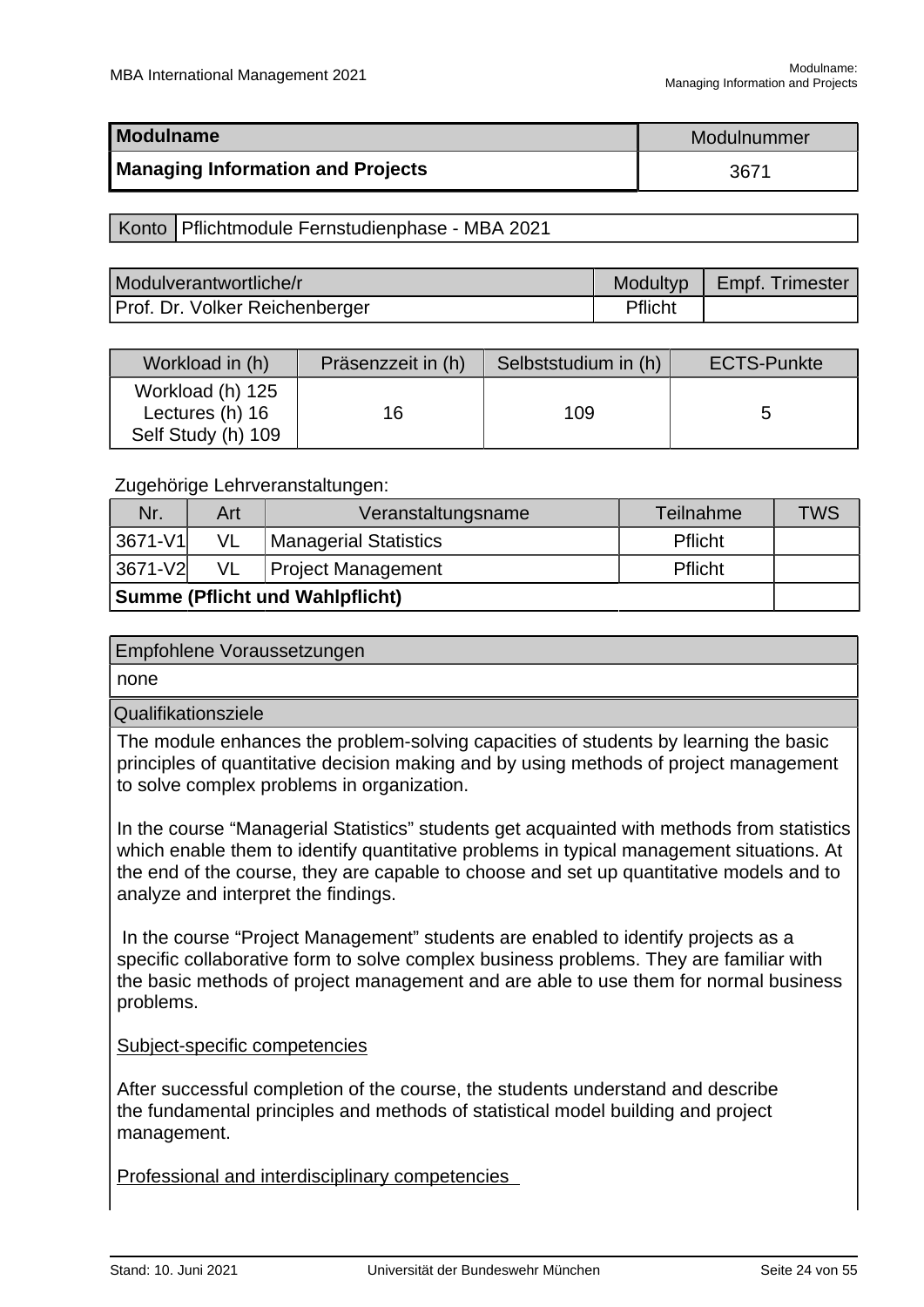Students understand how to interpret data based on descriptive statistics and how to conduct basic statistical tests. They can set up statistical models and know which machine learning models are appropriate for different situations. They know how to assess the quality of statistical models and they know about limitations in these models.

Students understand important methods and techniques of project management. They analyze the context of a project, solve problems and create breakdown structures for time, technical breakdown, work and risk. They describe and apply the fundamental methods and techniques for project leadership and understand why structuring and planning are prerequisites for successful execution of projects.

#### Social skills/ key competencies

Students integrate in a team and deliver results in a project team context. They give feedback, solve conflicts, negotiate and motivate team members. They communicate consistently as a leader and as a team member in a project team setup.

#### Personal competencies

Students understand how to support decision making by formulating complex management problems as quantitative problems and choosing correct solution strategies for solving these problems. They are able to identify potentials and limitations for specific models.

Students understand why structuring and planning are prerequisites for successful execution of complex projects, especially in a product development context.

Students develop an understanding of the requirements towards a project leader. They solve leadership problems individually as well as in a team setup.

#### Lernziele

#### **Managerial Statistics**

CG4 (reinforced): Students are introduced to quantitative models as a basis for decision making.

CG5 (reinforced): Students develop understanding of computer age statistical methods.

#### **Project Management**

CG2 (reinforced): Students are made aware of the cultural context of international projects and of cultural diversity in international project teams. They learn to identify and manage challenges and conflicts in international project settings.

CG4 (reinforced): Students learn important problem-solving techniques in the context of project management and project leadership.

#### Inhalt

Contents in one module, based on the qualification goals, in managerial statistics are • Descriptive statistics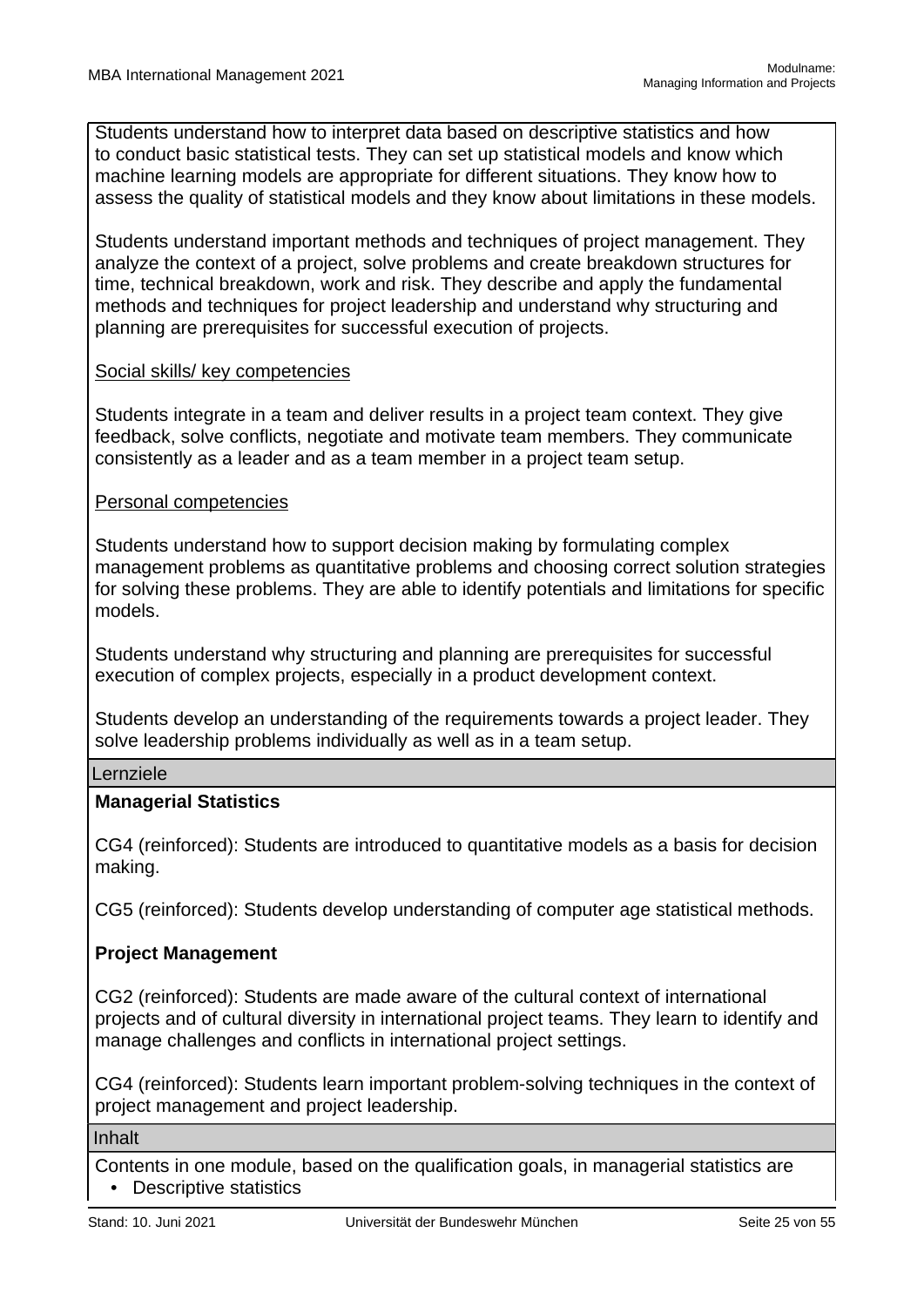- Statistical testing
- Regression methods
- Machine learning
- Model performance assessment
- Limitations of quantitative models

Further, students are introduced to the basics of project management as follows

- Definition of projects and project management
- Concepts of project success, milestones
- Project start
- Product Breakdown Structure
- Work Breakdown Structure
- Project Execution and Controlling
- Supporting activities of project management (risk and quality management)
- Problem solving and creativity techniques
- Communication in project management

#### Lehrmethoden

Lectures, case studies, group discussions

Literatur

#### **Managerial Statistics**

Michael Sachs (2018). Wahrscheinlichkeitsrechnung und Statistik für Ingenieurstudierende an Hochschulen. 5. Auflage. München: Hanser Fachbuch

Ludwig Fahrmeir, Christian Heumann et al. (2016). Statistik: Der Weg Zur Datenanalyse. 8. Auflage. Springer-Lehrbuch. Berlin, Heidelberg: Springer.

Klaus Backhaus et al. (2018). Multivariate Analysemethoden: Eine anwendungsorientierte Einführung. 15th ed. Berlin: Springer Gabler. ISBN: 978-3662566541

Ian H. Witten, Eibe Frank and Mark A. Hall (2011). Data Mining: Practical Machine Learning Tools and Techniques. 3. Auflage. San Francisco, CA, USA: Morgan Kaufmann Publishers Inc.

#### **Project Management:**

Resource Pack "Project Management I (FP)

Meredith, J. / Mantel, S. (2019): 'Project Management – A Strategic Managerial Approach', 10th Ed., John Wiley & Sons

Jenny, B.: 'Projektmanagement - Das Wissen für eine erfolgreiche Karriere, vdf Hochschulverlag, 7. Auflage, Zürich 2020

Kerzner, H. (2013): 'Project Management: A Systems Approach to Planning, Scheduling, and Controlling, John Wiley & Sons; 12th Ed., 2017 (English)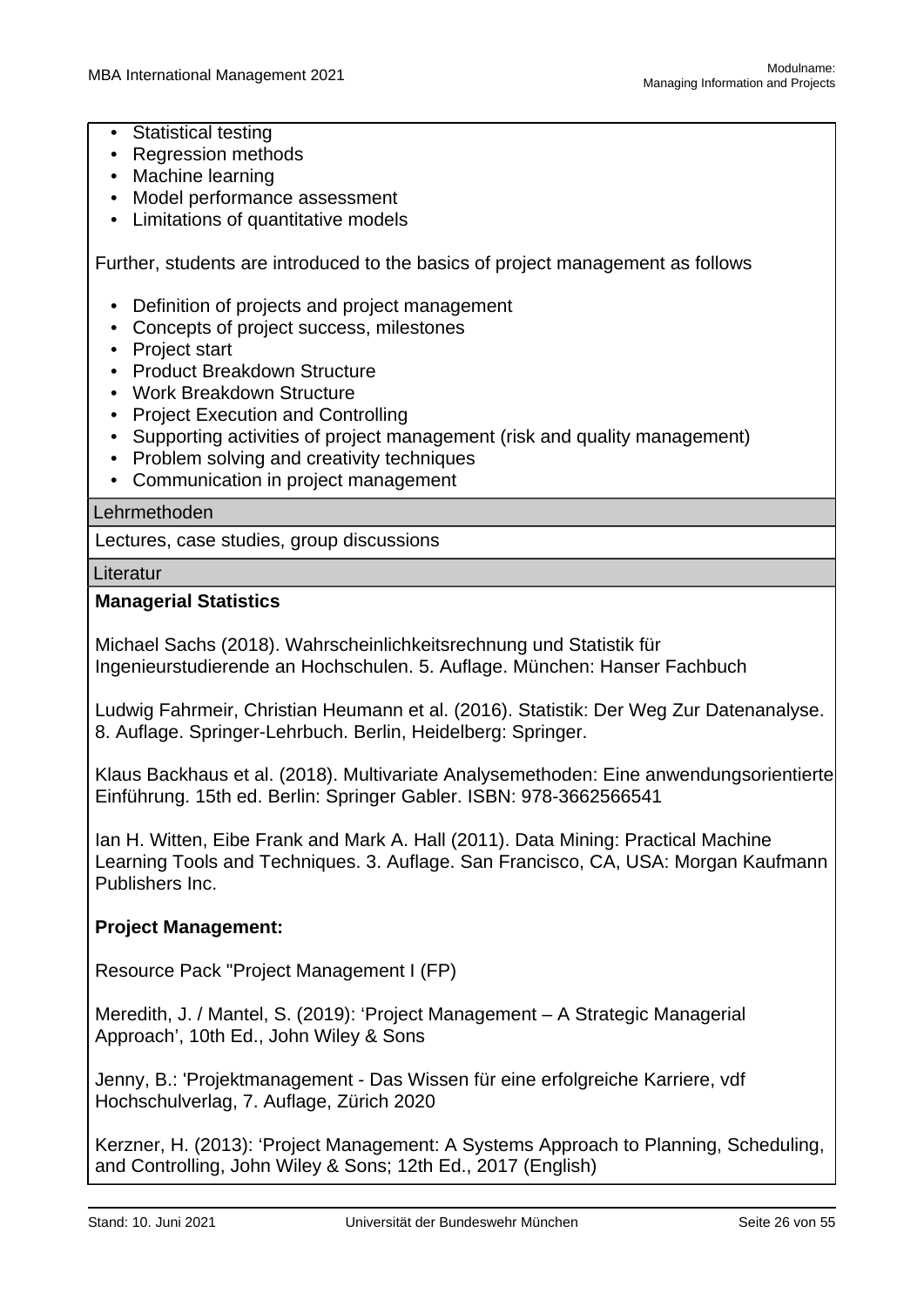#### Leistungsnachweis

sP 120 – 60 min Managerial statistics / 60 min Project Management

Verwendbarkeit

Module 3675 Business Analytics and Information Management

Sonstige Bemerkungen

Sprache: deutsch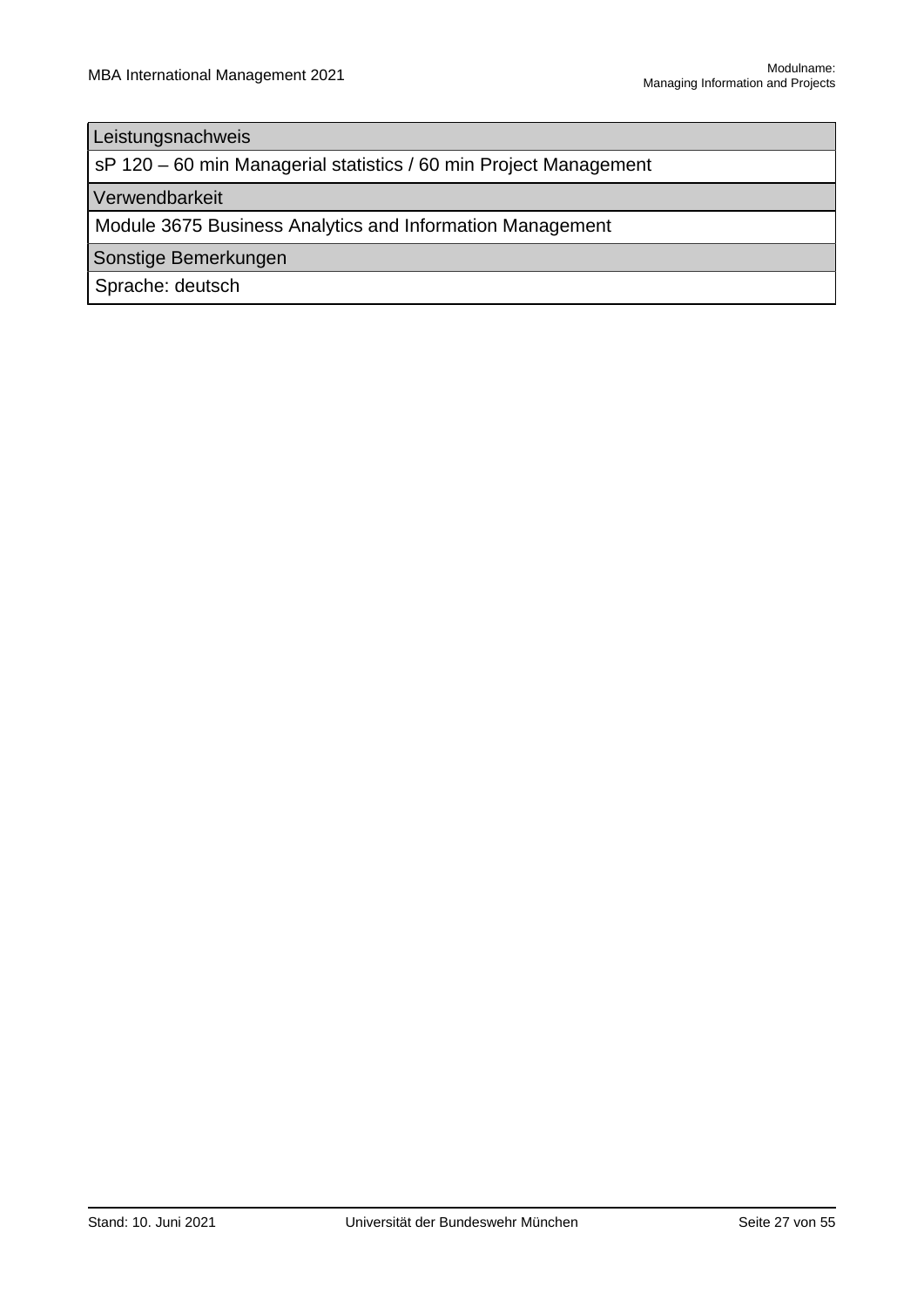<span id="page-28-0"></span>

| <b>Modulname</b>                                   | Modulnummer |
|----------------------------------------------------|-------------|
| Strategic Management in International Corporations | 3672        |

#### Konto | Pflichtmodule Präsenzstudienphase - MBA 2021

| Modulverantwortliche/r      | <b>Modultyp</b> | Empf. Trimester |
|-----------------------------|-----------------|-----------------|
| Prof. Dr. Christian Gärtner | Pflicht         |                 |

| Workload in (h)                                          | Präsenzzeit in (h) | Selbststudium in (h) | <b>ECTS-Punkte</b> |
|----------------------------------------------------------|--------------------|----------------------|--------------------|
| Workload (h) 125<br>Lectures (h) 64<br>Self Study (h) 61 | 64                 | 61                   |                    |

#### Zugehörige Lehrveranstaltungen:

| Nr.                                    | Art | Veranstaltungsname                                                         | <b>Teilnahme</b> | <b>TWS</b> |
|----------------------------------------|-----|----------------------------------------------------------------------------|------------------|------------|
| 3672-V1                                | VL  | Strategy and Design in International<br><b>Corporations- Part Strategy</b> | Pflicht          |            |
| 3672-V2                                | VL  | Strategy and Design in International<br><b>Corporations- Part Design</b>   | <b>Pflicht</b>   |            |
| 3672-V3                                | VL  | International Institutional Frameworks<br>(Law)                            | Pflicht          |            |
| 3672-V4                                | VL  | International Institutional Frameworks<br>(Economics)                      | Pflicht          |            |
| <b>Summe (Pflicht und Wahlpflicht)</b> |     |                                                                            |                  |            |

#### Empfohlene Voraussetzungen

Module 3669 Managing Markets

#### Qualifikationsziele

The module elaborates in-depth knowledge of the strategic management of international business corporations. It combines an external perspective by analyzing the relevance of international institutional frameworks, i.e. the economic and legal influence on strategic management, with an internal perspective by analyzing internal resources and capabilities and by focusing on the link between strategy and organizational design.

The course "Strategy and Design in International Corporations" elaborates strategy in digitalized and international business environments. Based on theoretical input, case studies and practical examples, students elaborate how organizations can build and leverage capabilities that allow creating and capturing unique customer value. The module mainly draws on the main theories of the market-based and resource-based view of strategic management (including Dynamic Capabilities and Relational Rents), but also considers technological trends and industry structures that impact strategic decision making.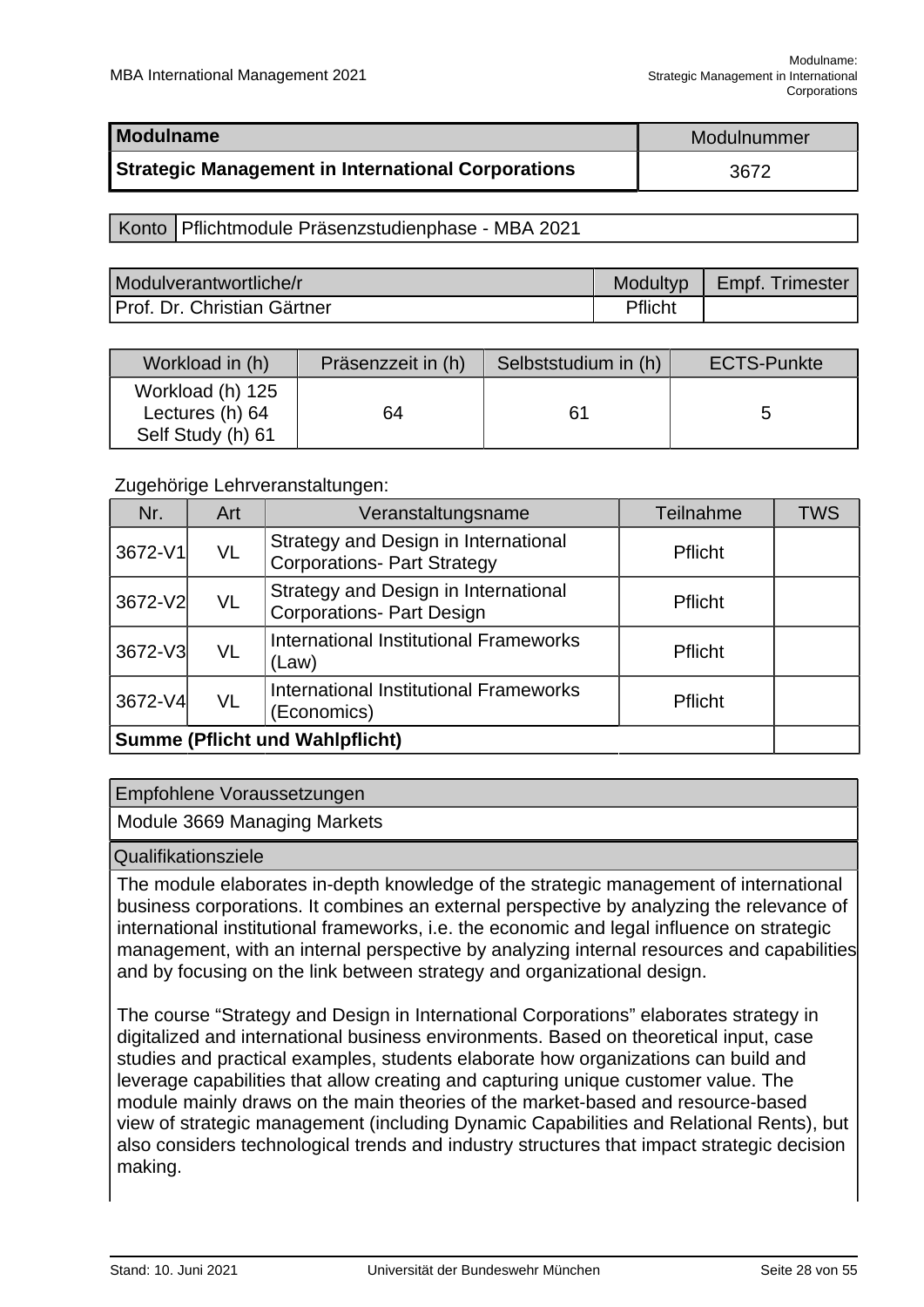In addition to concepts and tools for strategic analyses, a specific focus will be detailing on the popular notion of (digital) business models as a means to detailing and formulating strategies. Besides useful methods and concepts for analyzing business models, the main question will be on characteristics and patterns of design criteria of digitized business models.

In dynamic, international and digitally transformed business environments, organizational designs are not only a part of implementing strategy, but rather has a relevant impact on performance, innovation and the dynamic capabilities (change and learning) of corporations. Beyond the assumption "structure follows strategy", the creation of an agile organizational design and culture enables strategic options in the first place. The course hence elaborates the key concepts of organizational design (e.g. integration and differentiation, coordination and control), introduces different forms of forms of organizational structure (e.g. functional, divisional, matrix) and discusses trends in organizational design from a strategic perspective, in particular self-managing organizations (also referred to as "agile organizations" or holocracy).

Finally, formulating strategies is only the starting point of the strategy process. The question of how to implement strategies requires considering change management. In order to do justice to its practical significance, helpful tools and methods are presented. Attention is also drawn to forces of persistence that may result in inertia or even pathdependency.

After the course the students should be able to understand the relevance of technology, industry, resources for creating business models and are able to elaborate concrete practical approaches for strategic decision making in business corporations. Further students understand the significance of organizational design and culture for building sustained competitive advantage. In sum, students will have acquired an understanding of managing a company from the top management perspective.

The course "International Institutional Frameworks" focusses on the application of economic concepts to business relevant situations, trains the application of economic concepts in managerial decision making. Students should be able to discuss relevant economic impacts on strategic thinking in corporations on a high level of proficiency. This is trained by cases and practical examples. Further, students should be able to identify and apply appropriate international agreements (international treaties/protocols) for the drawing up of international contracts. This part of the module deals with international contracts: Implementation and validity of standard business terms, clauses limiting responsibility, contract terms providing penalties, remedies of the contract partners etc. The students discuss contract drafts and the legal impact of terms and conditions. The student should be able to analyse the position of a company and make proposals to potential contract partners during a negotiation process.

#### Subject-specific competencies

In this module, the students acquire an in-depth understanding of basic strategy & marketing-related concepts. Students learn to apply the key tools and frameworks uses by strategists and marketing managers. The theoretical aspects of the course are reviewed in practical exercises and assignments, which include several case studies.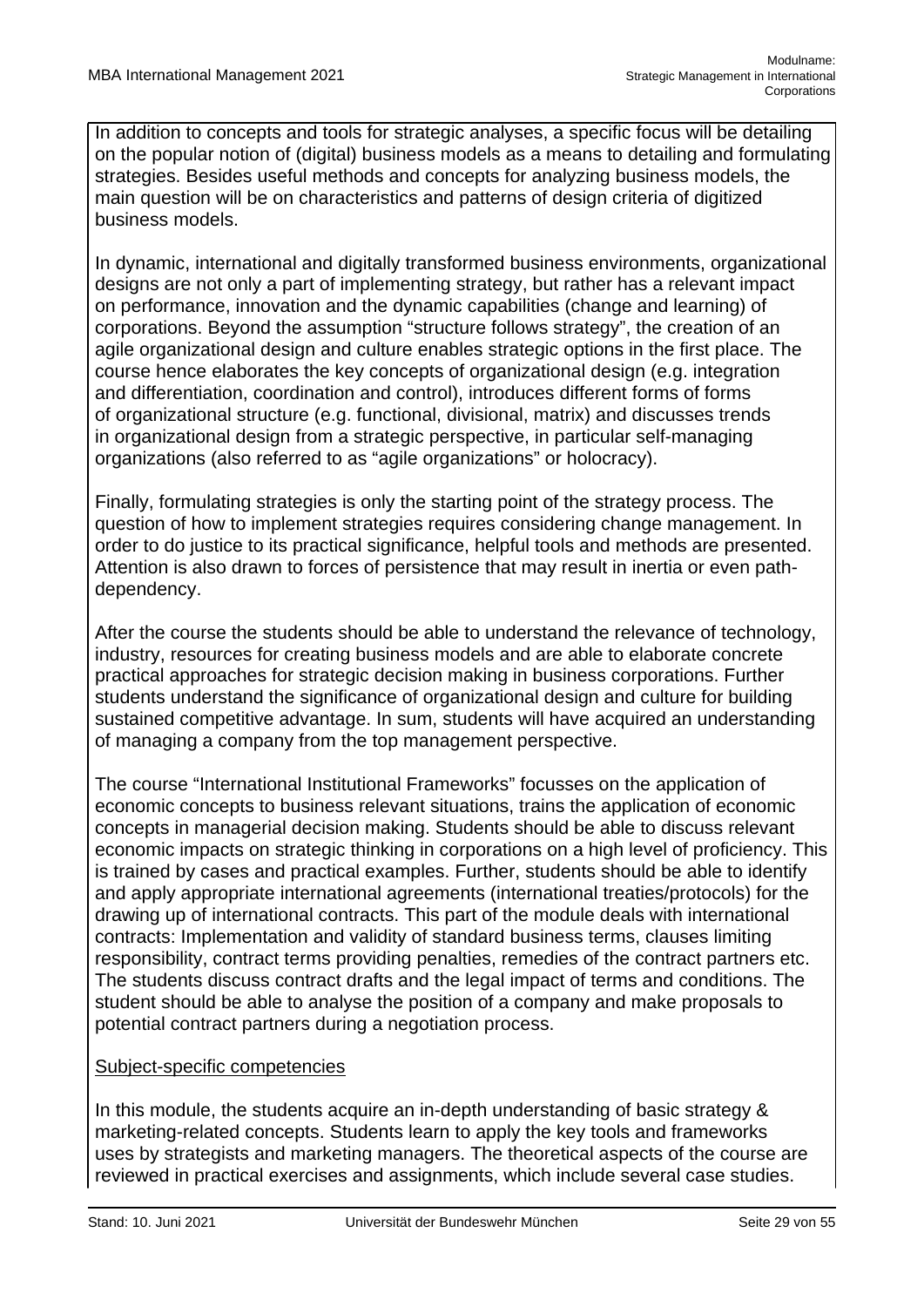Professional and interdisciplinary competencies

The students will understand how strategists think and work by applying several frameworks and tools to specific business problems, including strategy formulation, managing alliances and resisting extortion and solicitation in international activities. The students apply theoretical knowledge and practical experience to in-depth case studies. Based on the different exercises and case studies, the students should be able to plan and structure the execution of strategic transformation programs in multinational corporations and multicultural environments.

#### Social skills/ key competencies

Students have learned and absorbed some of the best practices of strategists and marketing managers. They have further developed their social skills for working in teams and improved their presentation skills.

#### Personal competencies

Students have practiced how to structure and solve complex assignments, both individually and together with others. Students should be able to cope with moving targets and how to structure and support major strategy execution and organizational redesign initiatives.

#### Lernziele

#### **Strategy and Design in International Corporations**

CG 4 (reinforced): Students learn to apply the methods of strategic management within the strategic management process by executing a real case divided into different groups. Working in groups of students, the students discuss integration and differentiation of organizational structures and reflect on consequences for corporate strategies.

CG 5 (embedded assessment): Students discuss the underlying principles of digital transformation and impact of digitization on industry and company level as well as the impact on business models and organizational designs (practiced by solving case studies).

CG 6 (reinforced): Students reflect on the role of leadership in strategic and organizational transformations, thereby enabling them to deepen the connection between the MBA study and their career aspirations.

#### **International Institutional Frameworks**

CG 3: Students are introduced to legal aspects that have their basis in ethics (good faith, breach of contract must not count, general questions arising in the field of compensation law) and learn to interpret legal regulations in relation to ethical principles.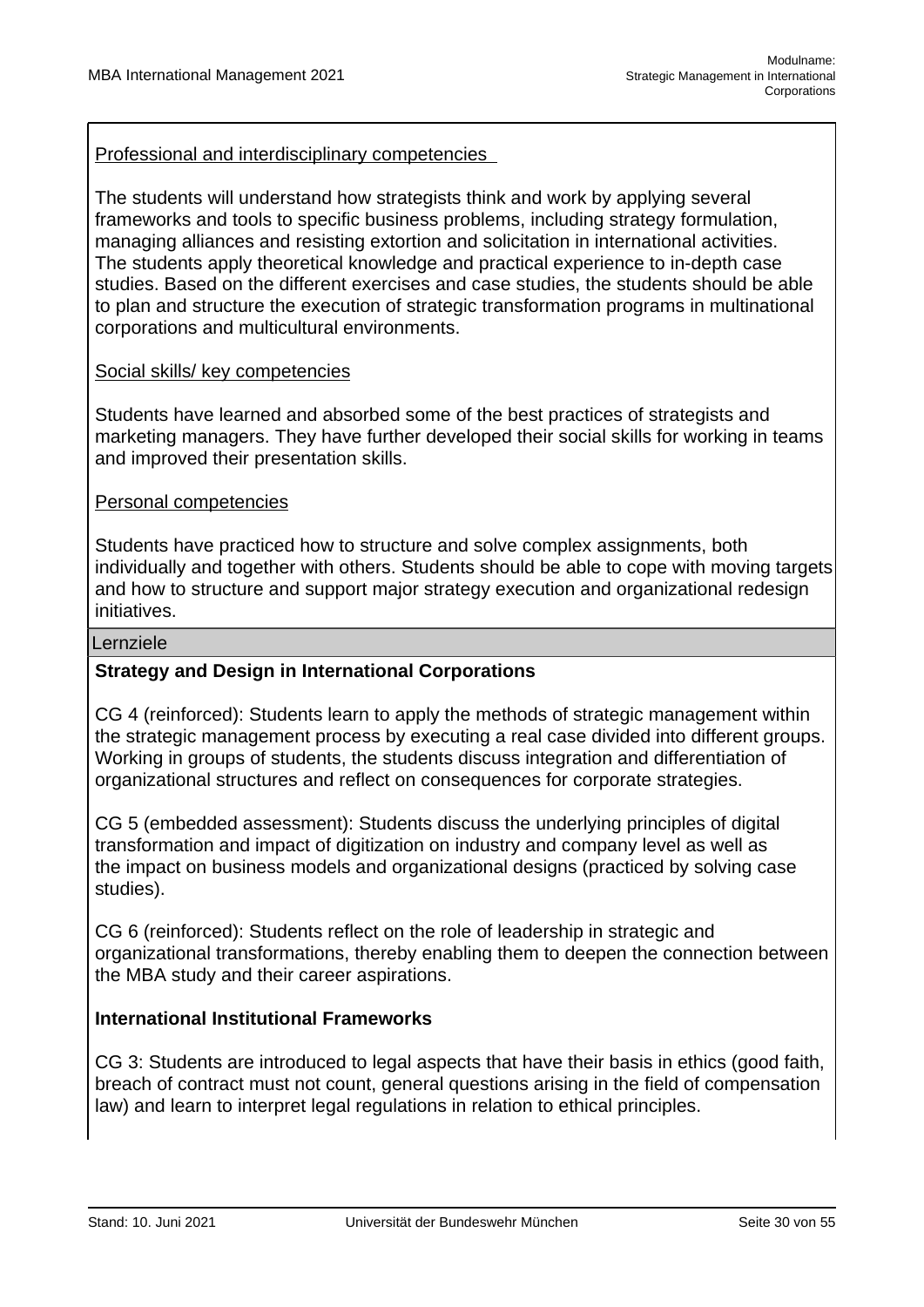CG 4: Student will have to apply economic concepts to specific business and market situations, thereby assessing the situation and analyzing it and elaborating specific solutions that take economic perspectives into account.

#### Inhalt

The module increases the methodological competence in following areas of **Strategy and Design in International Corporations**

- Application of strategic concepts on real business scenarios
- Crucial aspects and drivers of the Digital Transformation
- Basic concepts of organizations design (tensions between integration and differentiation, elements of organizational design)
- Organizational structures and forms and their current trends, based on cases
- Link between organizational design and structure

Further, students learn the following **international institutional frameworks** and theories

- Microeconomic and macroeconomic topics are applied to real business life situations
- Analysis of macroeconomic situation of countries and its relevance for international business strategies
- discussion of current (international) economic topics to practice the grasp of economic concepts in contemporary discussions
- Case study on petrol prices applying microeconomic concepts
- Analysis of different legal agreements like licensing, franchising, sales, joint venture, strategic alliance, mergers and acquisitions
- Analysis of types of terms and conditions in international trade (payment and delivery clauses, warranty clauses, penalties and liquidated damages, remedies)

#### Lehrmethoden

Lectures, case studies, group discussions

#### **Literatur**

Buron, R.M., Obel, B., SeSanctis, G. (2015). Organizational Design: A Step-by-Step Approach, 3rd edition, Cambridge University Press

Conrads, Markus (2017), Internationales Kaufrecht, De Gruyter Verlag Berlin/Boston.

Conrads, Markus (2012), Internationales Wirtschaftsprivatrecht, 2. Aufl. Oldenbourg Verlag München.

De Pina, E. S. (2018). ING: An agile organization in a disruptive environment. Lausanne, Schweiz: IMD - International Institute for Management Development.

Gärtner, C., & Heinrich, C. (Eds.). (2018). Fallstudien zur Digitalen Transformation: Case Studies für die Lehre und praktische Anwendung. SpringerGabler: Wiesbaden.

Kerr, W. R., Gabrieli, F., & Moloney, E. (2018). Tranformation at ING (A): Agile. Harvard Business Review Case Study.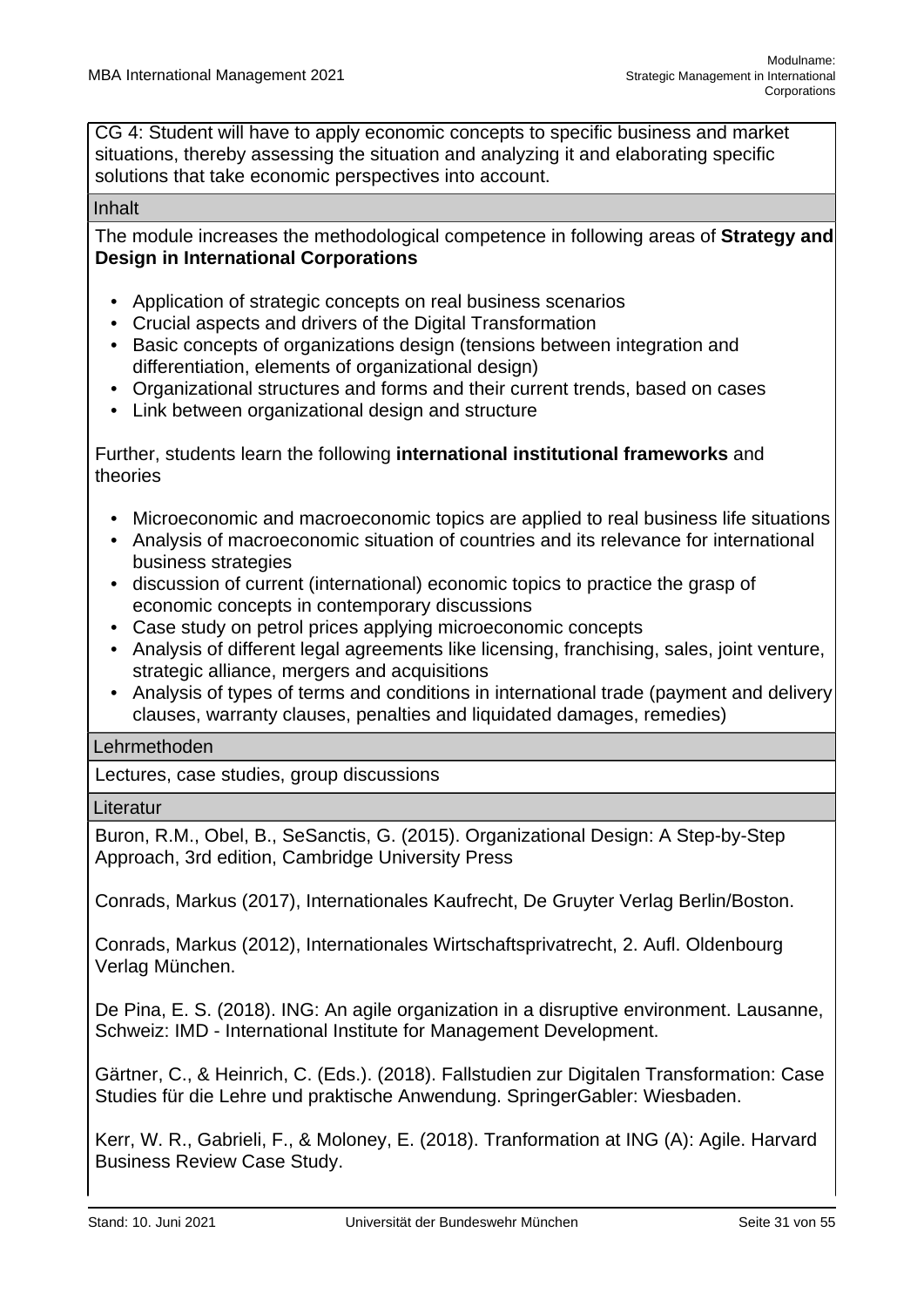Iansiti, M., & Lakhani, K. R. (2020). Competing in the age of AI: strategy and leadership when algorithms and networks run the world. Harvard Business Press.

Morschett, Dirk, Schramm-Klein, Hanna, Zentes, Joachim (2015). Strategic International Management. Text and Cases. 3rd Edition, SpringerGabler: Wiesbaden.

Wheelen, T. L., Hunger, J. D., Hoffman, A. N., & Bamford, C. E. (2018). Strategic Management and Business Policy (15th ed.). Pearson.

Stanford, N. (2014). Organization Design. Engaging with Change, 2rd edition, Routledge: London, New York.

Leistungsnachweis

Portfolio

Verwendbarkeit

Module 3688 Advanced Topics in International Management

Sonstige Bemerkungen

Sprache: englisch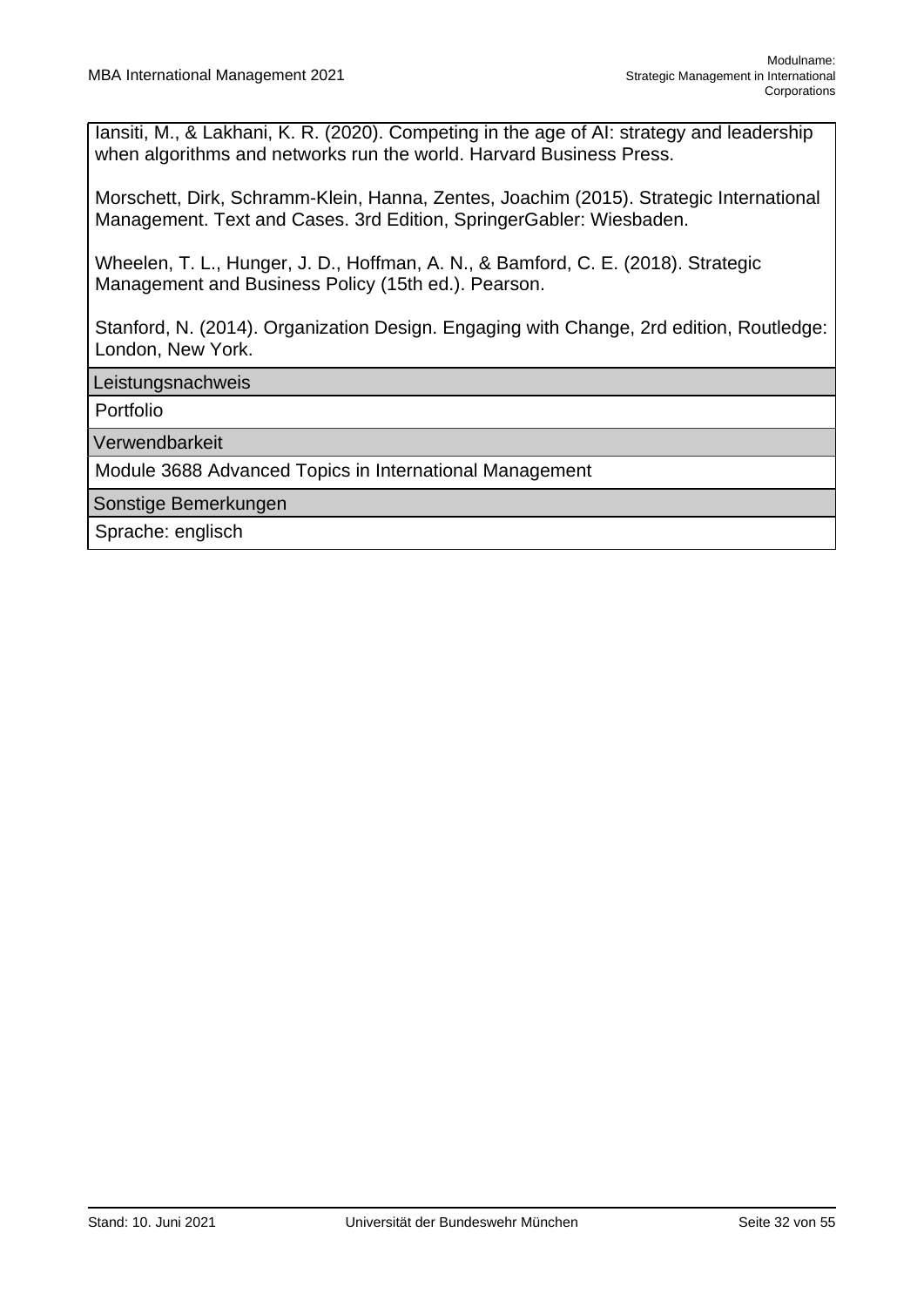<span id="page-33-0"></span>

| <b>Modulname</b>                            | Modulnummer |
|---------------------------------------------|-------------|
| <b>International Finance and Accounting</b> | 3673        |

#### Konto | Pflichtmodule Präsenzstudienphase - MBA 2021

| Modulverantwortliche/r                    |         | Modultyp   Empf. Trimester |
|-------------------------------------------|---------|----------------------------|
| Univ.-Prof. Dr. rer. pol. Bernhard Hirsch | Pflicht |                            |

| Workload in (h)                                          | Präsenzzeit in (h) | Selbststudium in (h) | <b>ECTS-Punkte</b> |
|----------------------------------------------------------|--------------------|----------------------|--------------------|
| Workload (h) 125<br>Lectures (h) 64<br>Self Study (h) 61 | 64                 | 61                   |                    |

#### Zugehörige Lehrveranstaltungen:

| Nr.                                    | Art | Veranstaltungsname           | Teilnahme | <b>TWS</b> |
|----------------------------------------|-----|------------------------------|-----------|------------|
| 3673-V1                                | VL  | <b>International Finance</b> | Pflicht   |            |
| 3673-V2                                | VL  | International Accounting     | Pflicht   |            |
| <b>Summe (Pflicht und Wahlpflicht)</b> |     |                              |           |            |

Module 3667 Managing Finances and Costs

Qualifikationsziele

Subject-specific competencies

The module focuses on the financial dimension of steering companies.

The first course "International Finance" enhances students' understanding and use of the terminology of international financial markets, especially securities' markets. Students will learn how risk and return shape demand and supply in financial markets and they will see how risk in financial markets can turn into financial market crises. Further, students will learn how managerial decision shaped by risk and return considerations and how a company's financial flexibility is limited by macroeconomic conditions. Students should gain a clear understanding of how neoclassical models use assumptions, which may not mirror real life investors' attitudes to ethics, risk or personal gain. They evaluate funding and risk management strategies in an international setting. Finally, students will gather profound understanding of financial market crises to get a better understanding for financial markets' stability.

The "International Accounting" aims to provide a comprehensive understanding of the relevance and functioning of accounting systems and accounting reports. The students should be able to read and interpret balance sheets, profit and loss statements and management reports. Students get an understanding about the normative foundations of International Financial Reporting Standards (IFRS) and discusses selected IFRS. Furthermore, students get familiar with management reports and the relevance of Key performance indicators for steering companies. Students learn to understand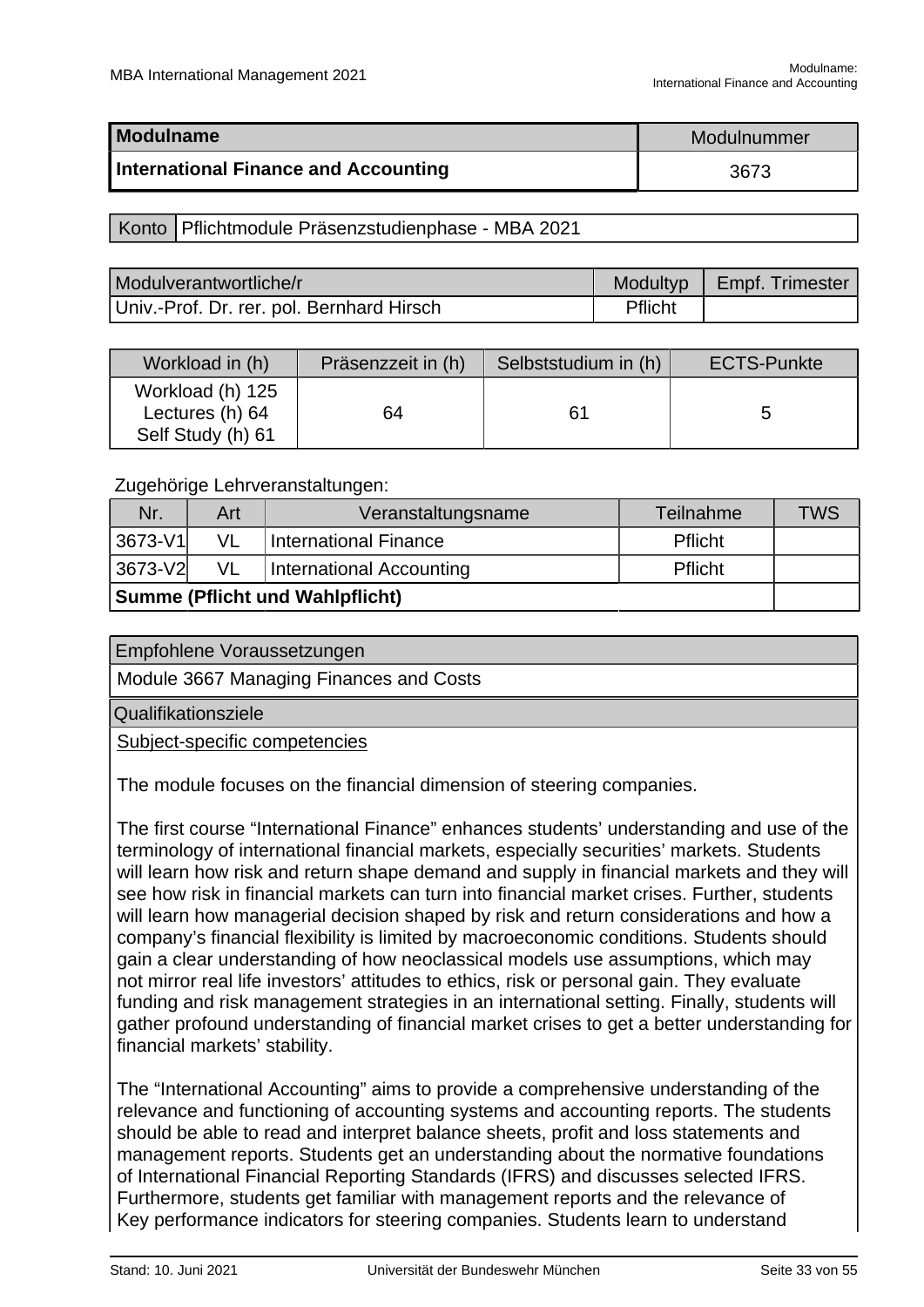the influence of accounting systems on managing a corporation and on the financial performance of the corporation.

#### Professional and interdisciplinary competencies

Students are enabled to better understand and to actively use instruments and tools for managing the financial dimension of corporations. They are trained to add value to business corporations by applying knowledge about financial instruments and accounting tools in practice.

#### Social skills/ key competencies

During the lecture, students will learn how to discuss complex economic issues in a seminar style interactive environment. Students are expected to solve case studies and to present group work results in front of the class. This strengthens their presentation skills and their ability to work in a group under time pressure.

#### Personal competencies

Students learn to cope with stress caused by time pressure and group behaviour. They reflect on the challenge of balancing their professional goals, the need to perform as a group and to solve potential conflicts in a team, duties, the learning requirements of their MBA classes and their private life.

#### Lernziele

#### **International Finance**

CG3 (introduced): Students identify and address ethical dilemmas based on asymmetric information in financial market settings

CG4 (reinforced): Students become familiar with different methods of determining interest rates in financial markets and they develop an exchange rate forecast based on publicly available information.

#### **International Accounting**

CG 2 (reinforced): The students get aware of differences in accounting habits in in German speaking countries vs. USA.

CG3 (reinforced): Students reflect the relevance of providing "objective" information as basis for investors' and managers' decision making.

CG4 (reinforced): Students learn to apply accounting tools for supporting decision making.

Inhalt

#### **International Finance:**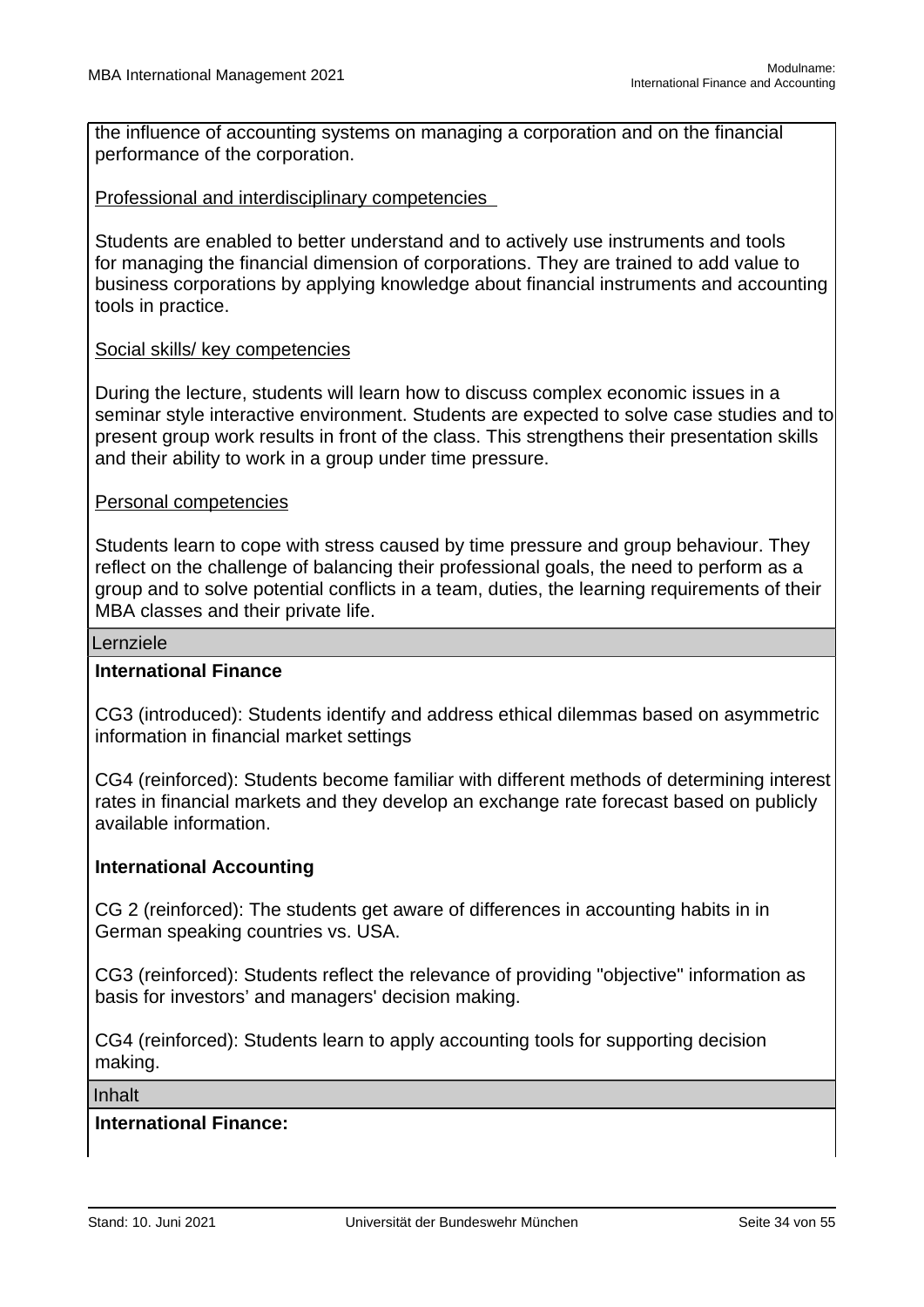In the part International Finance students will receive a comprehensive overview of companies' financial activities in an international environment. There will be special focus on the economic foundations of International Financial Markets and on securities trading.

From a methodological point of view, along CG4 students will analyze the determinants of interest rates in different financial markets: Money Market, Bond Market, Equity Market and Foreign Exchange Market.

In line with CG3 students will become aware of ethical dilemmas based on asymmetric information in financial market settings. In this context, they will understand the limits of neoclassical modelling bases on behavioral insights.

#### **International Accounting:**

The students acquire comprehensive knowledge about the structure and basic goals of accounting systems in a company.

In this module

- the students receive a basic introduction to the International Financial Accounting Standards (IFRS).
- -the students get to know relevant key performance indicators for steering a company
- they learn how to use planning and control tools for planning and control activities.

#### Lehrmethoden

Lectures, case studies, group discussions

**Literatur** 

Bodie, Z./Kane, /Marcus; (2019): Investments, Boston et al.

Daxhammer, R. J./Hanneke, B./Nisch, M. (2012): Beyond risk and return modeling - How humans perceive risk, Reutlingen Working Papers on Finance & Accounting Nr. 2012 – 1

International Financial Reporting Standards (IFRS) (2021). Deutsch-Englische Textausgabe der von der EU gebilligten Standards. English & German edition of the official standards approved by the EU, 15. ed., Wiley.

Madura, J./Fox, R. (latest ed.): International Financial Management, New York.

Miller-Nobles, Tracie L./ Mattison, Brenda L./ Matsumura, Ella Mae (2017): Horngren's Financial & Managerial Accounting, 6th Edition, Pearson.

**Leistungsnachweis** 

Portfolio

Verwendbarkeit

Module 3688 Advanced Topics in International Management

Sonstige Bemerkungen

Sprache: englisch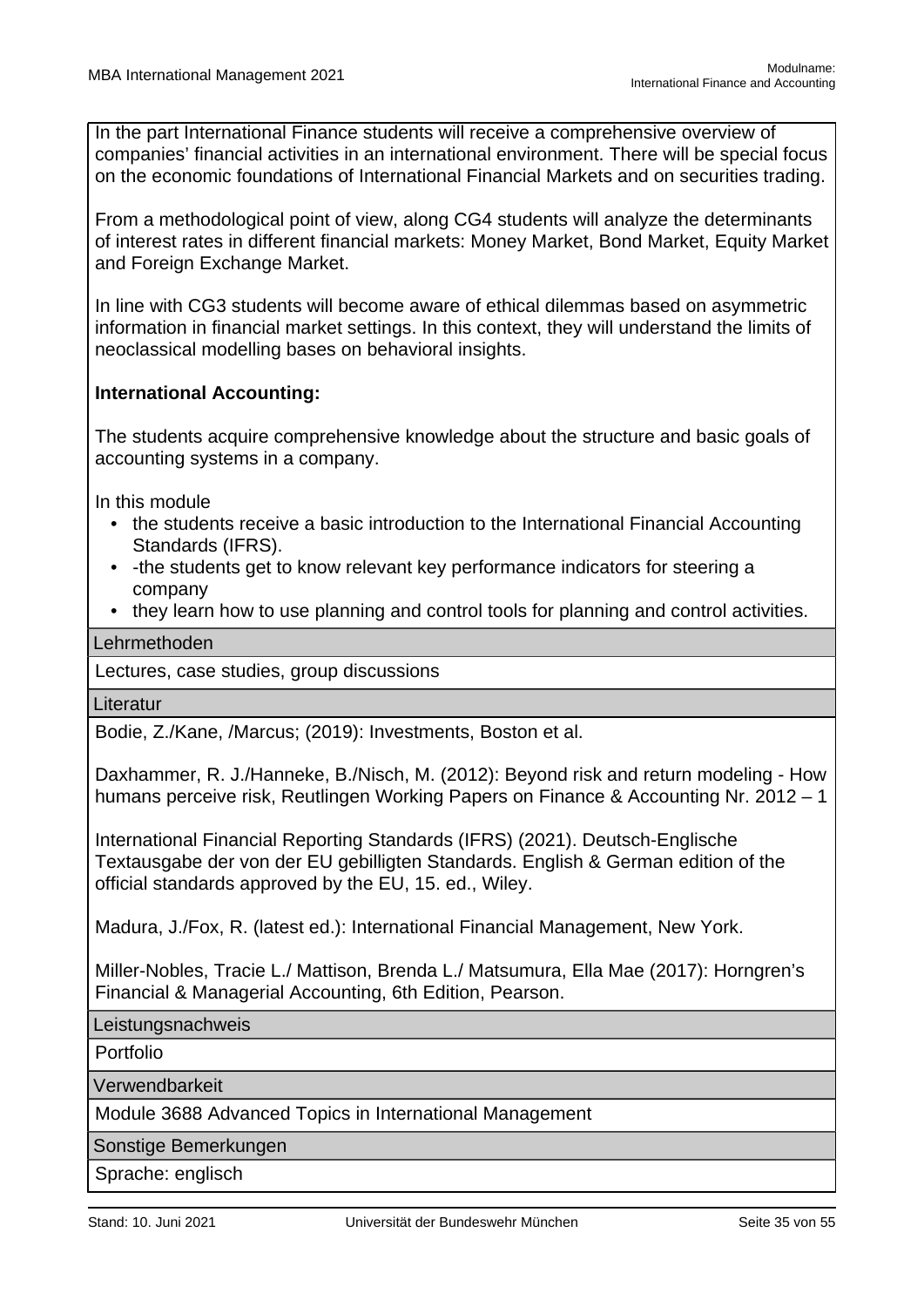<span id="page-36-0"></span>

| <b>Modulname</b>                            | Modulnummer |
|---------------------------------------------|-------------|
| <b>Managerial Functions in Corporations</b> | 3674        |

#### Konto | Pflichtmodule Präsenzstudienphase - MBA 2021

| Modulverantwortliche/r                   |         | Modultyp   Empf. Trimester |
|------------------------------------------|---------|----------------------------|
| Univ.-Prof. Dr. rer. pol. Stephan Kaiser | Pflicht |                            |

| Workload in (h)                                            | Präsenzzeit in (h) | Selbststudium in (h) | <b>ECTS-Punkte</b> |
|------------------------------------------------------------|--------------------|----------------------|--------------------|
| Workload (h) 250<br>Lectures (h) 128<br>Self Study (h) 122 | 128                | 122                  | 10                 |

#### Zugehörige Lehrveranstaltungen:

| Nr.                                    | Art | Veranstaltungsname                                                             | <b>Teilnahme</b> | <b>TWS</b> |
|----------------------------------------|-----|--------------------------------------------------------------------------------|------------------|------------|
| 3674-V1                                | VL  | Marketing Management in Digitally<br><b>Transformed Environments</b>           | Pflicht          |            |
| 3674-V2                                | VL  | Operations and Logistics in Digital<br><b>Business Environments - Part Ops</b> | Pflicht          |            |
| 3674-V3                                | VL  | Operations and Logistics in Digital<br><b>Business Environments - Part Log</b> | Pflicht          |            |
| 3674-V4                                | VL  | <b>Global Workforce Management</b>                                             | Pflicht          |            |
| <b>Summe (Pflicht und Wahlpflicht)</b> |     |                                                                                |                  |            |

#### Empfohlene Voraussetzungen

none

#### Qualifikationsziele

Subject-specific competencies

The module focuses on three managerial functions in companies. Students will be enabled to understand concepts of and know tools for marketing, logistics and operations, and global workforce management in modern organizations.

They learn to apply this knowledge to add value to firms in these three managerial functions.

In the first course, "Marketing Management in Digitally Transformed Environments" students understand, explain, choose, and apply the key approaches to designing, delivering and communicating customer centric value propositions in a digitally transformed environment.

They are familiar with methods of generating customer insights and creating a meaningful customer segment.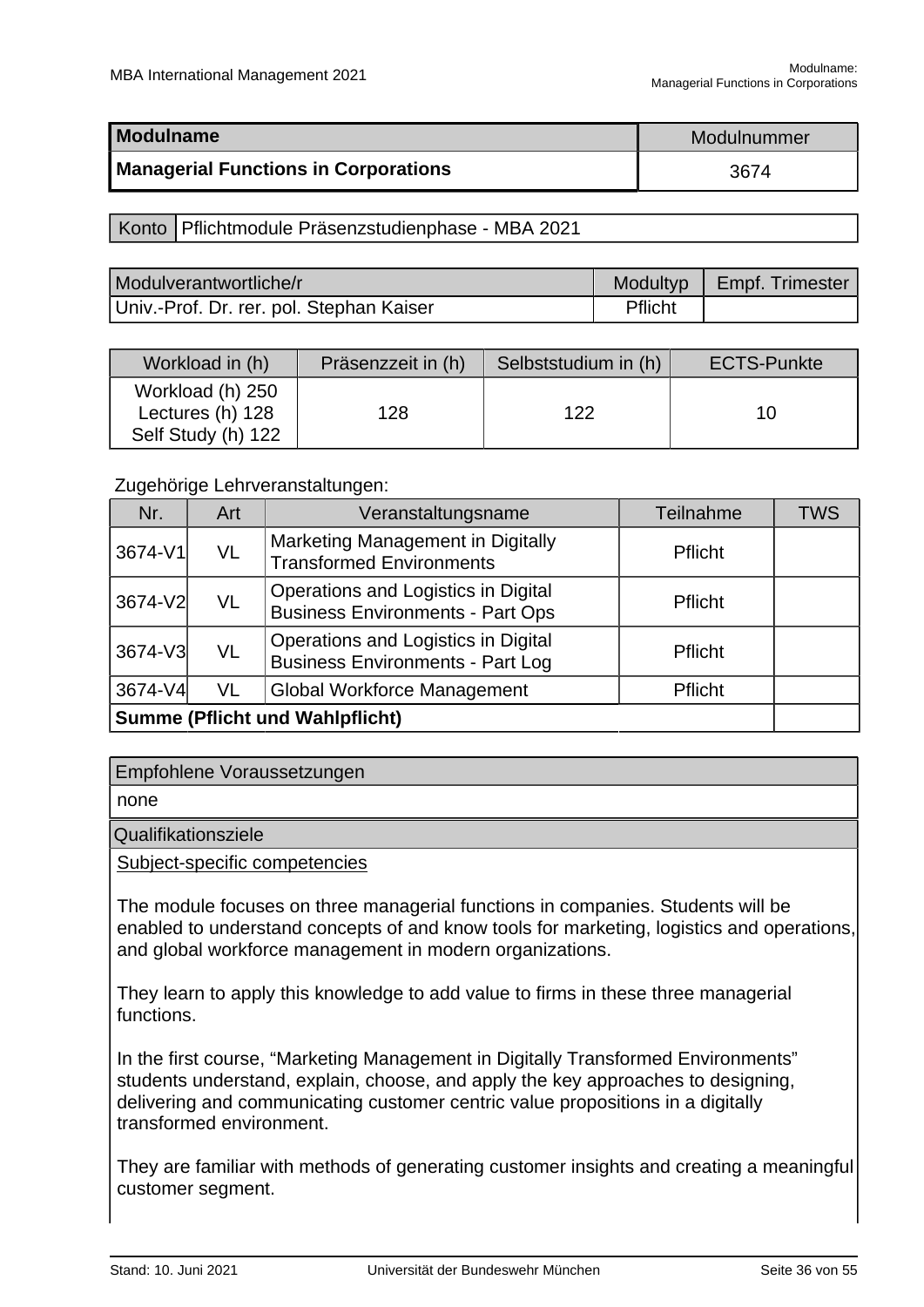They know about the latest developments of new media, apply the toolkit of customer experience management (case simulation) and understand how to reach their customers with both traditional and digital marketing tools.

They understand the importance of customer relationship management (CRM) and can both choose and interpret the relevant CRM KPIs.

They practice how to systematically develop a customer centric business model and pitch and defend their business case in front of potential investors.

The second course, "Operations and Logistics in Digital Business Environments" students get to know business practices that create the highest level of efficiency within an organization. Students understand traditional and digital Operation Processes within a firm or network.

Requirements, concepts, tools, and technologies of Operations Management in digitally transformed environments are discussed and applied. Students will know how to coordinate and develop new processes while reevaluating current structures.

They can assess the ecological, economic, and social aspect on an international level. They have the qualification to analyze complex issues and present them in a systematic and scientific way.

The third course, "Global Workforce Management" teaches theoretical concepts and applied knowledge about the management of a global workforce.

The students get to know different theoretical approaches and practical perspectives regarding motivation, development and recruiting of human resources.

They will also learn the key aspects of strategic HRM, i.e., the strategic relevance of people and people management, the organization of HR and the alignment of HR- and corporate strategy.

Students acquire skills to apply their HR-knowledge on specific practical challenges and to provide concrete solutions.

Professional and interdisciplinary competencies

They will be able to reflect and discuss current topics connected to marketing management in globalized markets. They develop a sense for the consequences of their decisions in an international context also of social/new media. They develop a feeling for international media and communication.

Finally, they are enabled to deal with unpredictable events and controversial attitude of international markets. They are capable to deal with different cultural and professional approaches. The interdisciplinary skills are particularly promoted by the fact that the students have studied a wide variety of subjects in their first degree and bring this prior knowledge into the discussions.

Social skills/ key competencies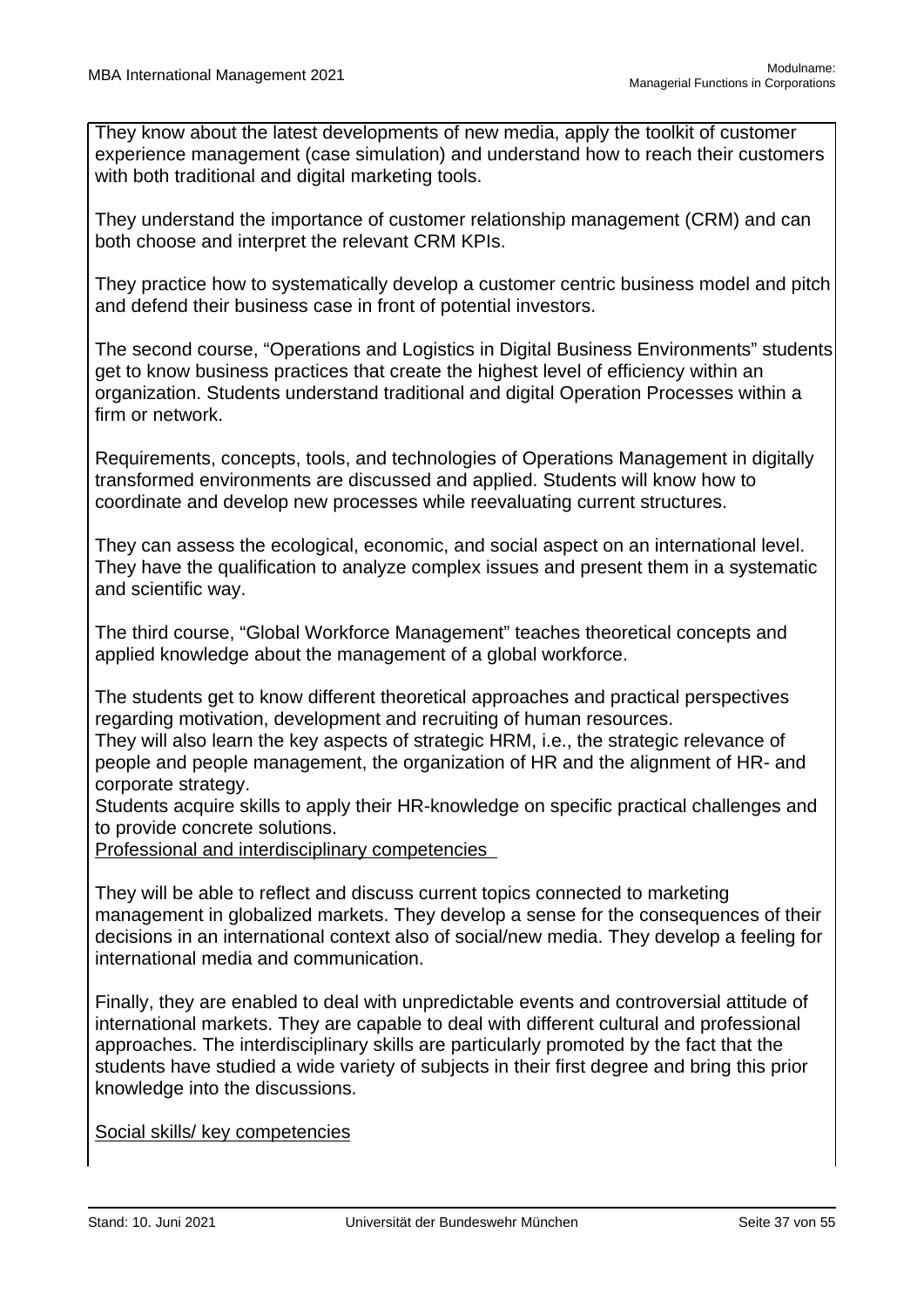The students will acquire social competences. Learnings groups will be established in which students commonly solve complex decision problems, strengthening individual teambuilding and team playing competences. Students form teams and deliver results in a project team context.

They give feedback, solve conflicts, negotiate, and motivate team members. They communicate consistently as a leader and as a team member in a project team setup and apply their communication skills and social competencies to successfully lead a project team.

#### Personal competencies

Students learn to work together with their team to solve complex problems in a short period of time. This increases the perception of their own self-efficacy, self-confidence, and the ability to deal with time pressure.

Students increase their ability to motivate themselves during the three courses within the module and to control their own emotions in case of conflicts.

#### Lernziele

#### **Marketing Management in Digitally Transformed Environments**

CG 2 (reinforced): Students reflect upon the cultural context and complexity of markets when making decisions in a global business environment. They work in international teams, reflecting different cultures within the group and discuss dos and don'ts. They work on intercultural different consumer and business behavior and present their results.

CG 5 (reinforced): Students enhance their understanding about marketing strategies in digital environments.

#### **Operations and Logistics in Digital Business Environments**

CG 2 (reinforced): Students enhance their understanding of the international dimension of logistics especially regarding international distribution levels.

CG 4 (reinforced): Students learn methods of optimizing the overall logistic infrastructure.

CG 5 (reinforced): Students elaborate on production and logistic strategies in digitalized environments by using case studies.

#### **Global Workforce Management**

CG 2 (reinforced): Students work on cases that focus on global work force issues, which requires them to reflect upon the culture dependence of different parties' positions and expectations.

CG 3 (reinforced): Students discuss the social and ethical consequences of workforce strategies and decisions. By solving case studies, students identify social and ethical consequences of HRM strategies and discuss decision-making.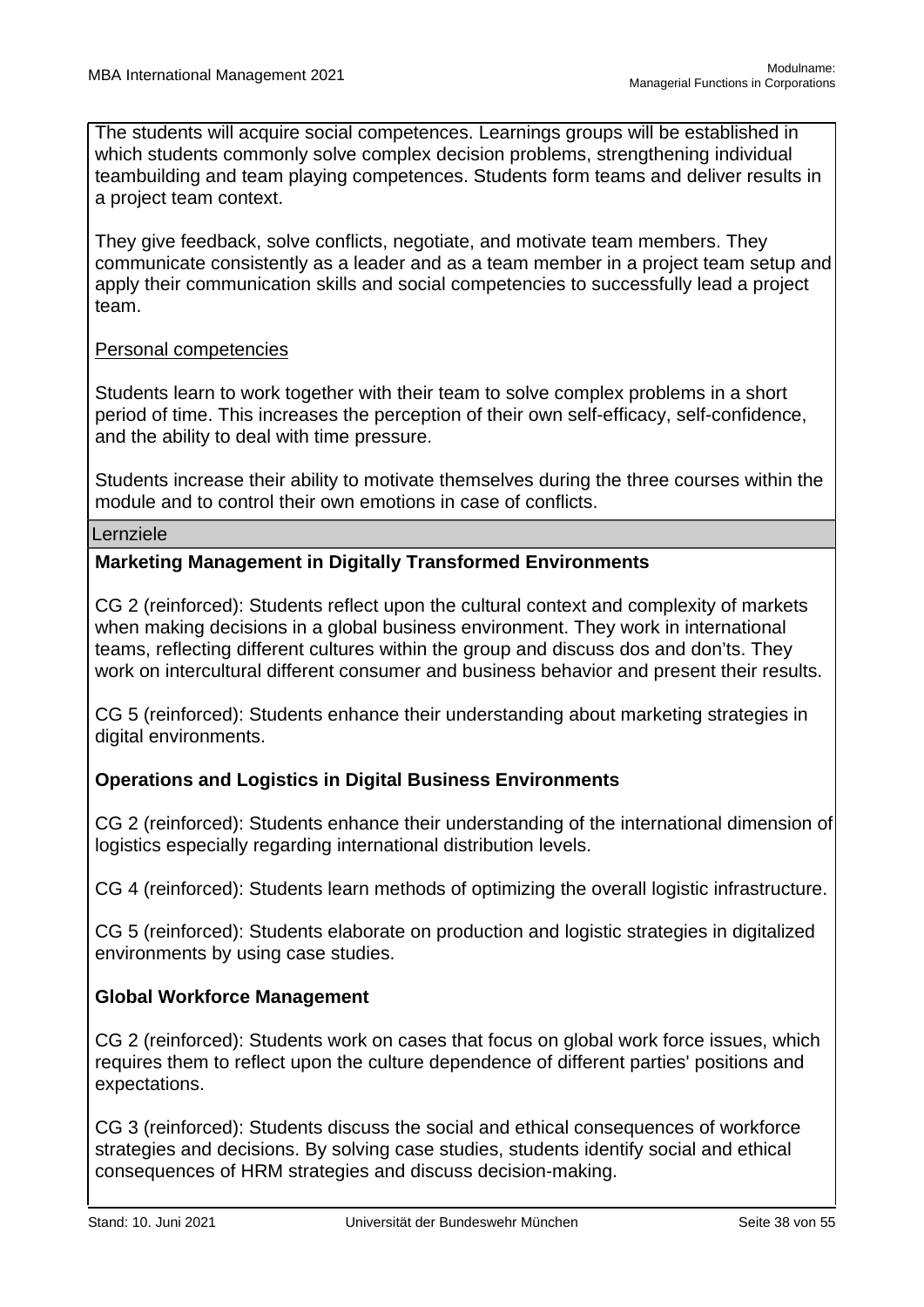CG 4 (reinforced): students learn to apply HRM-tools and techniques to enhance organizational effectiveness and performance.

CG 5 (reinforced): Students are familiarized with the significance of digitization for the various fields of activity in HR management and learn to deal with it critically (e.g., people analytics).

CG 6 (reinforced): Students learn HRM practices in global contexts to relate these HRM practices to their own careers in (larger) organizations.

Inhalt

#### **Marketing Management in Digitally Transformed Environments**

- An Introduction to Customer Orientation
- Customer Psychology & Customer Behavior
- Traditional / 1st generation Marketing Concepts
- Managing Customer Experiences 1: Generating Customer Insight
- Managing Customer Experiences 2: Designing Customer Centric Value Propositions
- Managing Customer Experiences 3: Designing Products and Services
- Managing Customer Experiences 4: Delivering Experiences
- Business Case: Developing a Customer Centric Business Model
- Guest Lecture: Data-based CRM the case of an internationally leading fashion brand

#### **Operations and Logistics in Digital Business Environments**

- Fundamentals Operations Management
- Changes of Operations Management in a digitally transformed environment
- Developing products and services
- Design of Operation Systems (Plants, Supply Chain structures)
- Design and optimization of Operation Processes (Processes of production, logistics and administration)
- Planning and control of Operation Systems (capacity, demands)
- Planning and control of inventory
- Managing of Quality and Maintenance

#### **Global Workforce Management**

- Fundamental and theoretical concepts for Global Workforce Management
- Strategic aspects of Workforce Management
- Concepts and tools for developing and motivating the people.
- Challenges and solutions for employer branding and recruiting.
- Tools for managing a global workforce in an international and intercultural context.
- New Challenges for workforce management, e.g., diversity, people analytics, digital work, remote work.

#### Lehrmethoden

Lectures, case studies, group discussions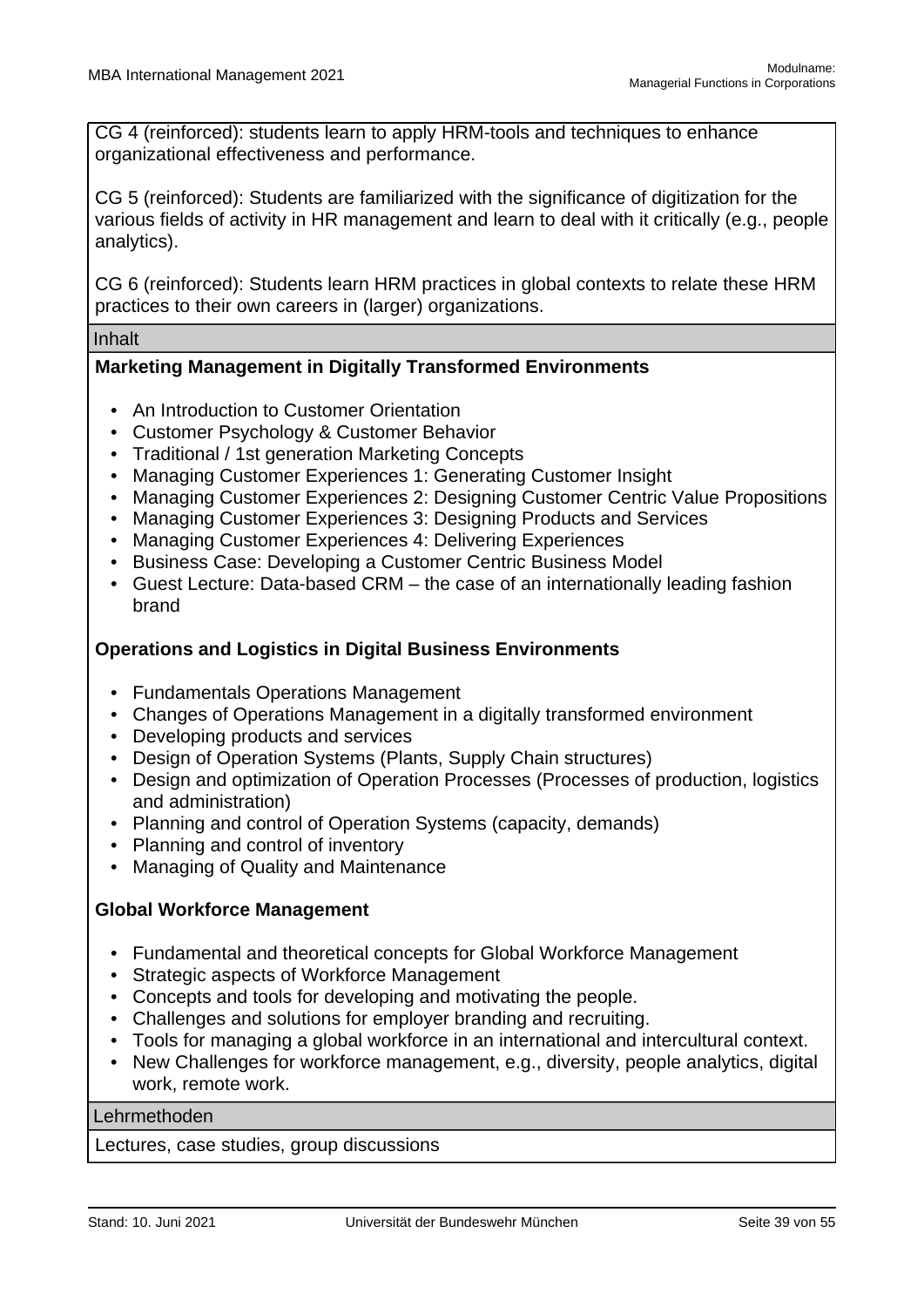#### Literatur

Cialdini, R. (2001). Harnessing the Science of Persuasion, in: Harvard Business Review, October 2001, p. 72-79.

Edelmann, D.C., Singer, M. (2015). Competing on Customer Journeys, in: Harvard Business Review, Nov. 2015, p. 88-100.

Kotler, P. Kartajaya, H., Setiawan, I. (2017). Marketing 4.0 - Moving from Traditional to Digital, John Wiley & Sons, Inc., Hoboken, New Jersey.

Osterwalder, A., Pigneur, Y., Bernarda, G., Smith, A. (2014). Value Proposition Design, John Wiley & Sons, Inc., Hoboken, New Jersey.

Rawson, A., Duncan, E., Jones, C. (2013). The Truth About Customer Experience, in: Harvard Business Review, 11/2013, p. 1-10.

Reichheld, F. F. (2003). The One Number You Need to Grow, in: Harvard Business Review, Vol. 81, Issue 12, p. 46-54.

Sarstedt, M., Schütz, T. (2018). Customer Research – Time for Second Thoughts, in: The Marketing Review, 18(1), p. 97-111.

Watkinson, M. (2013). The Ten Principles Behind Great Customer Experiences, FT Publishing, Harlow.

Hill.T (2012): Operations Management, Globe Press.

Russell, R.S., Taylor, B.W. (2020): Operations & Supply Chain Management, WileyPlus Products.

Thonemann, U. (2015): Operations Management, Pearson Stdium.

Dowling, P.; Festing, M.; Engle, A. (2017): International Human Resource Management. Ceneage Learing.

Rees, Gary; Smith Paul (2021): Strategic human resource management: An international perspective. Sage.

**Leistungsnachweis** 

Portfolio

Verwendbarkeit

Module 3688 Advanced Topics in International Management

Sonstige Bemerkungen

Sprache: englisch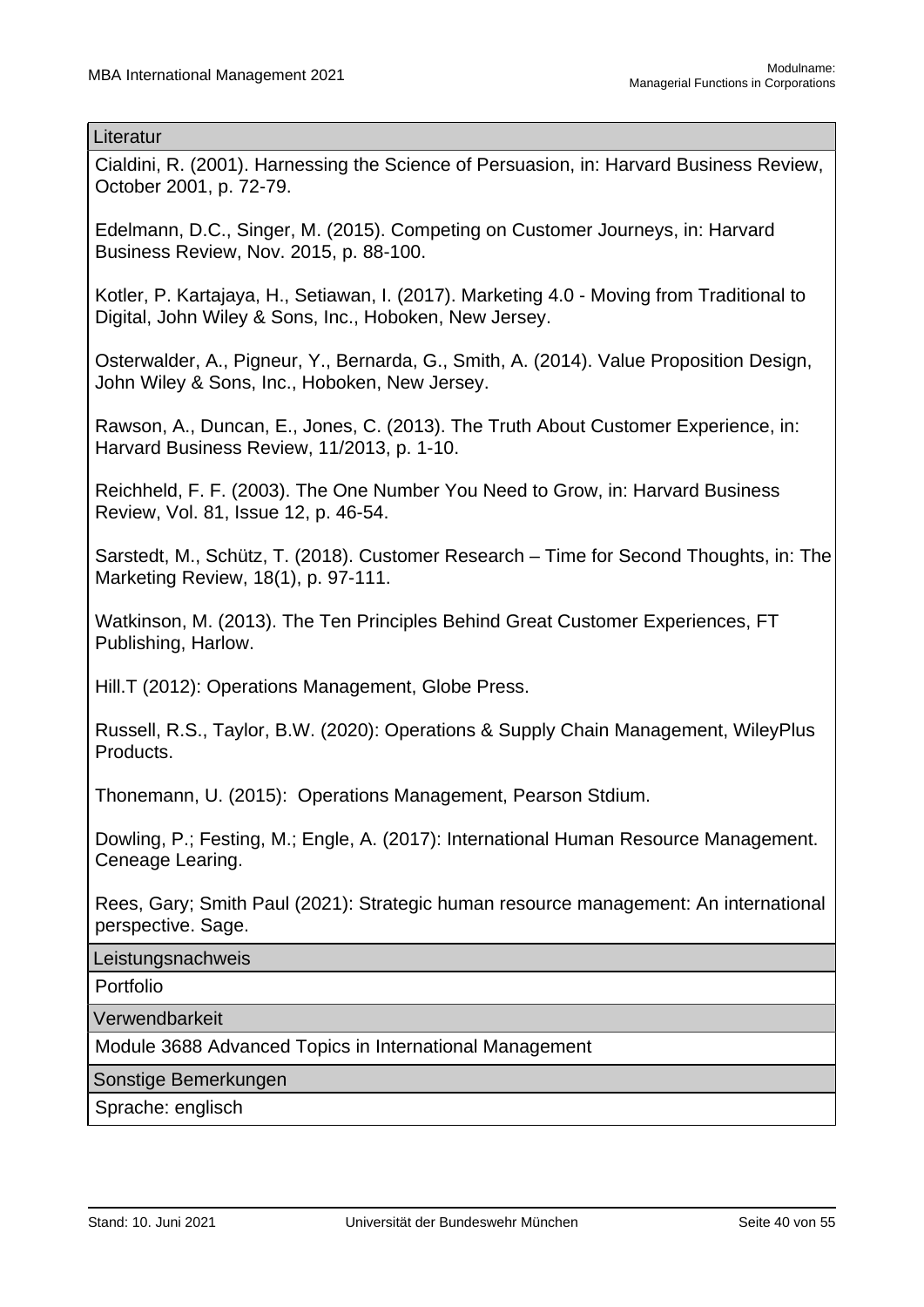<span id="page-41-0"></span>

| Modulname                                            | Modulnummer |
|------------------------------------------------------|-------------|
| <b>Business Analytics and Information Management</b> | 3675        |

#### Konto | Pflichtmodule Präsenzstudienphase - MBA 2021

| Modulverantwortliche/r                        | Modultyp | Empf. Trimester |
|-----------------------------------------------|----------|-----------------|
| Univ.-Prof. Dr. rer. pol. Claudius Steinhardt | Pflicht  |                 |

| Workload in (h)                                          | Präsenzzeit in (h) | Selbststudium in (h) | <b>ECTS-Punkte</b> |
|----------------------------------------------------------|--------------------|----------------------|--------------------|
| Workload (h) 125<br>Lectures (h) 64<br>Self Study (h) 61 | 64                 | 61                   |                    |

#### Zugehörige Lehrveranstaltungen:

| Nr.                                    | Art | Veranstaltungsname                  | Teilnahme      | <b>TWS</b> |
|----------------------------------------|-----|-------------------------------------|----------------|------------|
| 3675-V1                                | VL  | <b>Quantitative Decision Making</b> | <b>Pflicht</b> |            |
| 3675-V2                                | VL  | <b>Business Analytics</b>           | <b>Pflicht</b> |            |
| 3675-V3                                | VL  | <b>Project Management</b>           | Pflicht        |            |
| <b>Summe (Pflicht und Wahlpflicht)</b> |     |                                     |                |            |

Empfohlene Voraussetzungen

Module 3671 Managing information und projects

Qualifikationsziele

Subject-specific competencies

The course "Quantitative Decision Making" covers fundamental techniques for quantitative decision support. In particular, the students will acquire competencies to decide which problems can be solved by quantitative methods, how quantitatively model decision problems can be set up, and how decision models can be solved by means of adequate software.

The course "Business Analytics" gives student a broad overview of the different aspects of the field and enables them to deal theoretically competent with the challenges of business analytics. Further, students will have profound theoretical knowledge of different particular methods of data mining for business analytics, and are able to analyze their potential and their individual strengths/weaknesses depending on the given task. Based on the theory, students will be enabled to systematically and adequately apply state-ofthe-art software to solve business analytics tasks.

The course "Project Management" provides participants with the competencies to successfully plan, manage and lead international projects. The course deepens the project management techniques and skills, which have been acquired in the course 'Project Management' of the distance phase. Based on an international case study, the techniques for project planning and project leadership are practically applied.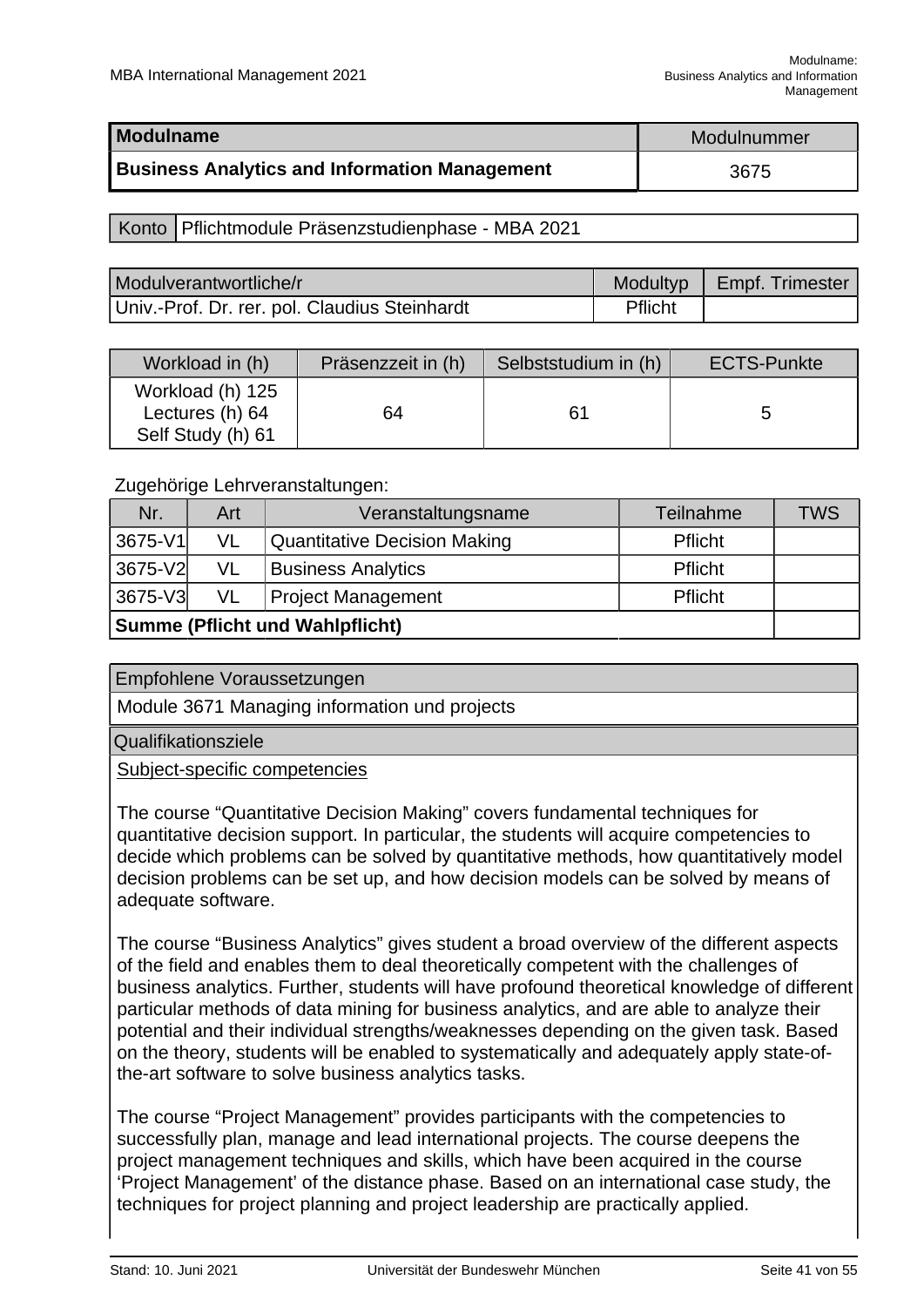#### Professional and interdisciplinary competencies

Students familiarize themselves with methods and with state-of-the-art software tools for quantitative decision making that are valuable for business practice. In particular, they learn to analyse and reflect on the benefits and drawbacks of the methods and tools with regard to given business problems in practice and to critically judge the outcomes. As such, they are enabled to professionally interact with experts of other related fields, e.g. software development and business process modelling and optimization.

Students apply important methods and techniques of project management to a case study and successfully plan a project regarding scope, schedule, cost and quality. They apply methods and techniques for project leadership and understand why structuring and planning are prerequisites for successful execution of projects. After successful completion of this module, the participants are able to plan, optimize and execute international projects, to lead the project team in conflict situations and to present the relevant project results to the steering board.

#### Social skills/ key competencies

Learnings groups will be established in which students commonly solve complex decision problems, strengthening individual teambuilding and teamplaying competences.

Students form teams and deliver results in a project team context. They give feedback, solve conflicts, negotiate and motivate team members. They communicate consistently as a leader and as a team member in a project team setup and apply their communication skills and social competencies to successfully lead a project team.

#### Personal competencies

The content covered in this module supports personal and organizational efforts of empowerment by providing frameworks of abstracting real-world challenges as well as methodological toolkits, helping students to develop solutions of complex business problems on their own in a self-confident way.

Students develop an understanding of the requirements towards a project leader. They solve complex leadership problems individually as well as in a team setup. They also understand models for analysis of personal and cultural diversity and apply them to the planning of international projects

#### Lernziele

#### **Quantitative Decision Making**

CG 4 (reinforced): Students learn important problem-solving techniques in the context of quantitative decision making.

#### **Business Analytics**

CG 4 (reinforced): Students learn the fundamental techniques from the field of business analytics to solve real-world business problems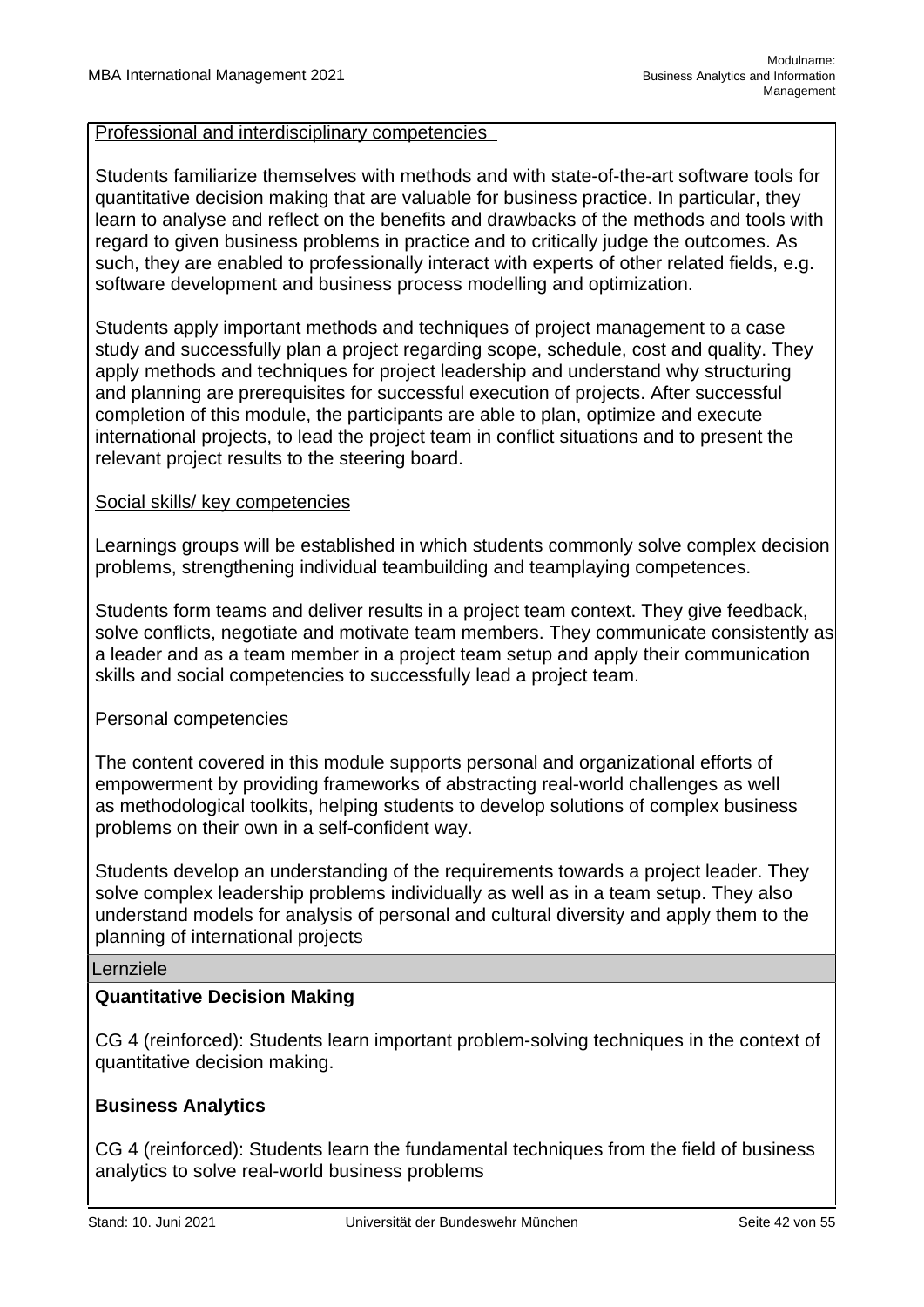#### **Project Management**

CG2 (reinforced): Students are made aware of the cultural context of international projects and of cultural diversity in international project teams. They learn to identify and manage challenges and conflicts in international project settings.

CG4 (reinforced): Students learn important problem-solving techniques in the context of project management and project leadership.

Inhalt

In this module, the students acquire fundamental methodological knowledge on how organizations in digitally transformed business environments leverage the potential of data driven decisions and are able to structure information, decisions and managerial actions in order to get project done professionally.

The students' competencies in the field of Quantitative Decision Making will be strengthened by covering the following topics:

- Advanced modeling of large-scale business optimization problems
- The fundamentals and pitfalls of standard procedures of solving models, such as linear programming-, integer programming- and mixed integer programming-methods
- Managerial and economic interpretation of results of quantitative decision methods
- Practical application to business cases, including introduction to and usage of a state-of-the-art software tool in an extensive lab session

The students are familiarized with the fundamental methods of Business Analytics along the following topics:

- Introduction to business analytics
- Data preprocessing & exploratory analytics
- In depth study and application of selected methods of machine learning
- Practical application to business cases, including introduction to and usage of a state-of-the-art software tool in an extensive lab session

In Project Management the students acquire the competencies to practically plan, optimize and lead a complex project and to successfully present it to a steering board. This is achieved by covering the following topics:

- Working with Project Management planning tools
- Project schedule planning- Project resource planning
- Project budgeting and cost planning
- Project optimization regarding schedule, costs, resources
- Project risk management- Conflict management and negotiation
- Analysis of personal diversity
- Analysis of cultural diversity

#### Lehrmethoden

Lectures, in-class exercises, lab sessions, case studies, group discussions

#### Literatur

### **Quantitative Decision Making**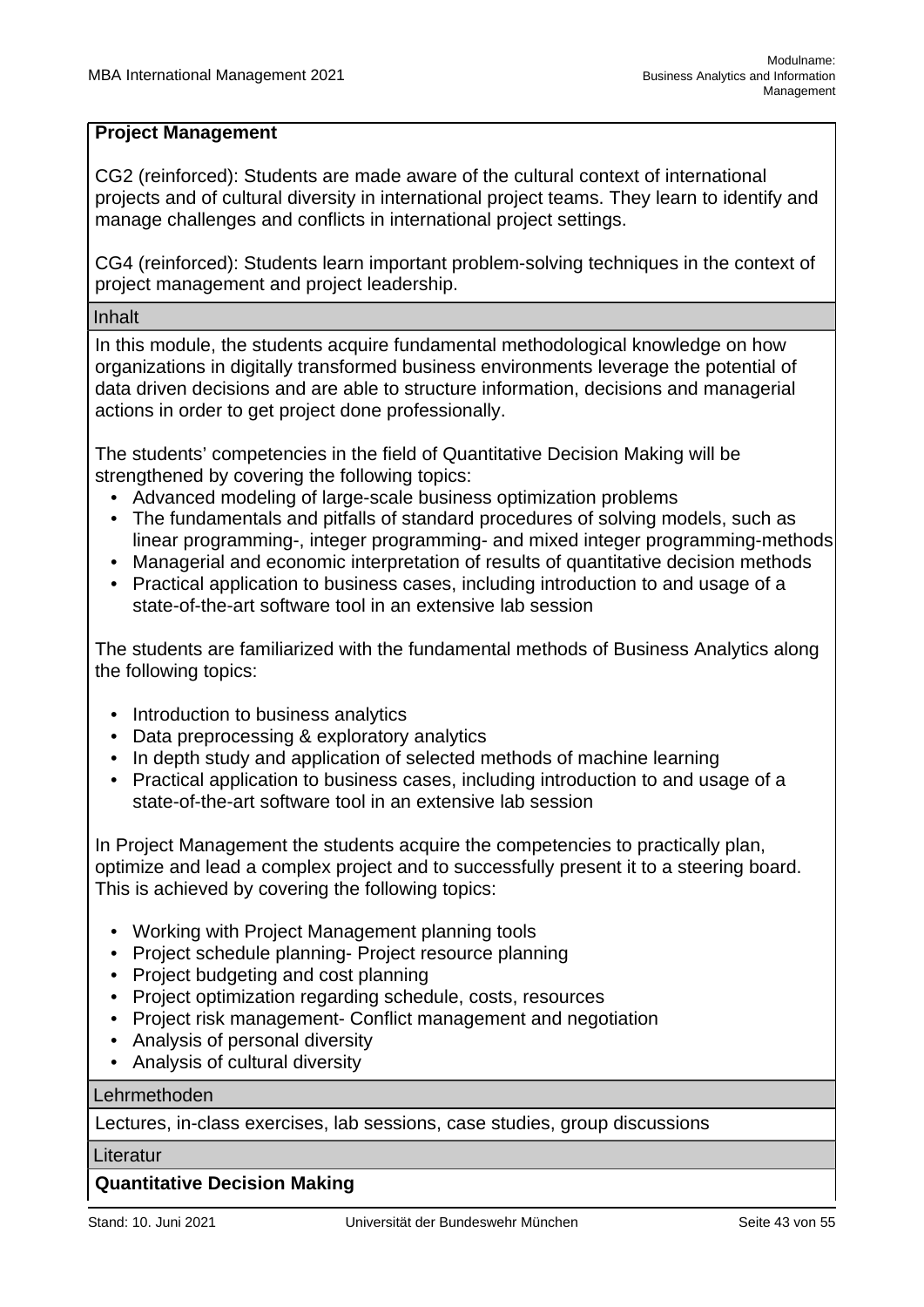Williams, H.P.: Model Building in Mathematical Programming, Wiley (current edition)

Domschke, W., Drexl, A., Klein, R., Scholl, A.: Einführung in Operations Research, Springer (current edition)

Nickel, S., Steinhardt, C., Schlenker, H., Burkart, W., Reuter-Oppermann, M.: Angewandte Modellierung mit IBM ILOG CPLEX Optimization Studio. Springer (current edition)

#### **Business Analytics**

Larose, D., Larose, C.: "Discovering Knowledge in Data: An Introduction to Data Mining", Wiley (current edition)

Larose, D., Larose, C.: "Data Mining And Predictive Analytics", Wiley (current edition)

Shmueli, G., Bruce, P., Patel, N.: "Data Mining for Business Analytics: Concepts, Techniques, and Applications in XLMiner", Wiley (current edition)

#### **Project Management:**

Resource Pack "Project Management II (PP)"

Meredith, J. / Mantel, S. (2019): 'Project Management – A Strategic Managerial Approach', 10th Ed., John Wiley & Sons

Jenny, B.: 'Projektmanagement - Das Wissen für eine erfolgreiche Karriere, vdf Hochschulverlag, 7. Auflage, Zürich 2020

Kerzner, H. (2013): 'Project Management: A Systems Approach to Planning,Scheduling, and Controlling ', John Wiley & Sons; 12th Ed., 2017 (English)

Leistungsnachweis

Portfolio

Verwendbarkeit

Module 3688 Advanced Topics in International Management

Sonstige Bemerkungen

Sprache: englisch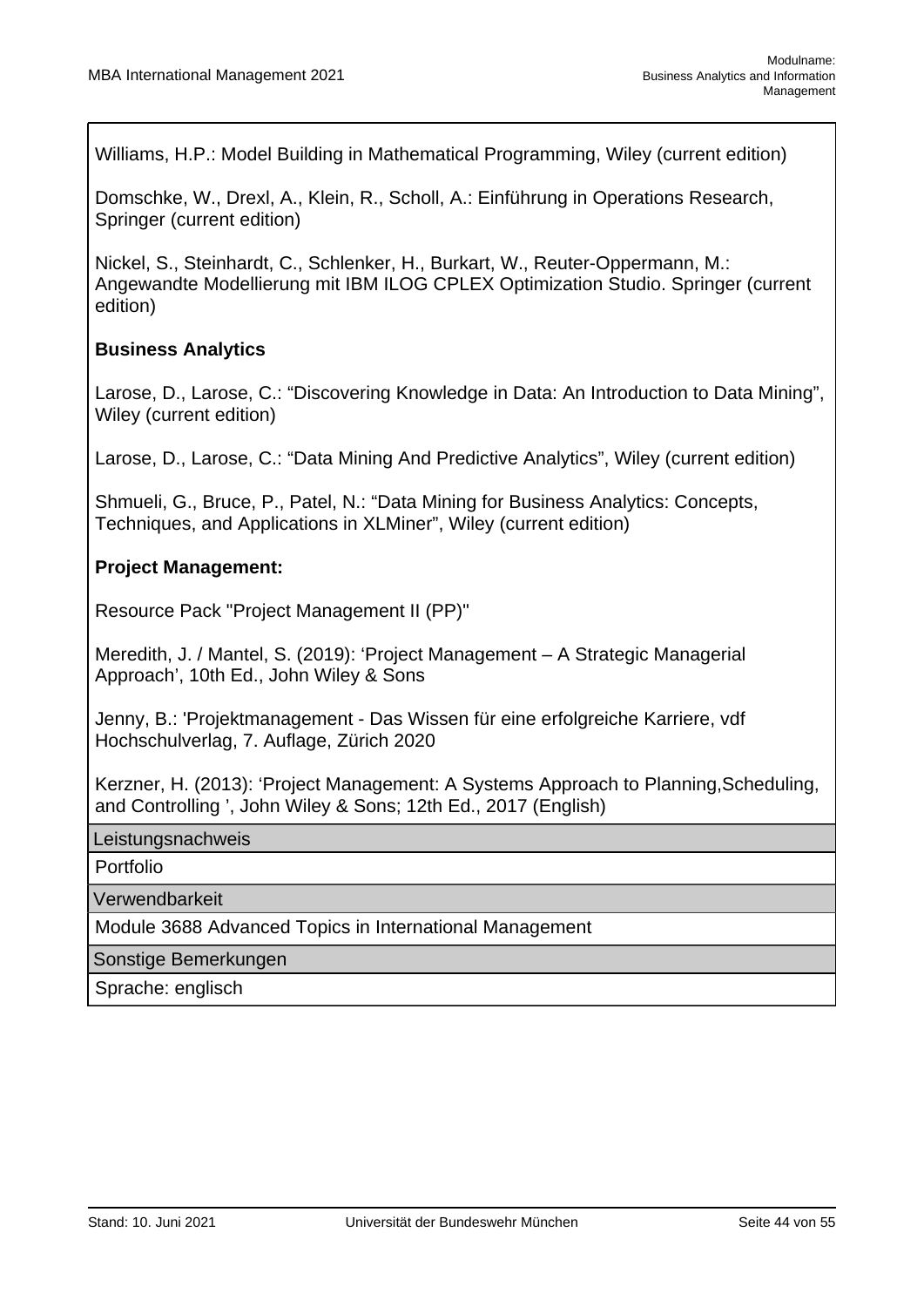<span id="page-45-0"></span>

| Modulname                            | Modulnummer |
|--------------------------------------|-------------|
| <b>Managerial Skills and Methods</b> | 3676        |

#### Konto | Pflichtmodule Präsenzstudienphase - MBA 2021

| Modulverantwortliche/r           |         | Modultyp   Empf. Trimester |
|----------------------------------|---------|----------------------------|
| Prof. Dr. rer. pol. Arjan Kozica | Pflicht |                            |

| Workload in (h)                                          | Präsenzzeit in (h) | Selbststudium in (h) | <b>ECTS-Punkte</b> |
|----------------------------------------------------------|--------------------|----------------------|--------------------|
| Workload (h) 125<br>Lectures (h) 64<br>Self Study (h) 61 | 64                 | 61                   |                    |

#### Zugehörige Lehrveranstaltungen:

| Nr.                                    | Art | Veranstaltungsname                                               | <b>Teilnahme</b> | <b>TWS</b> |
|----------------------------------------|-----|------------------------------------------------------------------|------------------|------------|
| 3676-V1                                | VL  | <b>Applied Research Methods</b>                                  | Pflicht          |            |
| 3676-V2                                | VL  | Leadership and Change Management                                 | <b>Pflicht</b>   |            |
| 3676-V3                                | VL  | <b>Career Management and</b><br><b>Entrepreneurship Coaching</b> | Pflicht          |            |
| <b>Summe (Pflicht und Wahlpflicht)</b> |     |                                                                  |                  |            |

Empfohlene Voraussetzungen

Module 3666 Introduction to management

Qualifikationsziele

Subject-specific competencies

#### **Applied Research Methods**

Students have a broad understanding about how to conduct applied research projects. Especially, they understand epistemological and methodological approaches and they are able to ling theoretical and empirical research questions with challenges in the managerial practice. They are able to structure their own research project during their master thesis and they are familiar with appropriate empirical research strategies. Students are able to structure identified research questions, to transfer them into manageable reach designs and to conduct the research process in the context of their master thesis.

#### **Leadership and Change-Management**

Resulting from evermore dynamic and complex environments, researchers and practitioners see leadership and managing change as important factors for achieving sustainable competitive advantages. In the wake of digitization, leadership changes from hierarchical form to more collaborative forms of leadership (including shared leadership, team leadership, and the like). The course hence introduces students into thinking on contemporary forms of leadership and strengthens their abilities to cope with leadership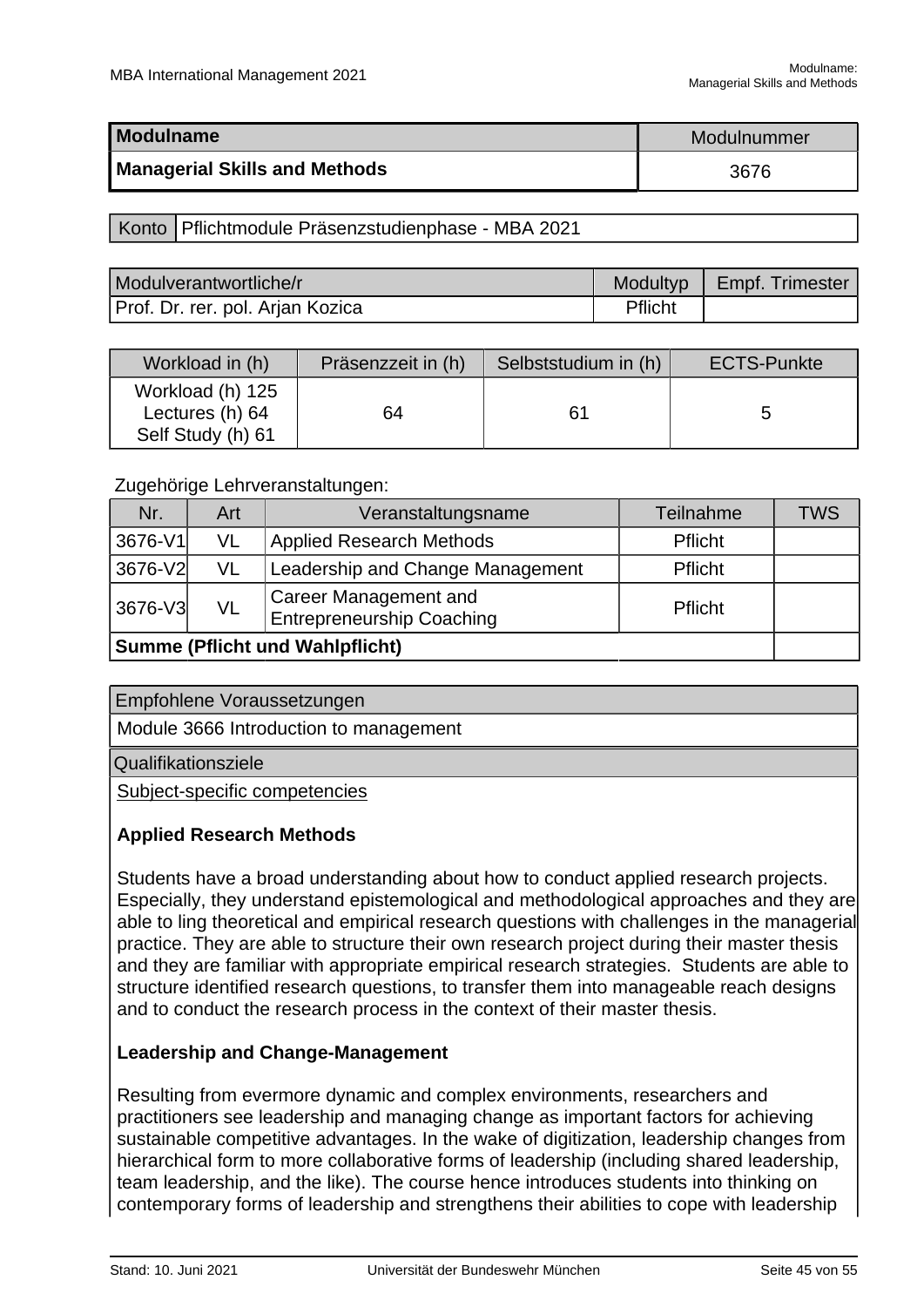situation in practice. Thereby, students reflect upon ethical questions of leadership such as power abuse and the possibilities of "ethical leadership".

Following an individual, group and organizational level of analysis, this course further elaborates upon of how organizations change, and discusses management models/ frameworks and tactics of intentional change ("best practices" for coping managing change as project, coping with resistance, leadership behavior, ambidextrous leadership, effective communication). Organizational change is a fuzzy and paradox endeavor. Managing change in an instrumental sense is hence limited. Therefore, the course also discusses limits of change, put normative models of "change management" into context and discusses managerial scope and appropriate behavior in face of ever-changing environments and organizations.

#### **Career Management and Entrepreneurship Coaching**

Students understand professional career logics in business corporations and the challenges of entrepreneurial activities. Supported by coaches, they reflect their own personality, preferences and skills and match them to career prospects and potential entrepreneurial activities. They relate the competencies they have acquired to that point through prior professional activities and through the MBA program so far to possible career paths and develop actions plans to follow these paths.

#### Professional and interdisciplinary competencies

The module teaches competencies for doing applied research in managerial contexts, which are required both for the master thesis and are relevant for leading applied research endeavors in the managerial practice (e.g. consulting, research driven (experimental) projects). Students also develop their critical and reflexive competencies. They enhance their abilities to structure complex problems, to find solutions for generating new scientific insights, and to strive in complex and uneasy situations for specific research outputs.

#### Social skills/ key competencies

The module focusses on skills for doing management and leadership in practice by providing the opportunity to reflect upon professional leadership behavior and the individual preferences, abilities and professional skills of course participants. Students hence develop their social skills by reflecting their behaviour in leadership situations and develop strategies for communicating effectively and appropriately in social settings that might be characterized by conflict of interests, different motivations and emotions.

#### Lernziele

#### **Applied Research Methods**

CG 3 (reinforced): Students discuss ethical code of conduct in managerial research based on VHB standards of good professional practice (Gute fachliche Praktiken, GfPs).

CG 4 (reinforced): Students learn how to use qualitative research designs in order to solve managerial challenges.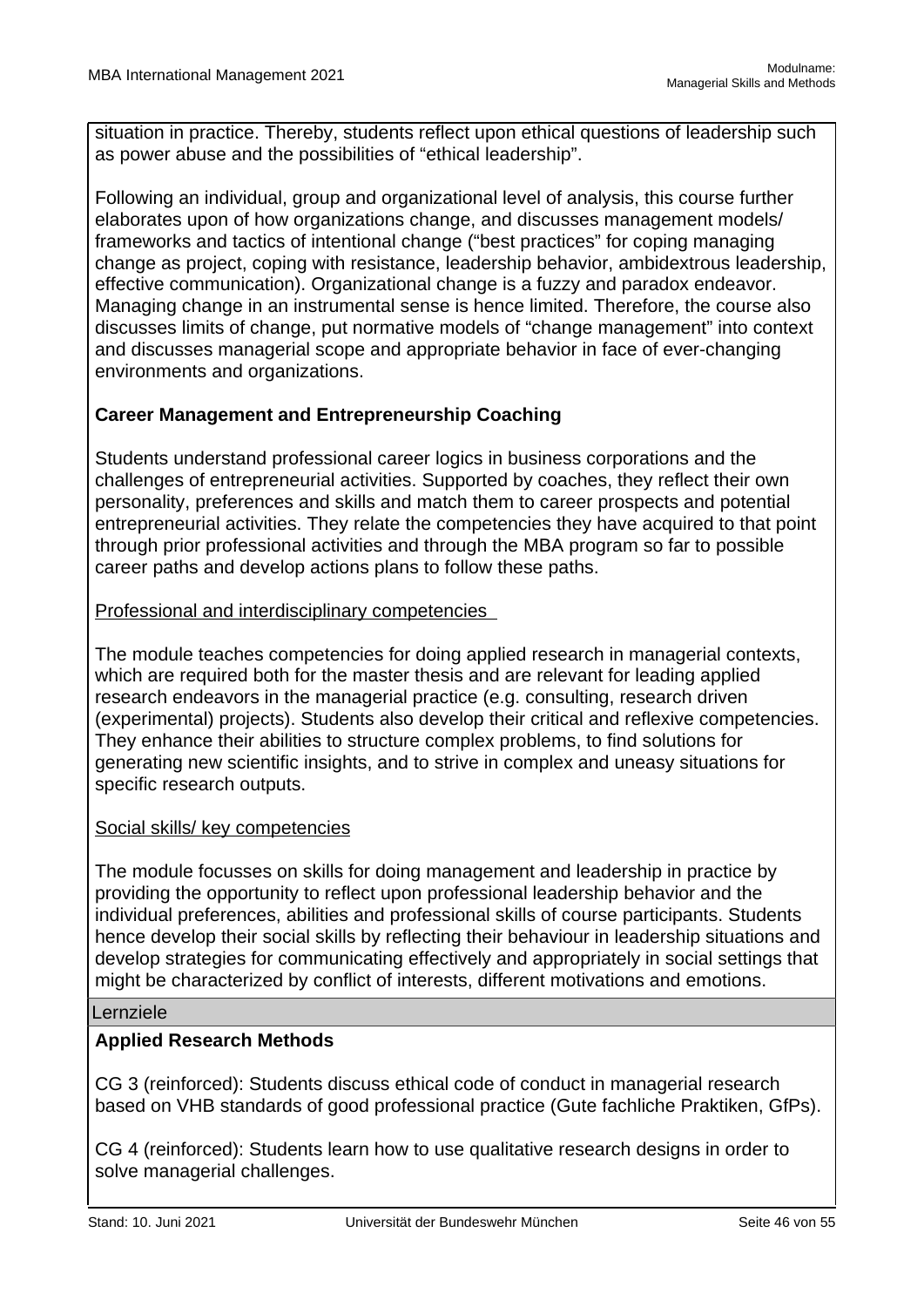#### **Leadership and Change-Management**

CG 2 (embedded assesment): Students reflect on the intercultural aspects of management and leadership and integrate their knowledge acquired through the MBA degree.

CG 3 (embedded assesment): Students reflect on the ethical aspects of leadership and integrate their knowledge acquired through the MBA degree.

CG 4 (reinforced): Students develop their problem-solving skills by applying methods and tools of change management and leadership based on case studies and interactive group work.

CG 6 (reinforced): Based on the prior discussion in the first module, students deepen their understanding of leadership. They reflect on leadership identity and leadership roles and discuss their career intentions regard higher managerial positions. Based on cases, they enhance their understanding about the emotional complexities of being a leader.

#### **Career Management and Entrepreneurship Coaching**

CG 6 (reinforced): Students reflect on their career anchors (Schein), discuss career logics and career paths in organizations, and learn to differentiate between careers in organizations and as entrepreneur. Assessment is based on a reflective essay on their own career aspirations.

#### Inhalt

The students acquire comprehensive knowledge about following contents:

#### **Applied Research Methods**

- Research process
- Epistemology and methodology
- Use of qualitative and quantitative methods in research projects

#### **Leadership and Change-Management**

- Fundamentals of leadership
- Contemporary leadership models (team leadership, shared leadership)
- Power and ethical leadership
- Fundamentals of organizational change
- Best practices for managing change
- Reflection about limits of a managerial approach towards organizational change

#### **Career Management and Entrepreneurship Coaching**

- Career logics in business and entrepreneurial settings (protean career, boundarylessness career)
- Tools for reflecting own preferences and competences
- Reflection on own career management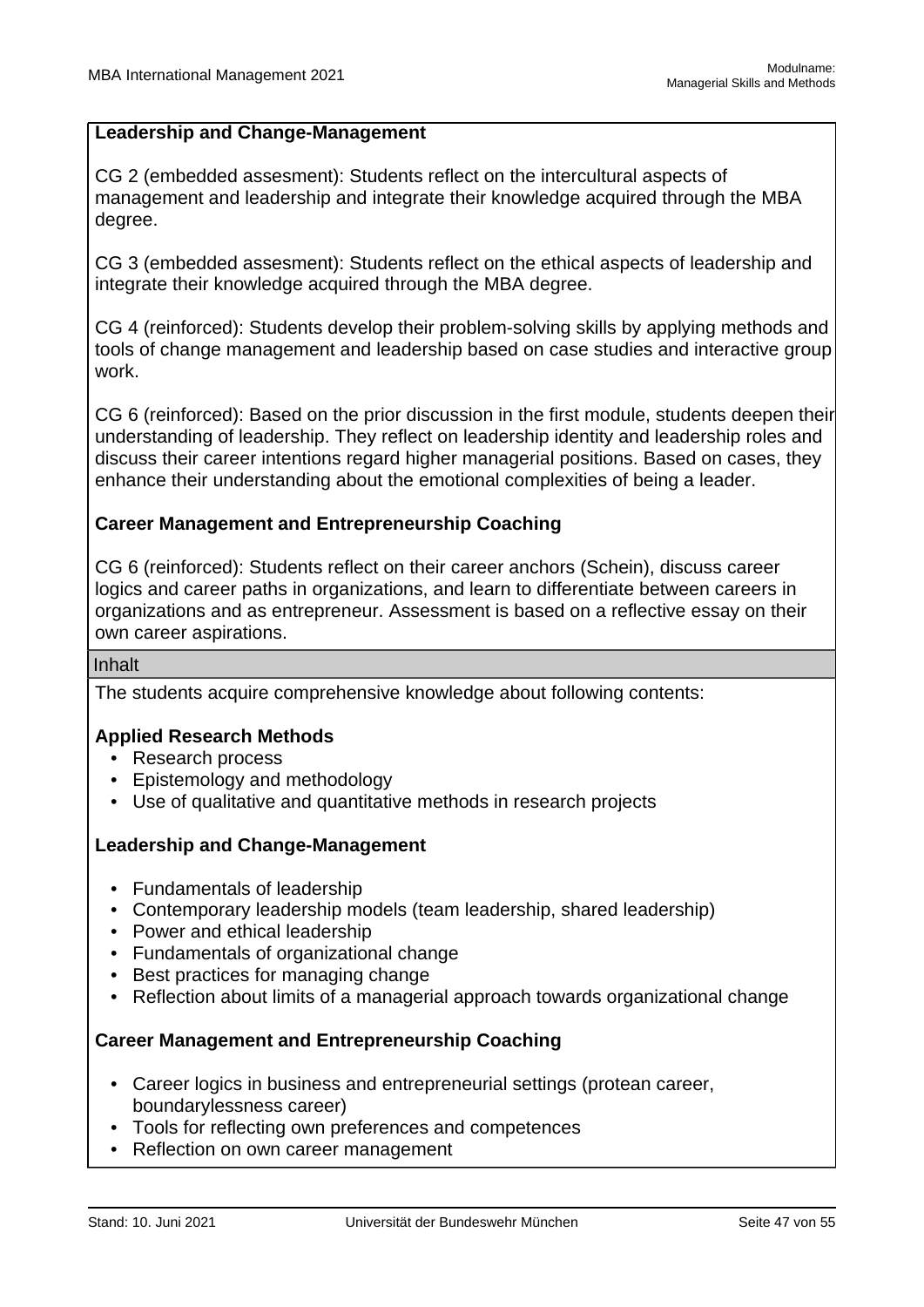#### Lehrmethoden

Lectures, case studies, group discussions

**Literatur** 

Ang, Siah Hwee (2014). Research Design for Business & Management, Sage Publications: London.

Greenhaus, J. H., Vallanan, G.A., Godshalk, V. M. (2010). Career Management, 4th Edition, Sage Publications: Thousand Oaks.

Silverman, D. (2013). Doing Qualitative Research, 4th Edition, Sage publications.

Van de Ven, Andrew H. (2007). Engaged scholarship. A guide for organizational and social research. Oxford University Press: Oxford.

Leistungsnachweis

Portfolio

Verwendbarkeit

Module 3688 Advanced Topics in International Management

Sonstige Bemerkungen

Sprache: englisch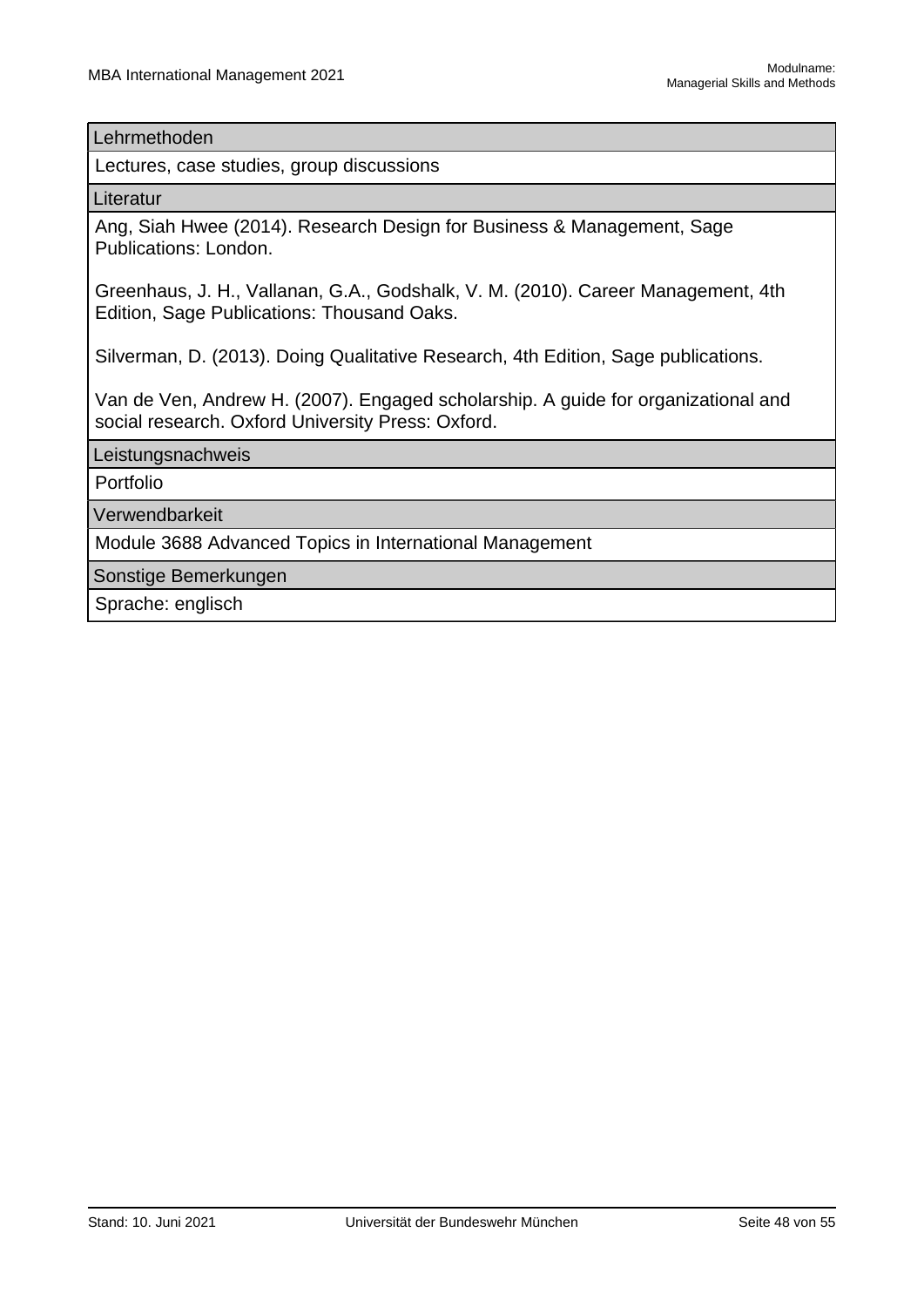<span id="page-49-0"></span>

| Modulname            | Modulnummer |
|----------------------|-------------|
| <b>Master-Thesis</b> | 3677        |

#### Konto | Pflichtmodule Präsenzstudienphase - MBA 2021

| Modulverantwortliche/r           | Modultyp | Empf. Trimester |
|----------------------------------|----------|-----------------|
| Prof. Dr. rer. pol. Arjan Kozica | Pflicht  |                 |

| Workload in (h)                                           | Präsenzzeit in (h) | Selbststudium in (h) | <b>ECTS-Punkte</b> |
|-----------------------------------------------------------|--------------------|----------------------|--------------------|
| Workload (h) 125<br>Lectures (h) 16<br>Self Study (h) 109 | 16                 | 109                  | 25                 |

#### Empfohlene Voraussetzungen

Module 3676 Managerial Skills and Methods

Qualifikationsziele

Subject-specific competencies

The master thesis allows students to build up in-depth knowledge about a specific topic in international management. Students will emphasise their field of interest and develop knowledge in this field.

Professional and interdisciplinary competencies

Students learn to cope with overwhelming amount of information and develop their competencies in structuring a complex topic. They further develop their competencies in identifying appropriate

#### Lernziele

CG 3 (reinforced): Students discuss ethical aspects of advanced topics in international management by using case studies or practical examples.

CG 4 (reinforced): Students learn how to use research in order to solve managerial challenges in advanced topics of international management.

Inhalt

Individual treatise of a research question (varying subjects related to international management)

#### Lehrmethoden

Individual work on research questions, supervised by lecturers

**Literatur** 

Ang, Siah Hwee (2014). Research Design for Business & Management, Sage Publications: London.

Silverman, D. (2013). Doing Qualitative Research, 4th Edition, Sage publications.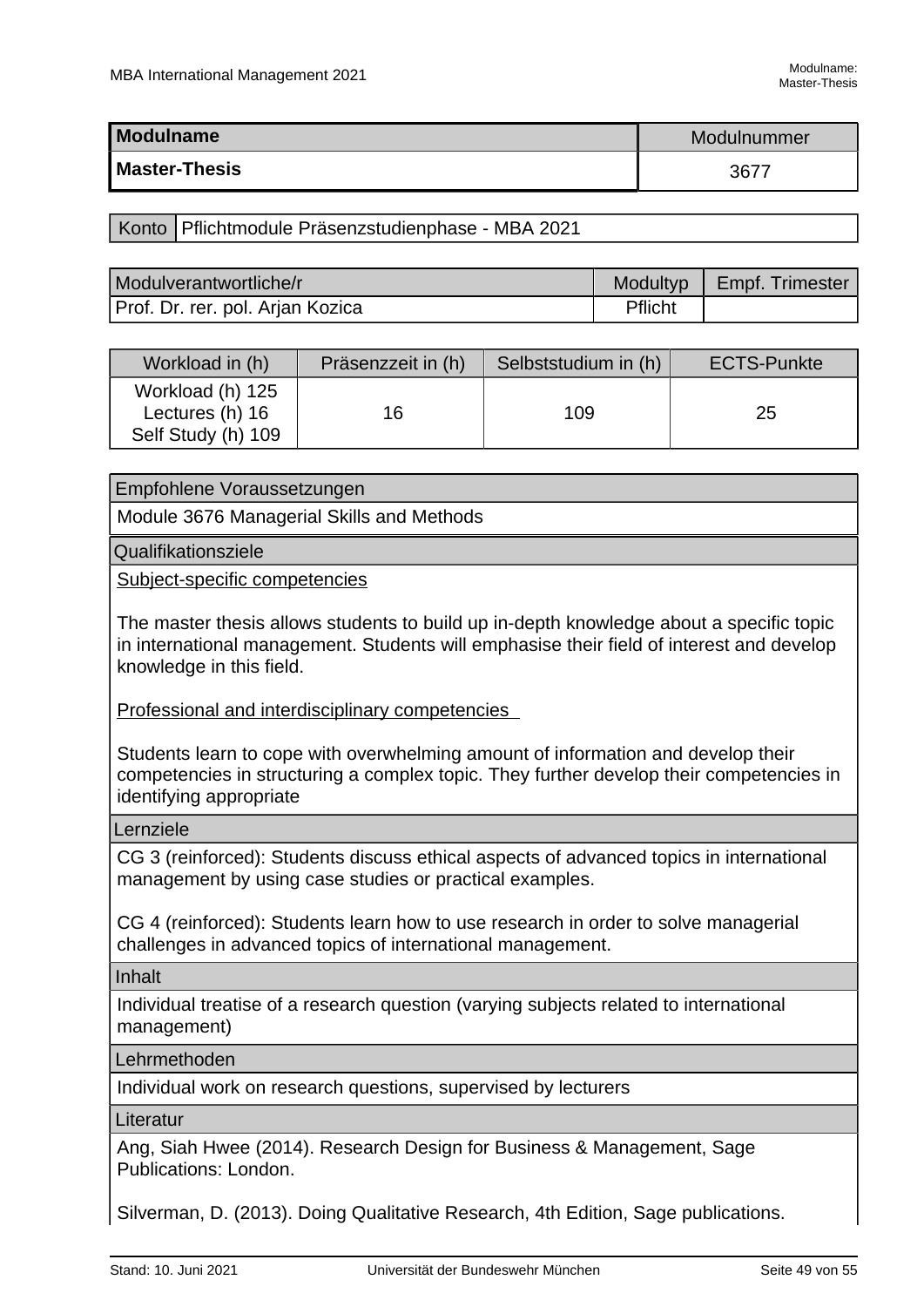Van de Ven, Andrew H. (2007). Engaged scholarship. A guide for organizational and social research. Oxford University Press: Oxford.

#### Leistungsnachweis

Master Thesis

Sonstige Bemerkungen

Sprache: deutsch/englisch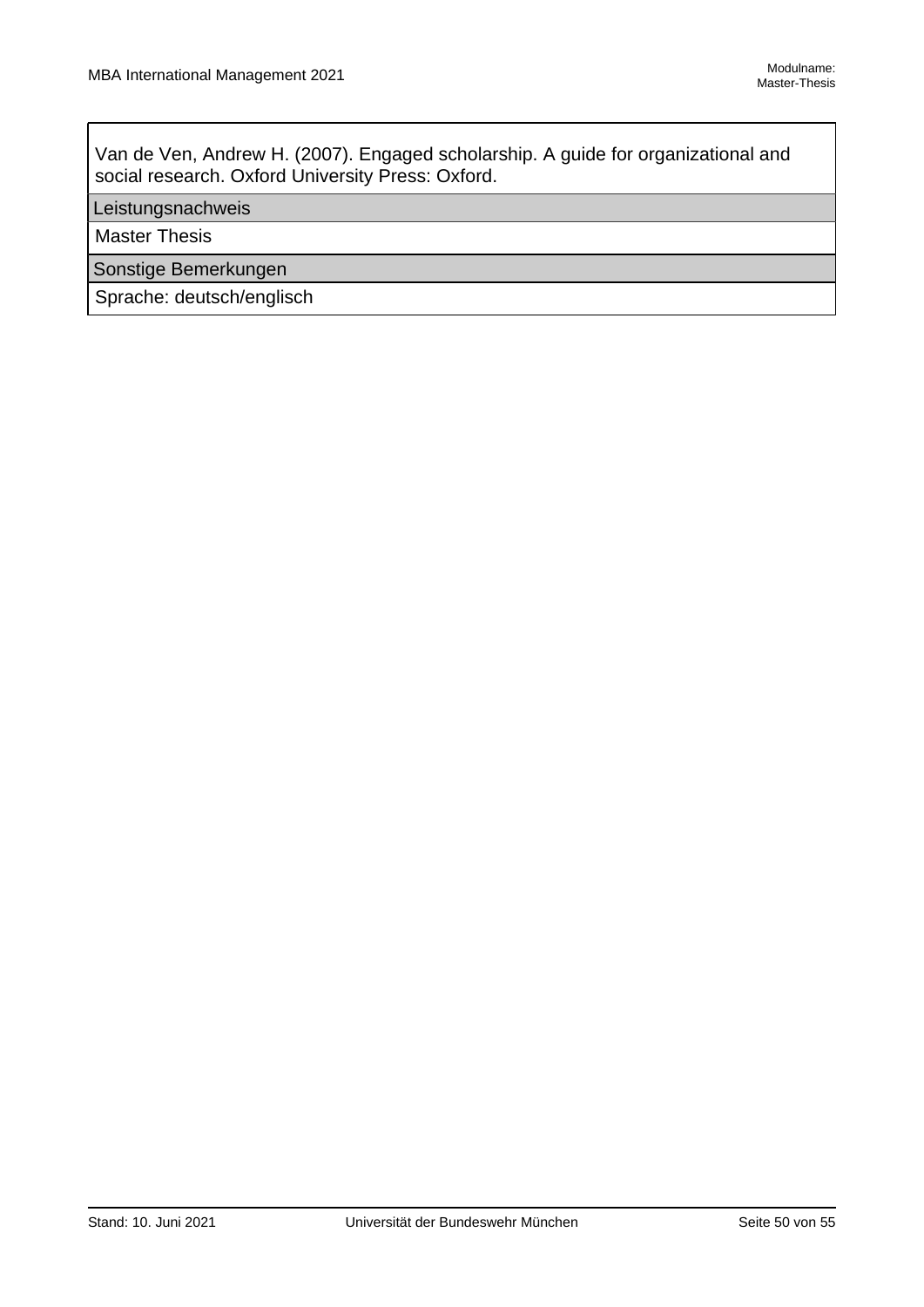<span id="page-51-0"></span>

| Modulname                                                      | Modulnummer |
|----------------------------------------------------------------|-------------|
| <b>Advanced Topics in International Management (Electives)</b> | 3688        |

#### Konto | Wahlpflichtmodule zur Studienvertiefung - MBA 2021

| Modulverantwortliche/r           |             | Modultyp   Empf. Trimester |
|----------------------------------|-------------|----------------------------|
| Prof. Dr. rer. pol. Arjan Kozica | Wahlpflicht |                            |

| Workload in (h)                                          | Präsenzzeit in (h) | Selbststudium in (h) | <b>ECTS-Punkte</b> |
|----------------------------------------------------------|--------------------|----------------------|--------------------|
| Workload (h) 125<br>Lectures (h) 64<br>Self Study (h) 61 | 64                 | 61                   |                    |

#### Empfohlene Voraussetzungen

none

#### Qualifikationsziele

Subject-specific competencies

The module elaborates upon contemporary aspects of international management. Based upon the knowledge from the prior modules, this module deepens theoretically informed but practically relevant knowledge in specific areas of international management. After the course, students are capable experts in a specific area of management, with an in-depthunderstanding of the topics. Students will be informed about the specific topic prior to the course and will be able to elect one of the offerings based on their preferences.

Professional and interdisciplinary competencies

Students strengthen their capabilities to structure highly complex managerial problems, read upon research evidence on this specific topic, and develop adequate solutions for the managerial practice based on empirical evidence.

#### Social skills/ key competencies

Students increase their social skills and key competencies by engaging interactively in cases, thereby using the competencies acquired during the study.

#### Lernziele

In this module, students engage in advanced topics of international management. They address the following issues:

- Specific elaboration of the managerial problems to be solved by using research evidence
- Elaborating evidence that allows identifying specific solutions
- Discussing case studies to enhance understanding of the specific problem area
- Develop solutions for coping with the contemporary challenges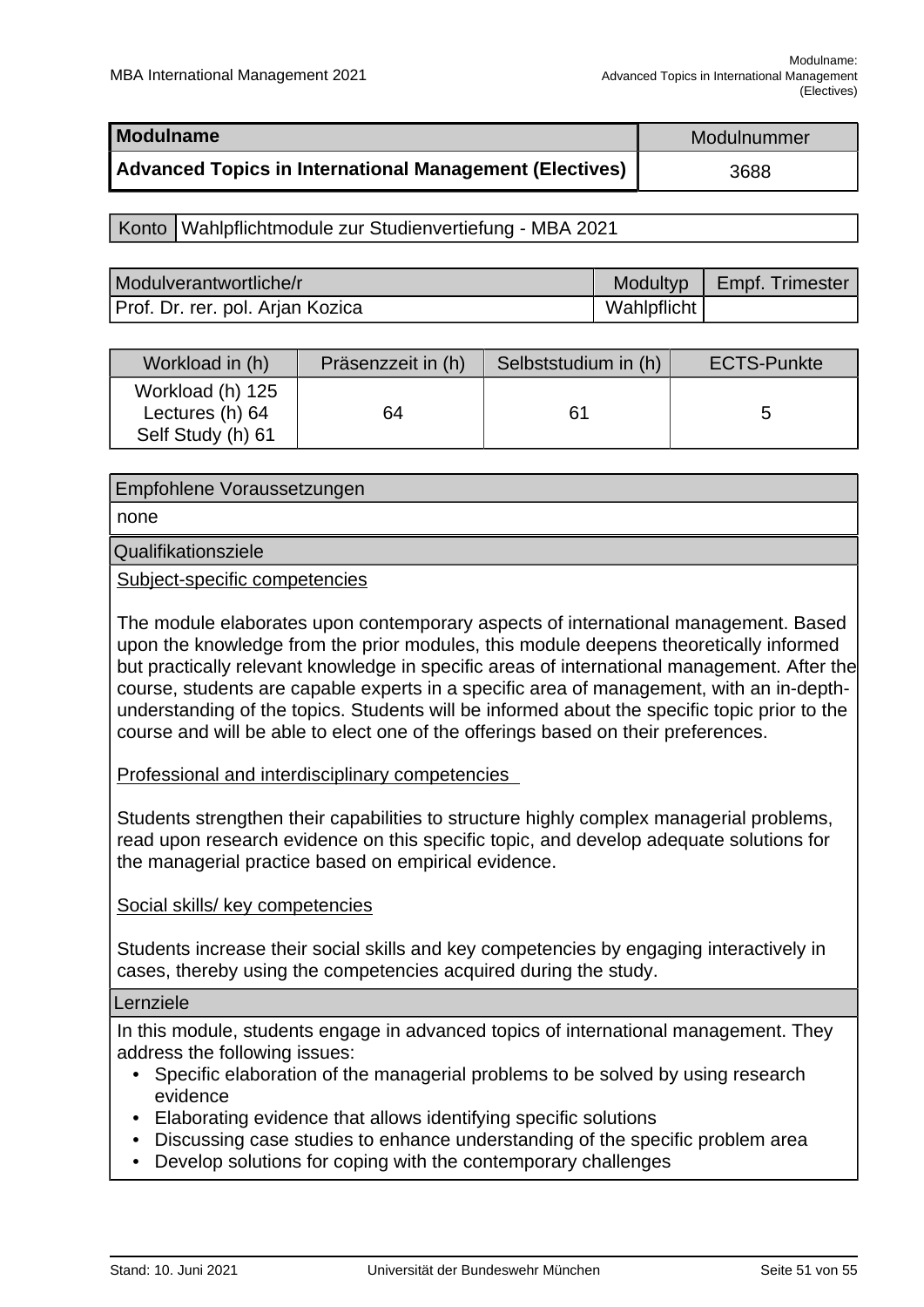#### Inhalt

In this module, students engage in advanced topics of international management. They address the following issues:

- Specific elaboration of the managerial problems to be solved by using research evidence
- Elaborating evidence that allows identifying specific solutions
- Discussing case studies to enhance understanding of the specific problem area
- Develop solutions for coping with the contemporary challenges

#### Lehrmethoden

Lectures, case studies, group discussions

#### **Literatur**

Ang, Siah Hwee (2014). Research Design for Business & Management, Sage Publications: London.

Morschett, Dirk, Schramm-Klein, Hanna, Zentes, Joachim (2015). Strategic International Management. Text and Cases. SpingerGabler: Wiesbaden.

Leistungsnachweis

Portfolio

Verwendbarkeit

none

Sonstige Bemerkungen

Sprache: deutsch/englisch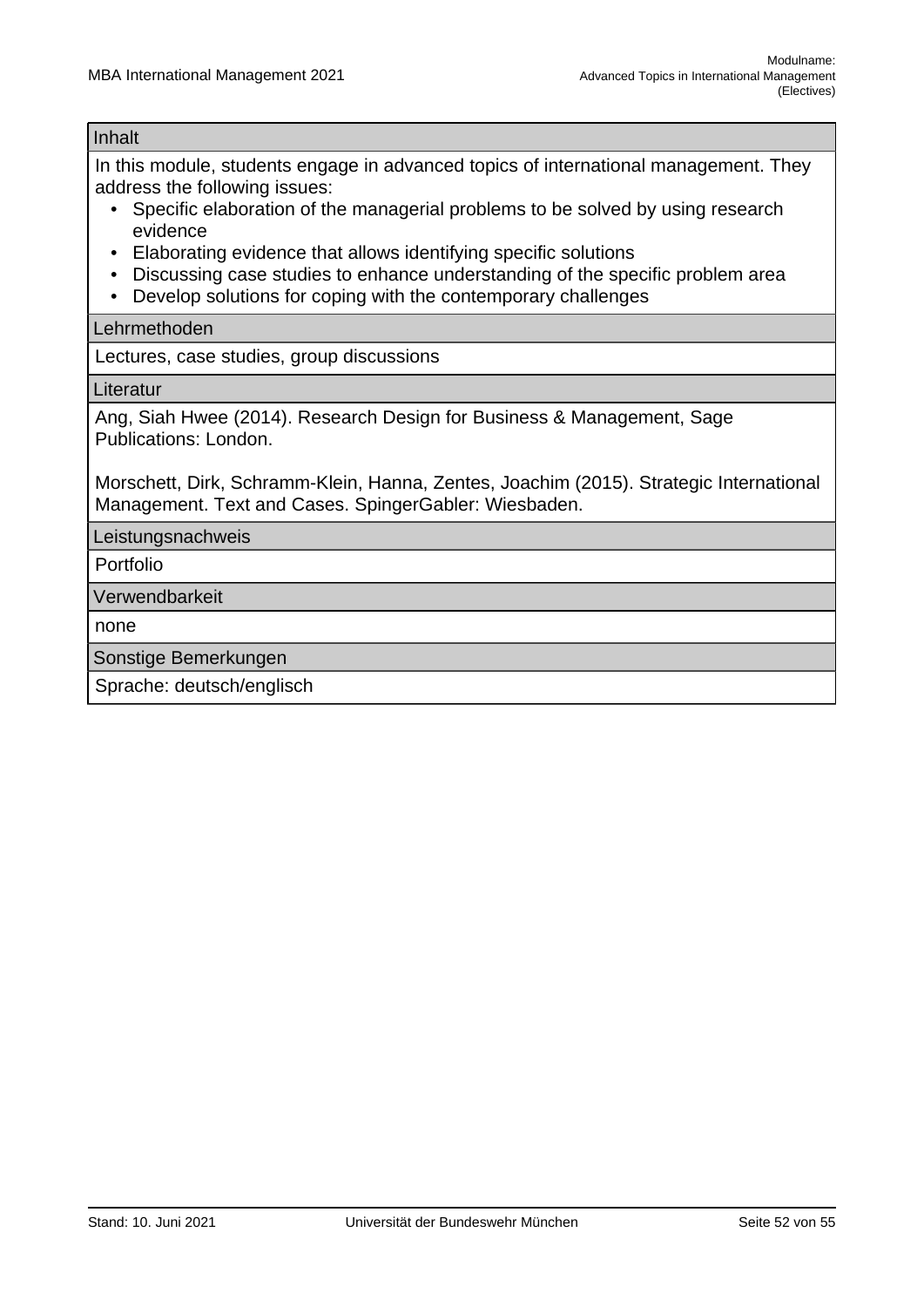# <span id="page-53-0"></span>**Übersicht des Studiengangs: Konten und Module**

## **Legende:**

| FT.         | $=$ Fachtrimester des Moduls                                                 |
|-------------|------------------------------------------------------------------------------|
| PrFT        | = frühestes Trimester, in dem die Modulprüfung erstmals abgelegt werden kann |
| Nr          | = Konto- bzw. Modulnummer                                                    |
| Name        | $=$ Konto- bzw. Modulname                                                    |
| M-Verantw.  | $=$ Modulverantwortliche/r                                                   |
| <b>ECTS</b> | $=$ Anzahl der Credit-Points                                                 |
|             |                                                                              |

| <b>FT</b> | <b>PrFT</b> | <b>Nr</b>      | <b>Name</b>                                             | <b>M-Verantw.</b> | <b>ECTS</b> |
|-----------|-------------|----------------|---------------------------------------------------------|-------------------|-------------|
|           |             | $\overline{7}$ | Pflichtmodule Fernstudienphase - MBA 2021               |                   | 30          |
|           |             | 3666           | Introduction to Management                              | A. Kozica         | 5           |
|           |             | 3667           | Managing Finances and Costs                             | R. Daxhammer      | 5           |
|           |             | 3668           | Managing Institutional Environments                     | P. von Carlowitz  | 5           |
|           |             | 3669           | <b>Managing Markets</b>                                 | C. Gärtner        | 5           |
|           |             | 3670           | <b>Managing Values</b>                                  | M. Schmiedeknecht | 5           |
|           |             | 3671           | Managing Information and Projects                       | V. Reichenberger  | 5           |
|           |             | 8              | Pflichtmodule Präsenzstudienphase - MBA 2021            |                   | 55          |
|           |             | 3672           | Strategic Management in International Corporations      | C. Gärtner        | 5           |
|           |             | 3673           | International Finance and Accounting                    | B. Hirsch         | 5           |
|           |             | 3674           | Managerial Functions in Corporations                    | S. Kaiser         | 10          |
|           |             | 3675           | Business Analytics and Information Management           | C. Steinhardt     | 5           |
|           |             | 3676           | <b>Managerial Skills and Methods</b>                    | A. Kozica         | 5           |
|           |             | 3677           | Master-Thesis                                           | A. Kozica         | 25          |
|           |             | 9              | Wahlpflichtmodule zur Studienvertiefung - MBA 2021      |                   | 5           |
|           |             | 3688           | Advanced Topics in International Management (Electives) | A. Kozica         | 5           |